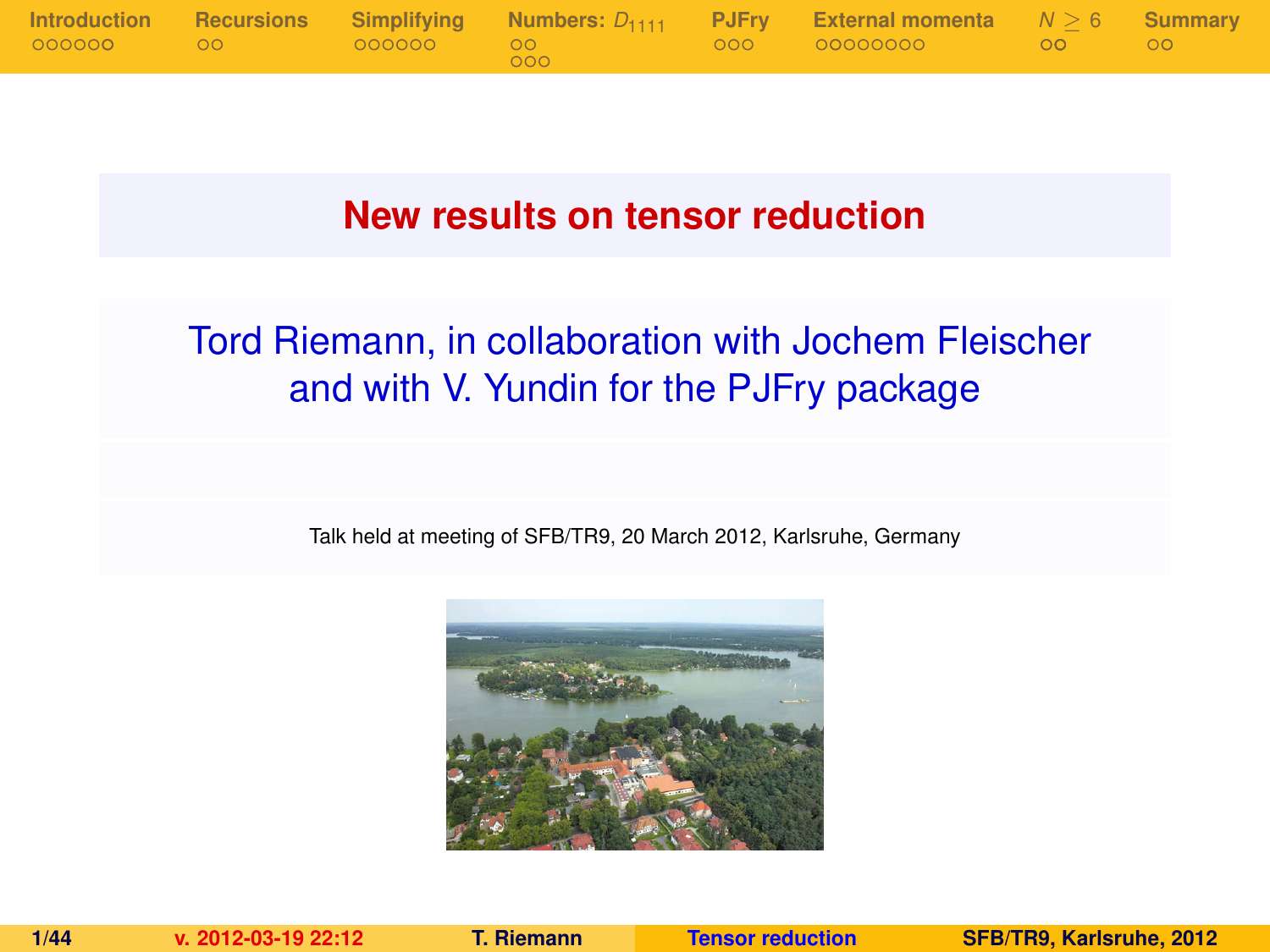|  |     | <b>Introduction</b> Recursions Simplifying Numbers: $D_{1111}$ PJFry External momenta $N > 6$ Summary |  |
|--|-----|-------------------------------------------------------------------------------------------------------|--|
|  | 000 |                                                                                                       |  |
|  |     |                                                                                                       |  |

## A simple example

# 1-loop self-energy:

<span id="page-1-0"></span>
$$
\begin{array}{rcl}\nI_2^{\mu} & = & \int \frac{d^d k}{i\pi^{d/2}} \frac{k^{\mu}}{[k^2 - M_1^2] \left[ (k+p)^2 - M_2^2 \right]} \\
& = & p_{\mu} B_1\n\end{array}
$$

# Solve:

$$
p_{\mu}I_{2}^{\mu} = p^{2}B_{1}(p, M_{1}, M_{2})
$$
  
\n
$$
= \int \frac{d^{d}k}{i\pi^{d/2}} \frac{pk}{[k^{2} - M_{1}^{2}][(k+p)^{2} - M_{2}^{2}]} = \int \frac{d^{d}k}{i\pi^{d/2}} \frac{pk}{D_{1} D_{2}}
$$
  
\n
$$
= \int \frac{d^{d}k}{i\pi^{d/2}} \left[ \frac{D_{2} - (p^{2} - M_{2}^{2} - M_{1}^{2}) - D_{1}}{D_{1} D_{2}} \right],
$$
  
\n
$$
B_{1}(p, M_{1}, M_{2}) = \frac{1}{2p^{2}} \left[ A_{0}(M_{1}) - A_{0}(M_{2}) - (p^{2} - M_{2}^{2} - M_{1}^{2}) B_{0}(p, M_{1}, M_{2}) \right]
$$

A tensor Feynman integral is expressed in terms of scalar Feynman integrals.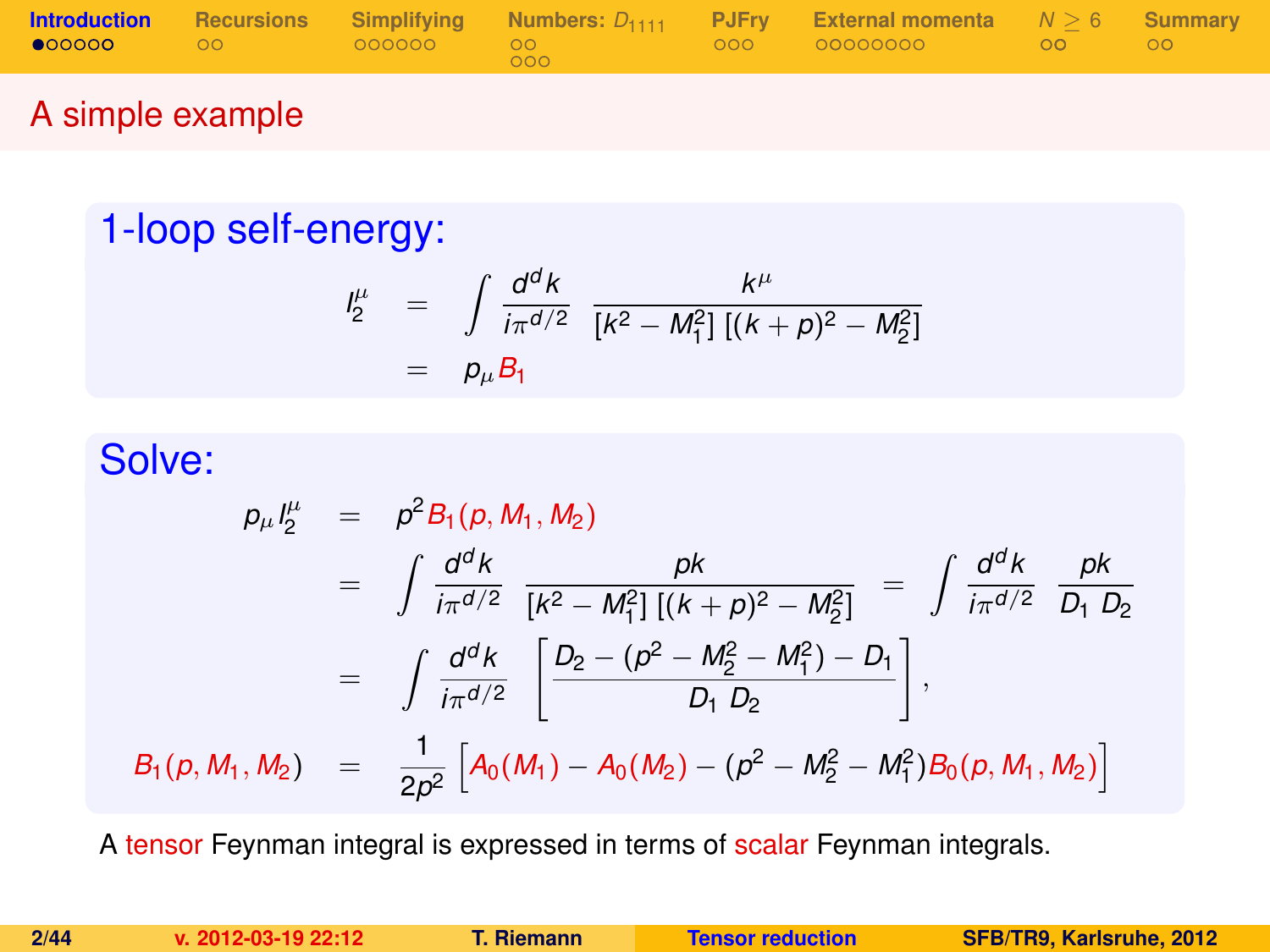**[Introduction](#page-1-0) [Recursions](#page-9-0) [Simplifying](#page-11-0) [Numbers:](#page-17-0)** *D*<sup>1111</sup> **[PJFry](#page-22-0) [External momenta](#page-25-0)** *N* [≥](#page-34-0) 6 **[Summary](#page-41-0)**  $000$ 

This talk: Efficient reduction formulae in the algebraicDavydychev-Fleischer-Tarasov approach

Recent developments in the Fleischer-Davydychev-Tarasov approach:

- Get  $n > 4$  tensor reduction with  $\cdots$
- · · arbitrary masses
- $\cdots$  killed pentagon Gram determinants
- Itreatment of full kinematics, also with small sub-diagram Gram determinants
- $\rightarrow$  **c++ code PJFry,**  $n \leq 5$  **by V. Yundin** [ $\rightarrow$  GOSAM option] see talk of Yundin at last SFB meeting
- *NEW* : multiple sums over tensor coefficients made efficient by contracting with external momenta

arXiv/1104.4067, PLB 701 (2011) 646

•  $NEW$  :  $n \geq 7 \rightarrow$  arXiv/1111.5821, PLB 707 (2012) 375<br>**1.2012-03-19 22:12 1.2 Riemann Censor reduction**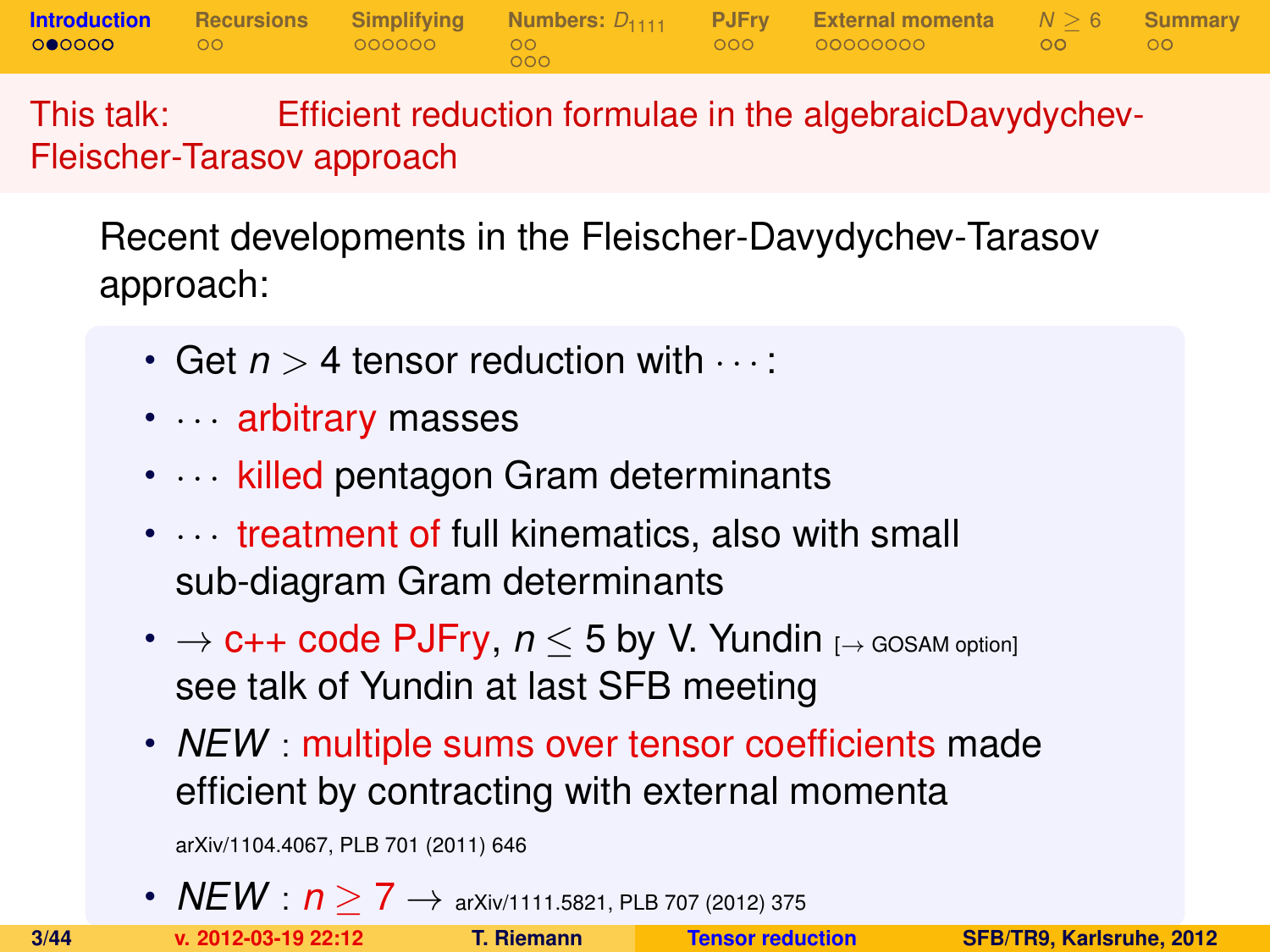| <b>Introduction</b><br>000000 | <b>Recursions</b><br>$\circ$ | Simplifying<br>000000 | Numbers: $D_{1111}$<br>$\circ$<br>000                                                                                                                                                                              | <b>PJFry</b><br>000 | <b>External momenta</b><br>00000000                                                                                                                                          | N > 6<br>00 | Summary<br>$\overline{O}O$ |
|-------------------------------|------------------------------|-----------------------|--------------------------------------------------------------------------------------------------------------------------------------------------------------------------------------------------------------------|---------------------|------------------------------------------------------------------------------------------------------------------------------------------------------------------------------|-------------|----------------------------|
| Outline                       |                              |                       |                                                                                                                                                                                                                    |                     |                                                                                                                                                                              |             |                            |
|                               | Introduction                 |                       | [7] 1991 Davydychev,  Reducing Feynman diagrams to scalar integrals<br>[9] 1999 Fleischer et al., Algebraic reduction of one-loop Feynman graph amplitudes                                                         |                     | [8] 1996 Tarasov, Connection [of] Feynman integrals [with] different space-time dimensions                                                                                   |             |                            |
|                               | <b>Recursions</b>            |                       |                                                                                                                                                                                                                    |                     |                                                                                                                                                                              |             |                            |
| $\overline{\mathbf{3}}$       | Simplifying                  |                       |                                                                                                                                                                                                                    |                     |                                                                                                                                                                              |             |                            |
|                               | Numbers: $D_{1111}$          |                       |                                                                                                                                                                                                                    |                     |                                                                                                                                                                              |             |                            |
| <b>PJFrv</b>                  |                              |                       |                                                                                                                                                                                                                    |                     |                                                                                                                                                                              |             |                            |
| 6 <sup>1</sup>                | <b>External momenta</b>      |                       |                                                                                                                                                                                                                    |                     |                                                                                                                                                                              |             |                            |
| $N \geq 6$                    |                              |                       |                                                                                                                                                                                                                    |                     |                                                                                                                                                                              |             |                            |
|                               | <b>Summary</b>               |                       |                                                                                                                                                                                                                    |                     |                                                                                                                                                                              |             |                            |
| References:                   |                              |                       | [11] 2011 Fleischer, T.R., PLB 701,  contracted tensor Feynman integrals<br>Aug. 2011: V. Yundin, PhD thesis [with PJFry code]<br>[12] 2012 Fleischer, T.R., PLB 707,  tensor Feynman integrals with rank $\geq 6$ |                     | [10] 2010 Diakonidis et al., PLB 683,  recursive reduction of tensor Feynman integrals<br>[6] 2011 Fleischer, T.R., PRD 83, Complete  reduction of  tensor Feynman integrals |             |                            |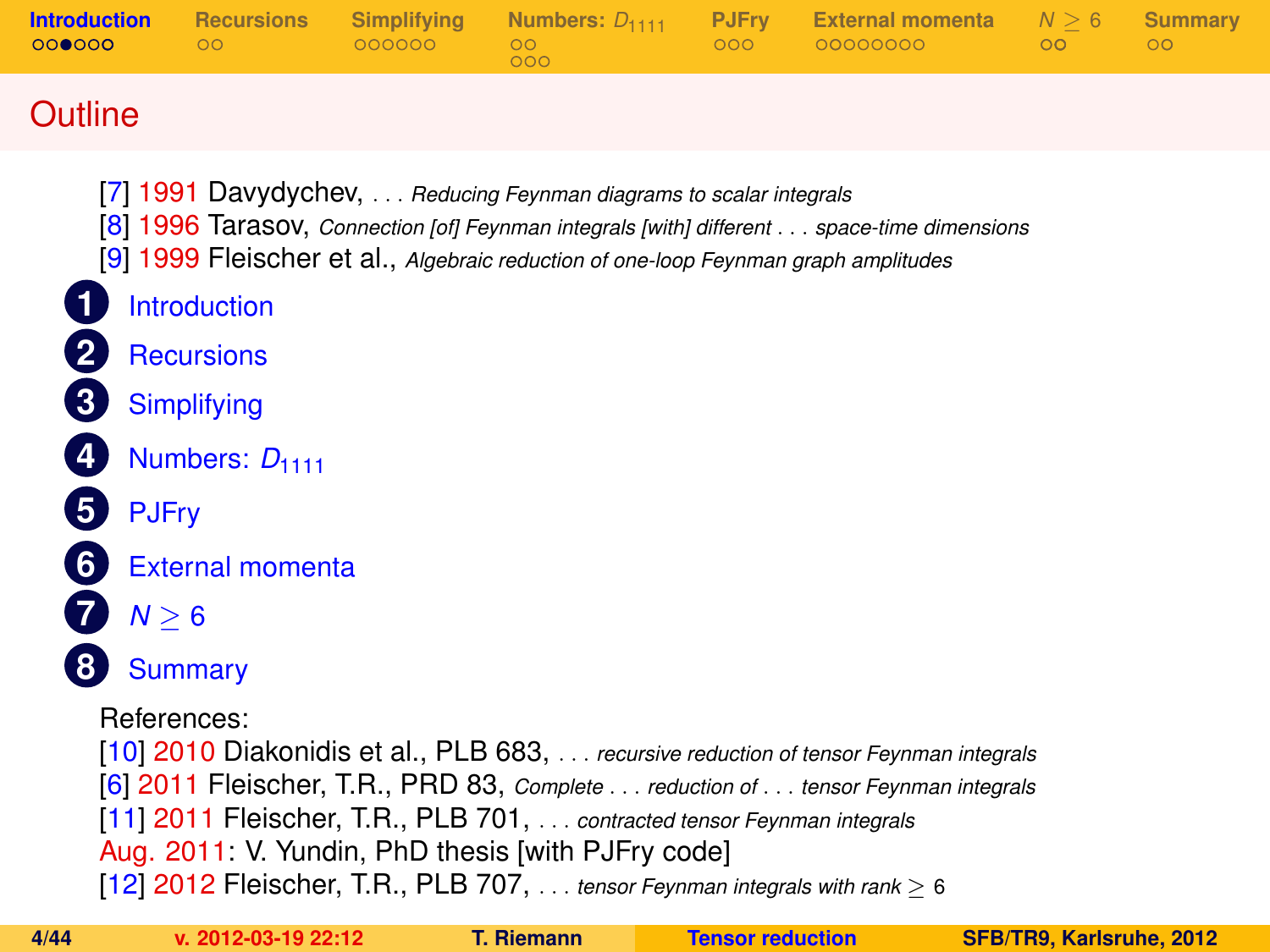|              |                 |     | <b>Introduction</b> Recursions Simplifying Numbers: $D_{1111}$ PJFry External-momenta $N \ge 6$ Summary |  |
|--------------|-----------------|-----|---------------------------------------------------------------------------------------------------------|--|
| 000000 00 00 | - 000000 - 00 - | റററ |                                                                                                         |  |

Notations: Gram and modified Cayley determinant, signed minors [Melrose:1965] Gram determinant *Gn*:

$$
G_n = |2q_iq_j|, i,j = 1,\ldots n \qquad (1)
$$

Modified Cayley determinant  $()_N$  of a diagram with  $N$  internal lines and chords  $q_j$ ; for a choice  $q_n = 0$ , both determinants are related:

$$
()_{N} \equiv \begin{vmatrix} 0 & 1 & 1 & \dots & 1 \\ 1 & Y_{11} & Y_{12} & \dots & Y_{1N} \\ 1 & Y_{12} & Y_{22} & \dots & Y_{2N} \\ \vdots & \vdots & \vdots & \ddots & \vdots \\ 1 & Y_{1N} & Y_{2N} & \dots & Y_{NN} \end{vmatrix} = -G_{N-1},
$$
 (2)

where  $D_i = (k - q_i)^2 - m_i^2$  [with  $q_i$  = chord], and the matrix elements

$$
Y_{ij} = -(q_i - q_j)^2 + m_i^2 + m_j^2, \quad (i, j = 1...N)
$$
 (3)

 $\Rightarrow$  The Gram determinant ()<sub>N</sub> does not depend on the masses.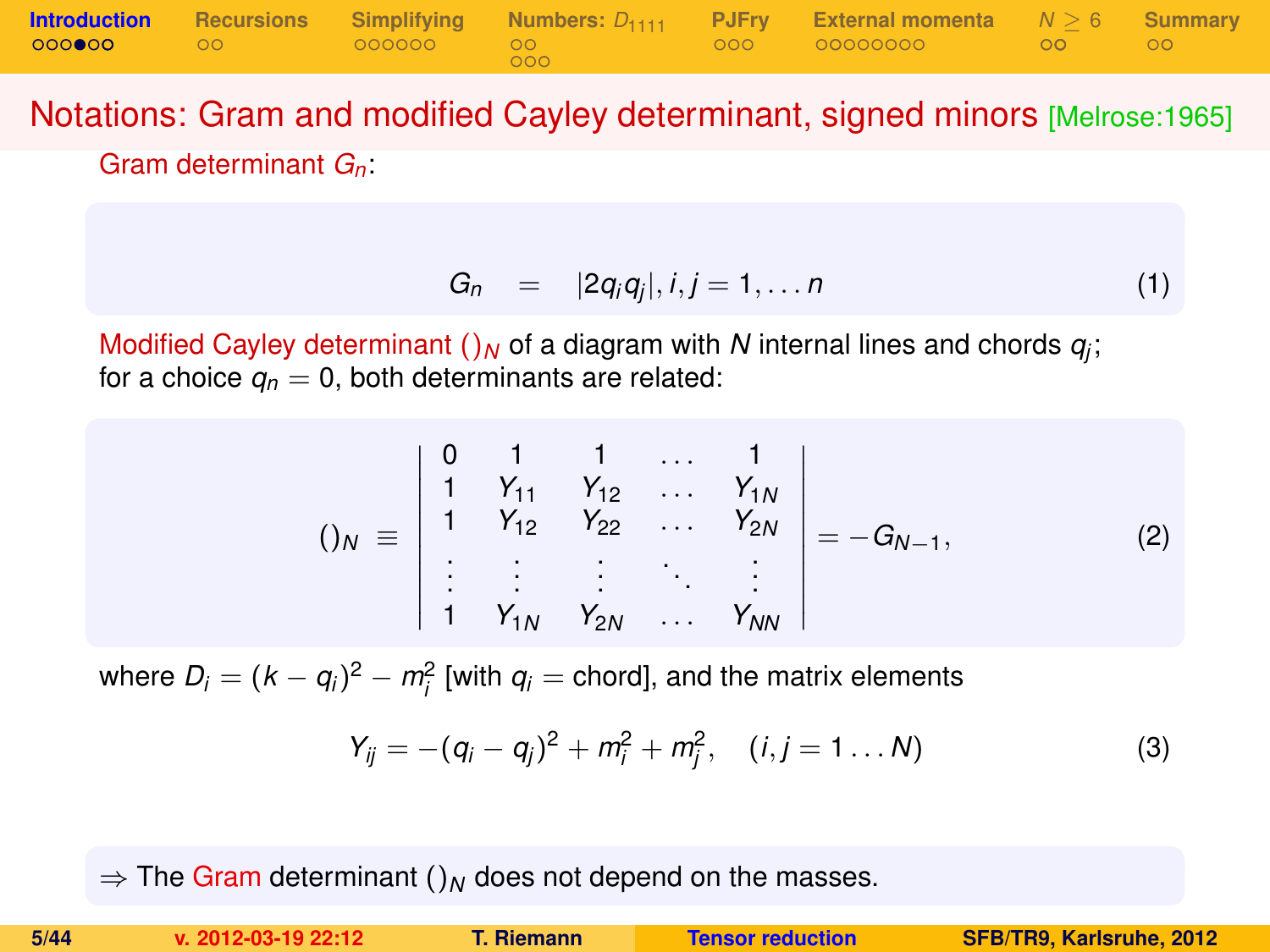|                      |  |        | <b>Introduction</b> Recursions Simplifying Numbers: $D_{1111}$ PJFry External momenta $N > 6$ Summary |  |
|----------------------|--|--------|-------------------------------------------------------------------------------------------------------|--|
| 0000 <b>00</b> 00 00 |  | $000-$ | .000 00000000 00 00 00                                                                                |  |

#### Notations: signed minors [Melrose:1965]

signed minors of  $()_N$  are constructed by deleting *m* rows and *m* columns from  $()_N$ , and multiplying with a sign factor:

$$
\begin{pmatrix}\n\dot{j}_1 & \dot{j}_2 & \cdots & \dot{j}_m \\
k_1 & k_2 & \cdots & k_m\n\end{pmatrix}_N \equiv
$$
\n
$$
\equiv (-1)^{\sum_i (j_i + k_i)} \text{sgn}_{\{j\}} \text{sgn}_{\{k\}} \begin{vmatrix}\n\text{rows } j_1 \cdots j_m \text{ deleted} \\
\text{columns } k_1 \cdots k_m \text{ deleted}\n\end{vmatrix} \quad (4)
$$

where  $\mathsf{sgn}_{\{j\}}$  and  $\mathsf{sgn}_{\{k\}}$  are the signs of permutations that sort the deleted rows  $j_1 \cdots j_m$  and columns  $k_1 \cdots k_m$  into ascending order.

Example:

$$
\left(\begin{array}{c} 0 \\ 0 \end{array}\right)_N \equiv \left|\begin{array}{cccc} Y_{11} & Y_{12} & \dots & Y_{1N} \\ Y_{12} & Y_{22} & \dots & Y_{2N} \\ \vdots & \vdots & \ddots & \vdots \\ Y_{1N} & Y_{2N} & \dots & Y_{NN} \end{array}\right|, \tag{5}
$$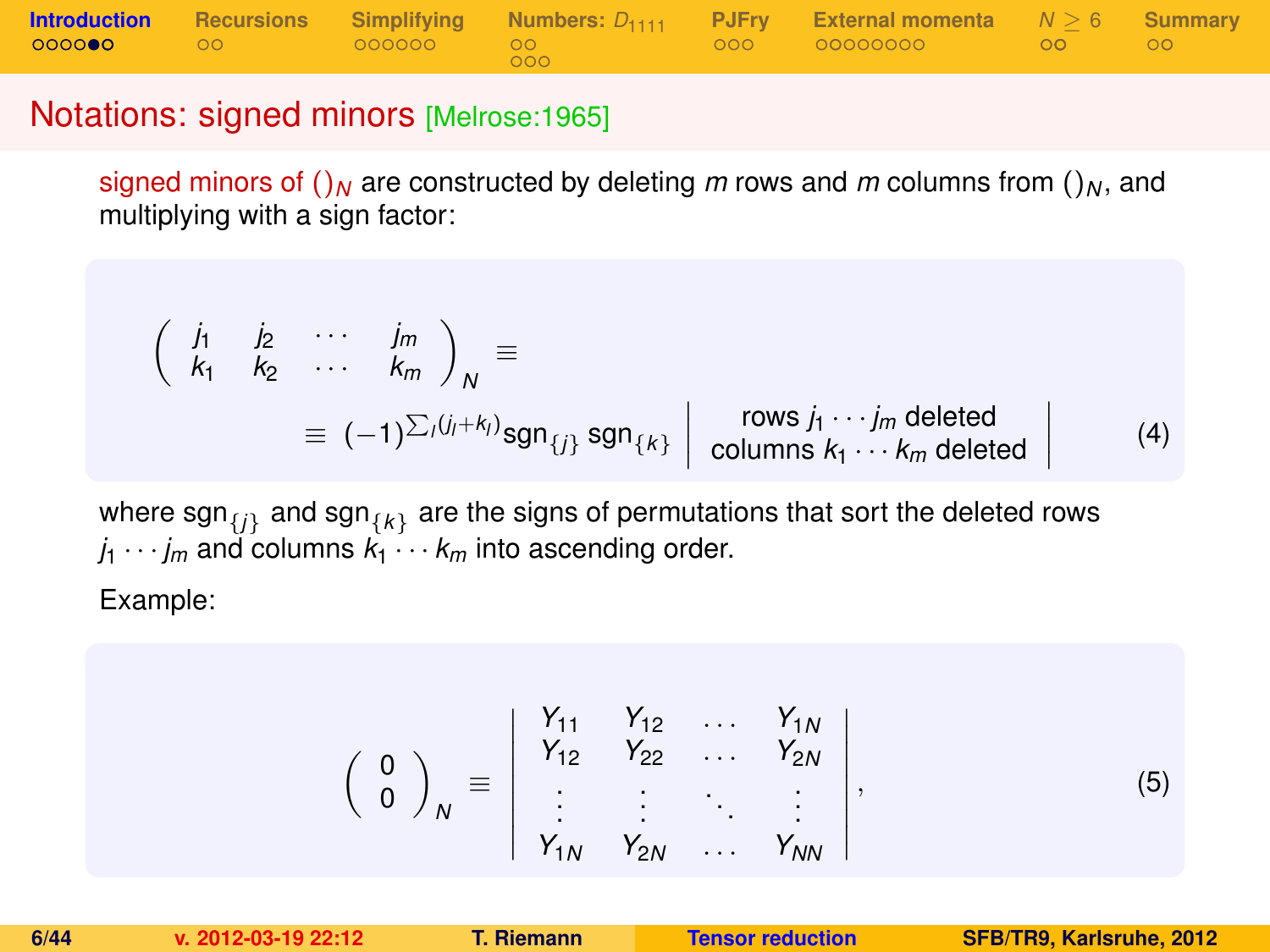|               |                  |       | <b>Introduction</b> Recursions Simplifying Numbers: $D_{1111}$ PJFry External momenta $N \ge 6$ Summary |  |
|---------------|------------------|-------|---------------------------------------------------------------------------------------------------------|--|
| ◎ ◎ ◎ ◎ ◎ ◎ ◎ | $\sim$ 00 $\sim$ | - റററ |                                                                                                         |  |

Example: Getting a 4-point function from a six-point function I



Figure: A six-point topology (a) leading to four-point functions (b) with realistically vanishing Gram determinants.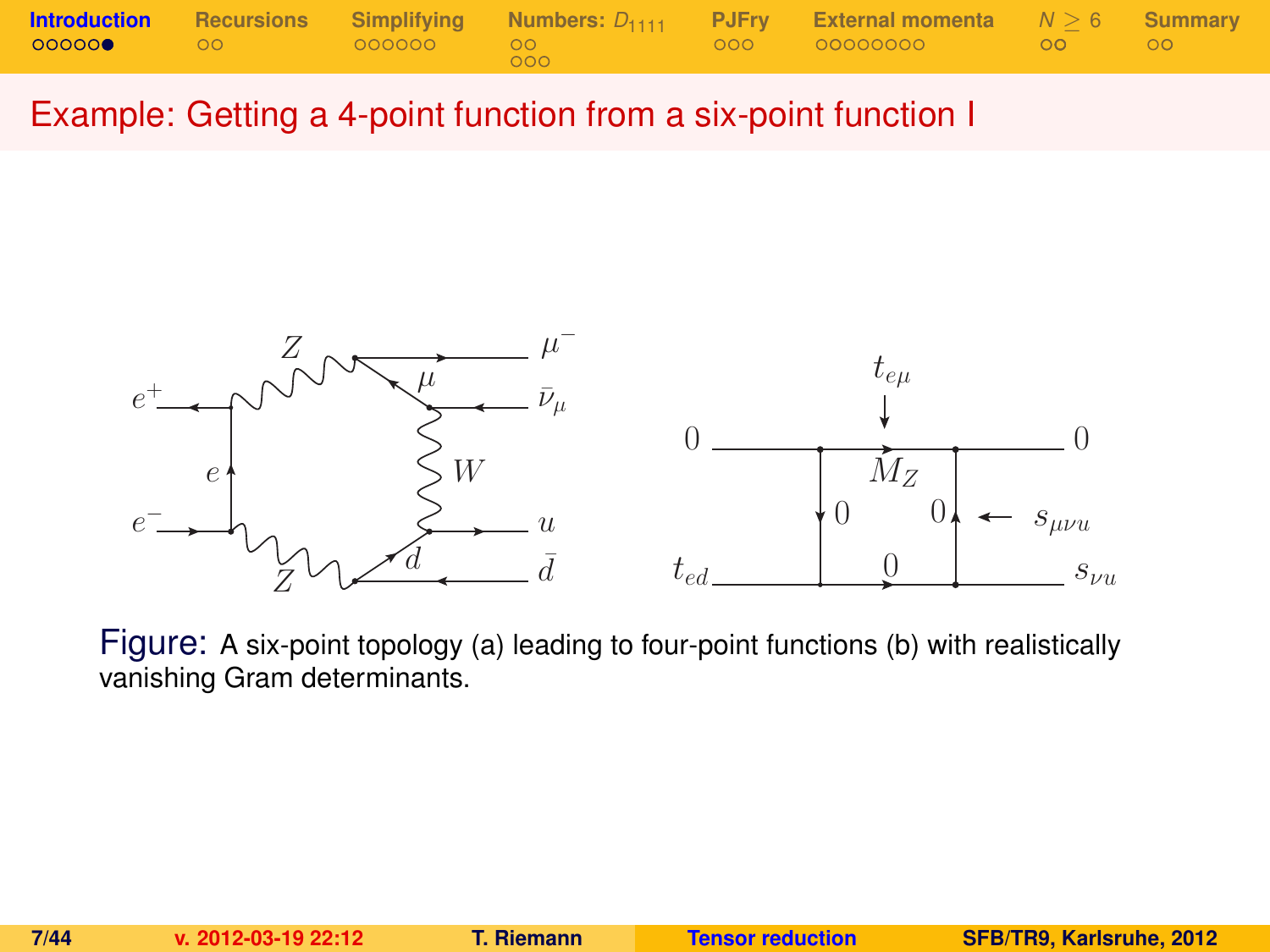|        |                  |                          |     | <b>Introduction</b> Recursions Simplifying Numbers: $D_{1111}$ PJFry External momenta $N > 6$ Summary |  |
|--------|------------------|--------------------------|-----|-------------------------------------------------------------------------------------------------------|--|
| 000000 | $\sim$ 00 $\sim$ | $\sim$ 0000000 00 $\sim$ | 000 |                                                                                                       |  |

#### Example: Getting a 4-point function from a six-point function II

The example is taken from [\[13\]](#page-43-4).

The corresponding 4-point tensor integrals are, in LoopTools [\[5,](#page-42-4) [14\]](#page-43-5) notation:

$$
D0i(id, 0, 0, s_{\bar{\nu}u}, t_{ed}, t_{\bar{e}\mu}, s_{\mu\bar{\nu}u}, 0, M_Z^2, 0, 0).
$$
 (6)

The Gram determinant is:

$$
()_{4} = -2t_{\bar{e}\mu}[s_{\mu\bar{\nu}\mu}^{2} + s_{\bar{\nu}\mu}t_{\theta d} - s_{\mu\bar{\nu}\mu}(s_{\bar{\nu}\mu} + t_{\theta d} - t_{\bar{e}\mu})], \qquad (7)
$$

It vanishes if:

$$
t_{ed} \rightarrow t_{ed,crit} = \frac{s_{\mu\bar{\nu}u}(s_{\mu\bar{\nu}u} - s_{\bar{\nu}u} + t_{\bar{e}\mu})}{s_{\mu\bar{\nu}u} - s_{\bar{\nu}u}}.
$$
(8)

In terms of a dimensionless scaling parameter *x*,

$$
t_{ed} = (1+x)t_{ed,crit}, \qquad (9)
$$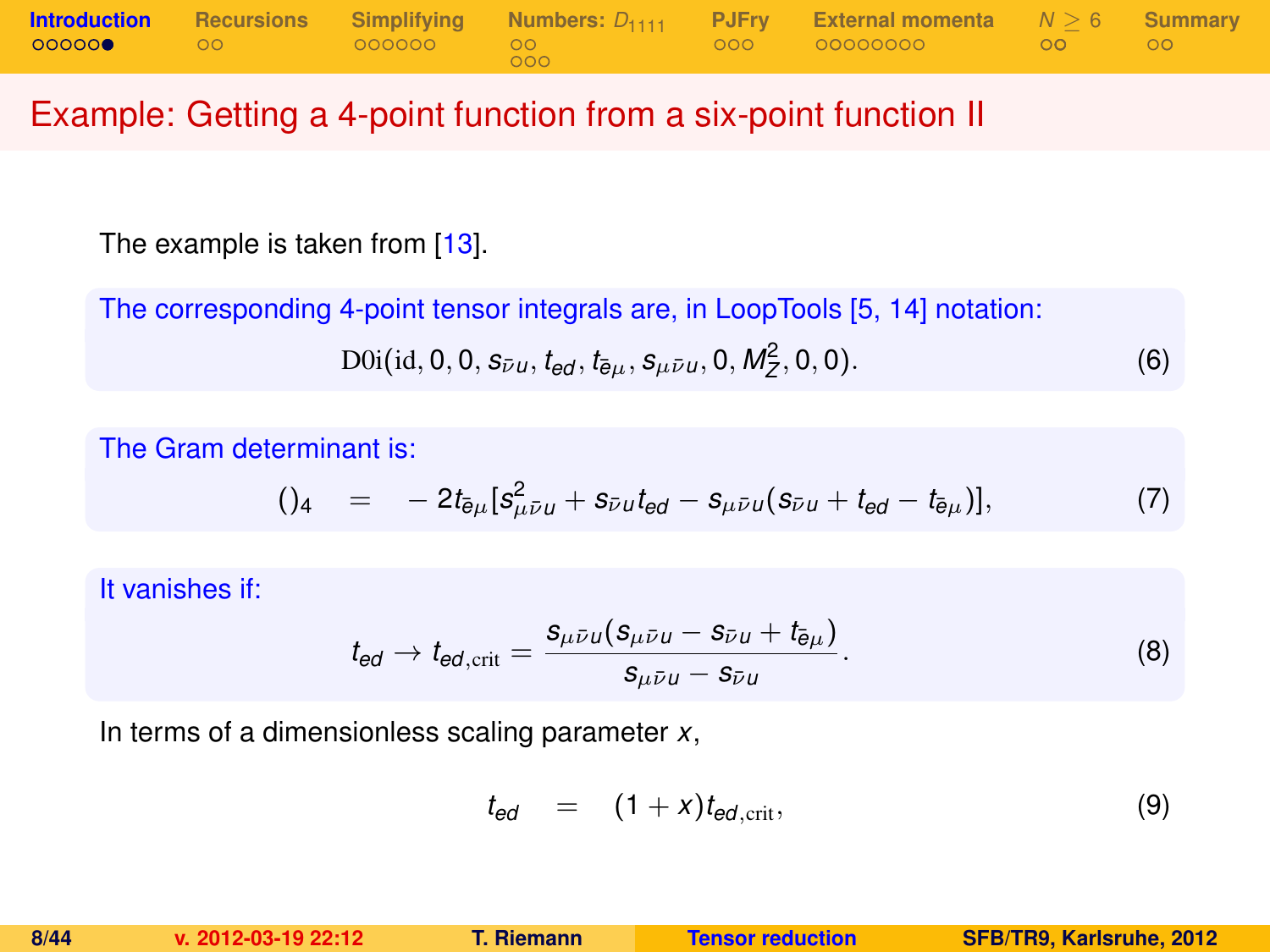|               |  |     | <b>Introduction</b> Recursions Simplifying Numbers: $D_{1111}$ PJFry External momenta $N \ge 6$ Summary                                                                                                                        |  |
|---------------|--|-----|--------------------------------------------------------------------------------------------------------------------------------------------------------------------------------------------------------------------------------|--|
| $00000$ 00 00 |  | 000 | - 000 - 000000000 - 00 - 00 - 00 - 00 - 00 - 00 - 00 - 00 - 00 - 00 - 00 - 00 - 00 - 00 - 00 - 00 - 00 - 00 - 00 - 00 - 00 - 00 - 00 - 00 - 00 - 00 - 00 - 00 - 00 - 00 - 00 - 00 - 00 - 00 - 00 - 00 - 00 - 00 - 00 - 00 - 00 |  |

## Example: Getting a 4-point function from a six-point function III

the Gram determinant becomes:

$$
()_4 = 2 \times s_{\mu \bar{\nu} \mu} t_{\bar{e}\mu} (s_{\mu \bar{\nu} \mu} - s_{\bar{\nu} \mu} + t_{\bar{e}\mu}). \tag{10}
$$

We will also need the modified Cayley determinant:

$$
\begin{array}{rcl}\n\binom{0}{0}_4 & = & \begin{pmatrix}\n2M_{\mathcal{Z}}^2 & M_{\mathcal{Z}}^2 & M_{\mathcal{Z}}^2 - s_{\mu\bar{\nu}u} & M_{\mathcal{Z}}^2 \\
M_{\mathcal{Z}}^2 & 0 & -s_{\bar{\nu}u} & M_{\mathcal{Z}}^2 \\
M_{\mathcal{Z}}^2 - s_{\mu\bar{\nu}u} & -s_{\bar{\nu}u} & 0 & -t_{\bar{e}d} \\
M_{\mathcal{Z}}^2 & -t_{\bar{e}\mu} & -t_{\bar{e}d} & 0\n\end{pmatrix} \\
& = & s_{\mu\bar{\nu}u}^2 t_{\bar{e}\mu}^2 + 2 M_{\mathcal{Z}}^2 t_{\bar{e}\mu} [-2s_{\bar{\nu}u} t_{\bar{e}d} + s_{\mu\bar{\nu}u} (s_{\bar{\nu}u} + t_{\bar{e}d} - t_{\bar{e}\mu})] \\
& + M_{\mathcal{Z}}^4 (s_{\bar{\nu}u}^2 + (t_{\bar{e}d} - t_{\bar{e}\mu})^2 - 2s_{\bar{\nu}u} (t_{\bar{e}d} + t_{\bar{e}\mu})).\n\end{array}
$$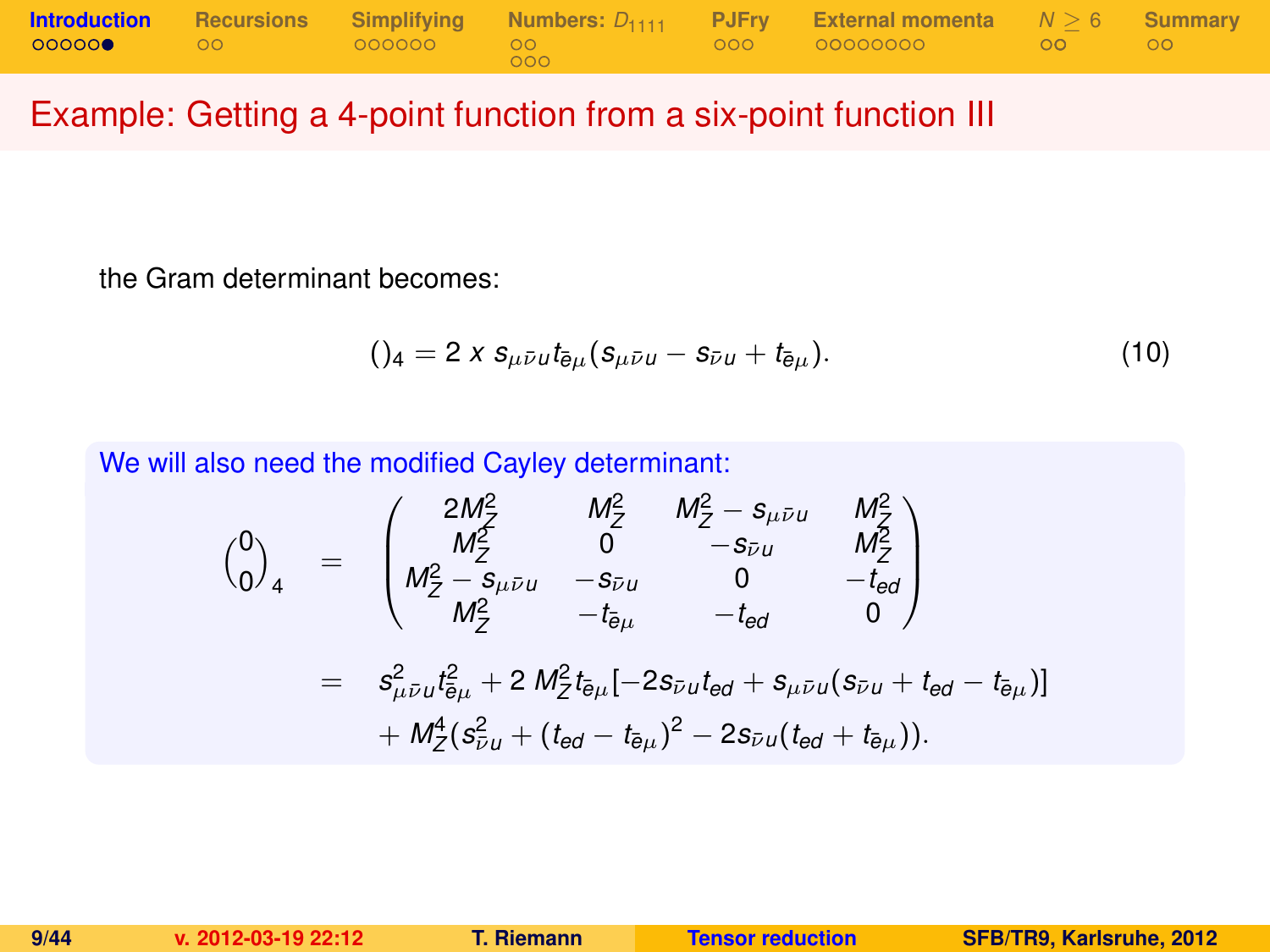|                  |                 |            | Introduction <b>Recursions</b> Simplifying Numbers: $D_{1111}$ PJFry External momenta $N > 6$ Summary |  |
|------------------|-----------------|------------|-------------------------------------------------------------------------------------------------------|--|
| 000000 <b>00</b> | - 000000 - 00 - | <b>COO</b> |                                                                                                       |  |

Dimensional shifts and recurrence relations for pentagons (I)

Following [Davydychev:1991 [\[7\]](#page-42-0)] Replace tensors by scalar integrals in higher dimensions: Example  $R = 3$ :

$$
I_5^{\mu\nu\lambda} = \int \frac{d^{4-2\epsilon}k}{i\pi^{d/2}} \prod_{r=1}^5 c_r^{-1} k^{\mu} k^{\nu} k^{\lambda}
$$
(11)  

$$
= - \sum_{i,j,k=1}^4 q_i^{\mu} q_j^{\nu} q_k^{\lambda} n_{ijk} I_{5,ijk}^{[d+]^3} + \frac{1}{2} \sum_{i=1}^{n-1} (g^{\mu\nu} q_i^{\lambda} + g^{\mu\lambda} q_i^{\nu} + g^{\nu\lambda} q_i^{\mu}) I_{5,i}^{[d+]^2},
$$

and  $n_{ijk} = (1 + \delta_{ij})(1 + \delta_{ik} + \delta_{ik}).$ 

 $[d+1]$ <sup>*l*</sup> = 4 – 2<sub> $\epsilon$ </sub> + 2*l* 

<span id="page-9-0"></span> $I_{\frac{5}{1}}^{[d+]^{2}}$  $\frac{d[d+1]^2}{5i}$  – scratch the line *i* from  $I_5^{[d+1]^2}$ י"ם<br>5 ·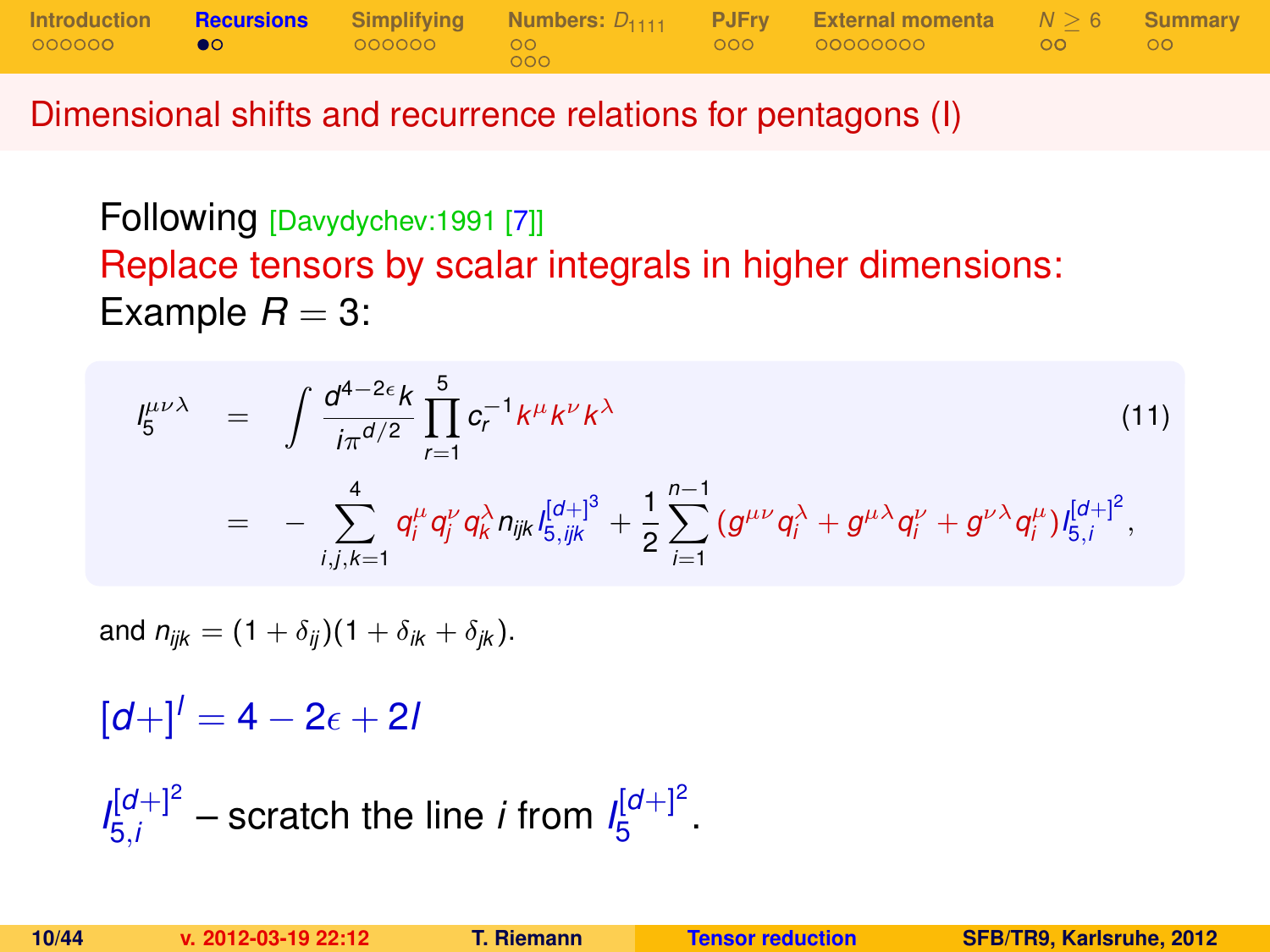

#### Dimensional shifts and recurrence relations for pentagons (II)

'Naive', direct approach – just perform dimensional recurrences

Following [Tarasov:1996,Fleischer:1999 [\[8,](#page-42-1) [9\]](#page-42-2)] apply recurrence relations, relating scalar integrals of different dimensions, in order to get rid of the dimensionalities  $\left[d\right]+1^{\prime} = 4 - 2\epsilon + 2l$ :

$$
\nu_j(\mathbf{j}^+ l_5^{[d+]} ) = \frac{1}{\left(\right)_5} \left[ -\binom{j}{0}_{5} + \sum_{k=1}^5 \binom{j}{k}_{5} \mathbf{k}^- \right] l_5 \tag{12}
$$

<span id="page-10-0"></span>
$$
(d - \sum_{i=1}^{5} \nu_i + 1) I_5^{[d+]} = \frac{1}{\left(\begin{matrix} 0 \\ 0 \end{matrix}\right)_5} - \sum_{k=1}^{5} \left(\begin{matrix} 0 \\ k \end{matrix}\right)_5 \mathbf{k}^{-} \right] I_5, \tag{13}
$$

also:

$$
\nu_j \mathbf{j}^+ \mathbf{k}_5 = \frac{1}{\binom{0}{0.5}} \sum_{k=1}^5 \binom{0j}{0k} \left[ d - \sum_{i=1}^5 \nu_i (\mathbf{k}^- \mathbf{i}^+ + 1) \right] \mathbf{k}_5 \tag{14}
$$

where the operators  $\textbf{i}^{\pm}, \textbf{j}^{\pm}, \textbf{k}^{\pm}$  act by shifting the indices  $\nu_i, \nu_j, \nu_k$  by  $\pm 1.$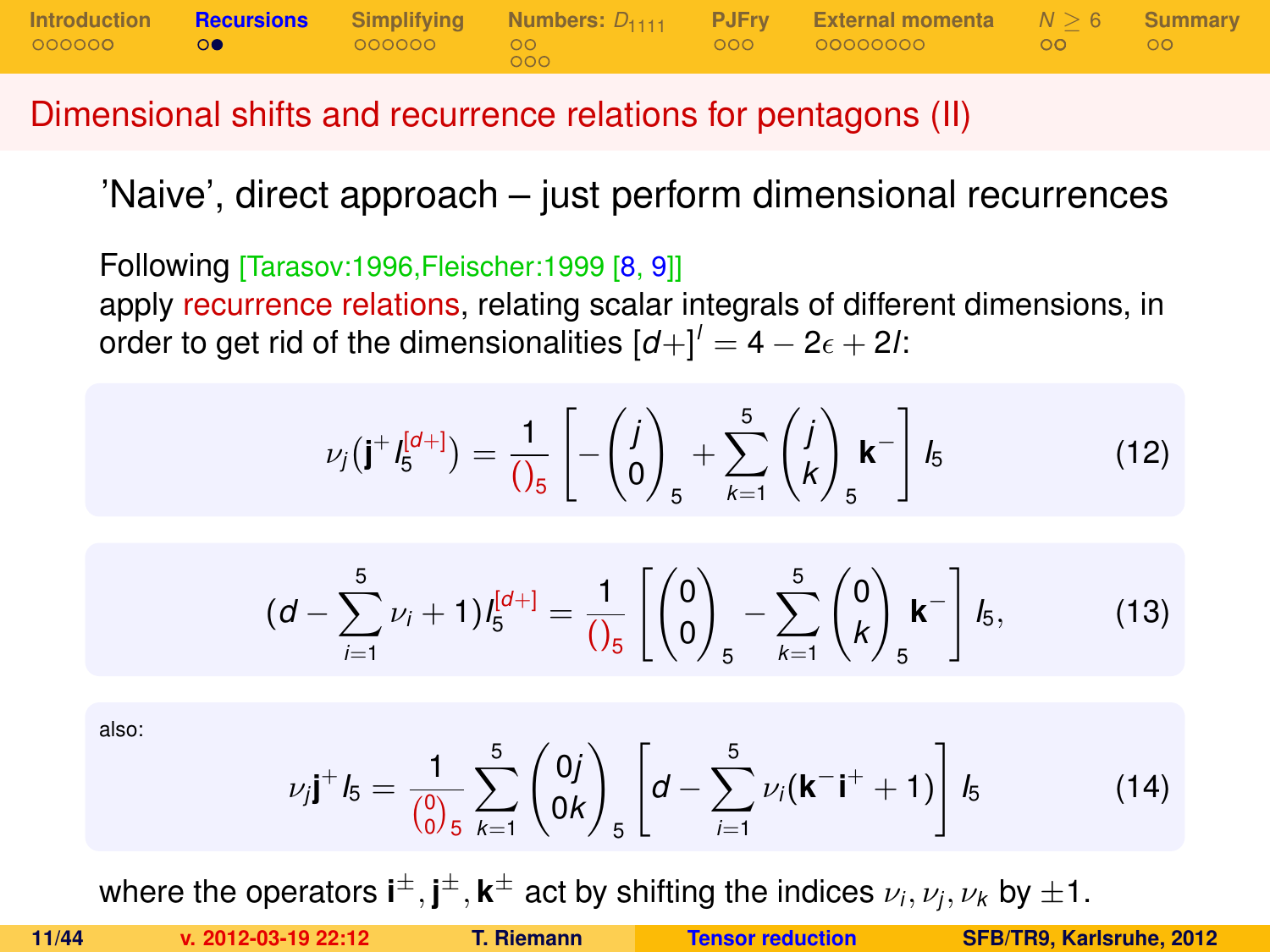|  |                       |        | Introduction Recursions Simplifying Numbers: $D_{1111}$ PJFry External momenta $N > 6$ Summary |  |
|--|-----------------------|--------|------------------------------------------------------------------------------------------------|--|
|  | $\bullet$ 00000 00 00 | $000-$ |                                                                                                |  |

## The result of simplifying manipulations

 $\dots$  and collecting all contributions, our final result for e.g. the tensor of rank  $R = 3$  can be written as follows:

$$
I_5^{\mu\nu\lambda} = \sum_{i,j,k=1}^4 q_i^{\mu} q_j^{\nu} q_k^{\lambda} E_{ijk} + \sum_{k=1}^4 g^{[\mu\nu} q_k^{\lambda]} E_{00k}, \qquad (15)
$$

with:

$$
E_{00j} = \sum_{s=1}^{5} \frac{1}{\binom{0}{0.5}} \left[ \frac{1}{2} \binom{0s}{0j} \int_5 \frac{I_q^{[d+],s}}{4} - \frac{d-1}{3} \binom{s}{j} \int_5 \frac{I_q^{[d+]^2,s}}{4} \right],
$$
(16)

$$
E_{ijk} = -\sum_{s=1}^{5} \frac{1}{\binom{0}{0}} \left\{ \left[ \binom{0j}{sk} 5^{\int_{4,i}^{[d+1]^2, s} + (i \leftrightarrow j)} \right] + \binom{0s}{0k} 5^{\nu_{ij} \int_{4,j}^{[d+1]^2, s}} \right\}.
$$
 (17)

 $\checkmark$  no scalar 5-point integrals in higher dimensions  $\checkmark$  no inverse Gram det. ()<sub>5</sub>

<span id="page-11-0"></span>We have yet:

 $\dagger$  scalar 4-point integrals in higher dimensions:  $\iint_{4,ij}^{[d+]} \int_{0}^{2,}$  etc.

† inverse Gram det.  $\binom{0}{0}_5 \equiv$  ()<sub>4</sub>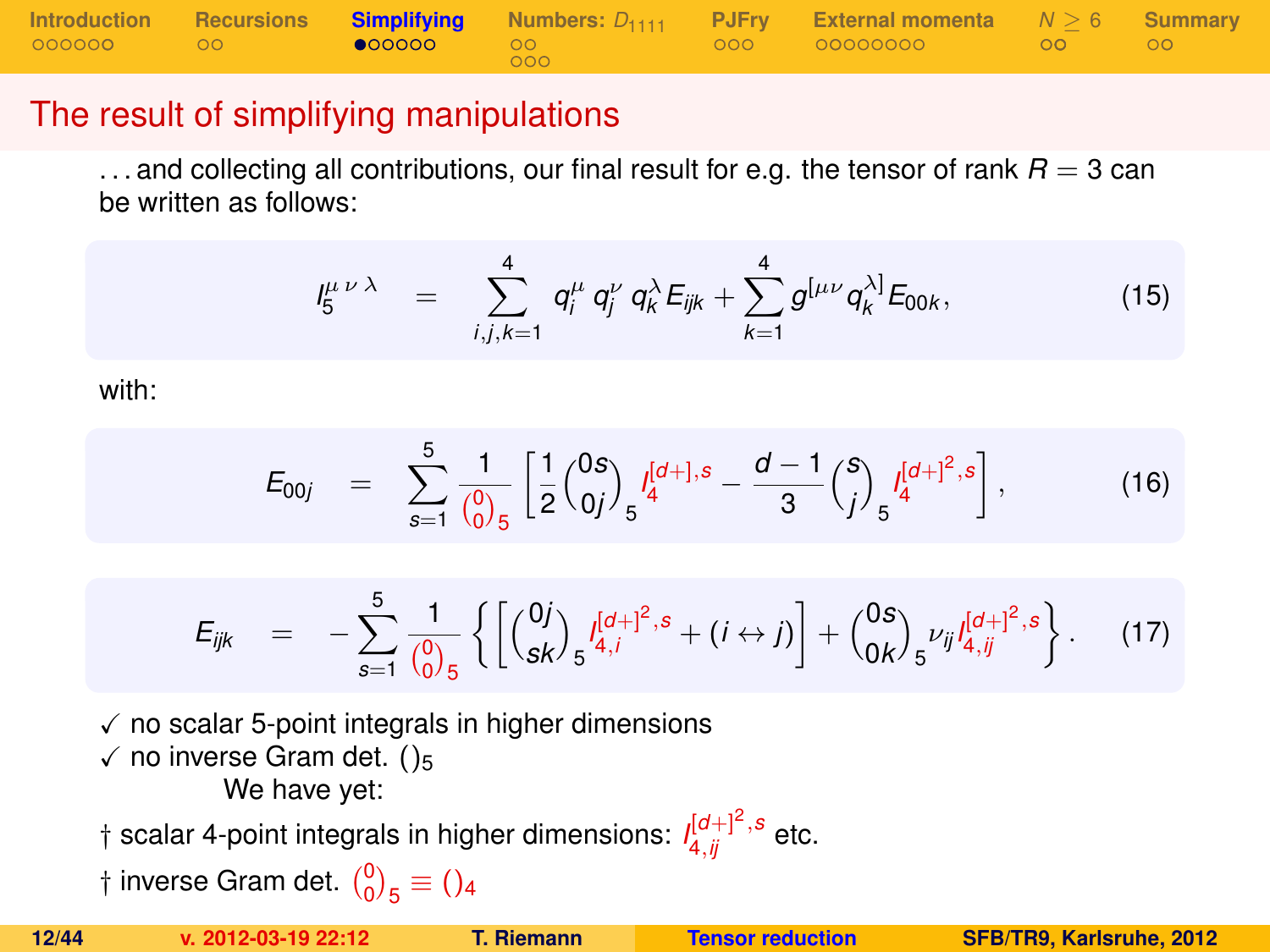

By nontrivial manipulations we get e.g.:

$$
I_{4,i}^{[d+],s} = \frac{1}{\binom{0s}{0s}_5} \left[ -\binom{0s}{is}_5 (d-3) I_4^{[d+],s} + \sum_{t=1}^5 \binom{0st}{0si}_5 I_3^{st} \right]
$$
(18)

$$
\nu_{ij}I_{4,jj}^{[d+]^2} = \n\begin{array}{rcl}\n\frac{\binom{0}{j}_4}{\binom{0}{0}_4}\frac{\binom{0}{j}_4}{\binom{0}{0}_4}(d-2)(d-1)I_4^{[d+]^2} + \frac{\binom{0}{0j}_4}{\binom{0}{0}_4}I_4^{[d+]} \\
&\quad - \frac{\binom{0}{j}_4}{\binom{0}{0}_4}\frac{d-2}{\binom{0}{0}_4}\sum_{t=1}^4 \binom{0t}{0i}_4 I_3^{[d+1,t]} + \frac{1}{\binom{0}{0}_4}\sum_{t=1}^4 \binom{0t}{0j}_4 I_{3,i}^{[d+1,t}(19)\n\end{array}
$$

These equations are free of inverse Gram determinants  $()_4$ . But they contain yet the generic 4-point and (partly indexed) 3-point functions in higher dimensions, *I* [*d*+],*s* 4 , *I* [*d*+],*t*  $\frac{1}{3}^{\left[\mathsf{u}+\mathsf{I},\mathsf{t}\right]}$ , etc.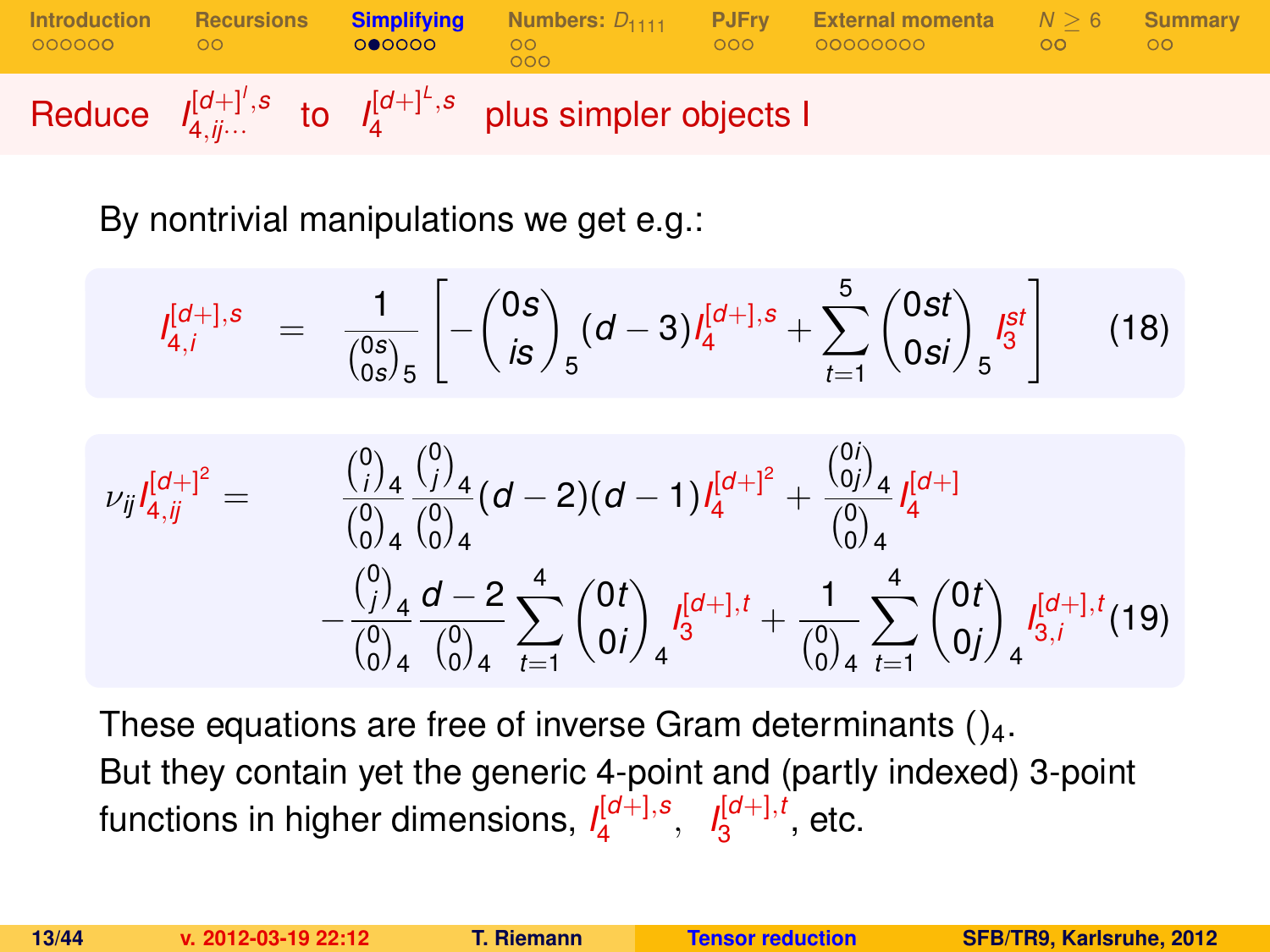

Several strategies are now possible:

- Just evaluate them analytically in  $d + 2l 2\epsilon$  dimensions if you may do that
- Just evaluate them numerically in  $d + 2l 2\epsilon$  dimensions
- Reduce them further by recurrences buy the towers of  $1/(\mathcal{C}_4 \rightarrow \mathsf{apply}(13))$  $1/(\mathcal{C}_4 \rightarrow \mathsf{apply}(13))$  $1/(\mathcal{C}_4 \rightarrow \mathsf{apply}(13))$
- Make a small Gram determinant expansion  $\rightarrow$  apply [\(13\)](#page-10-0) another way round

Last two items are done here.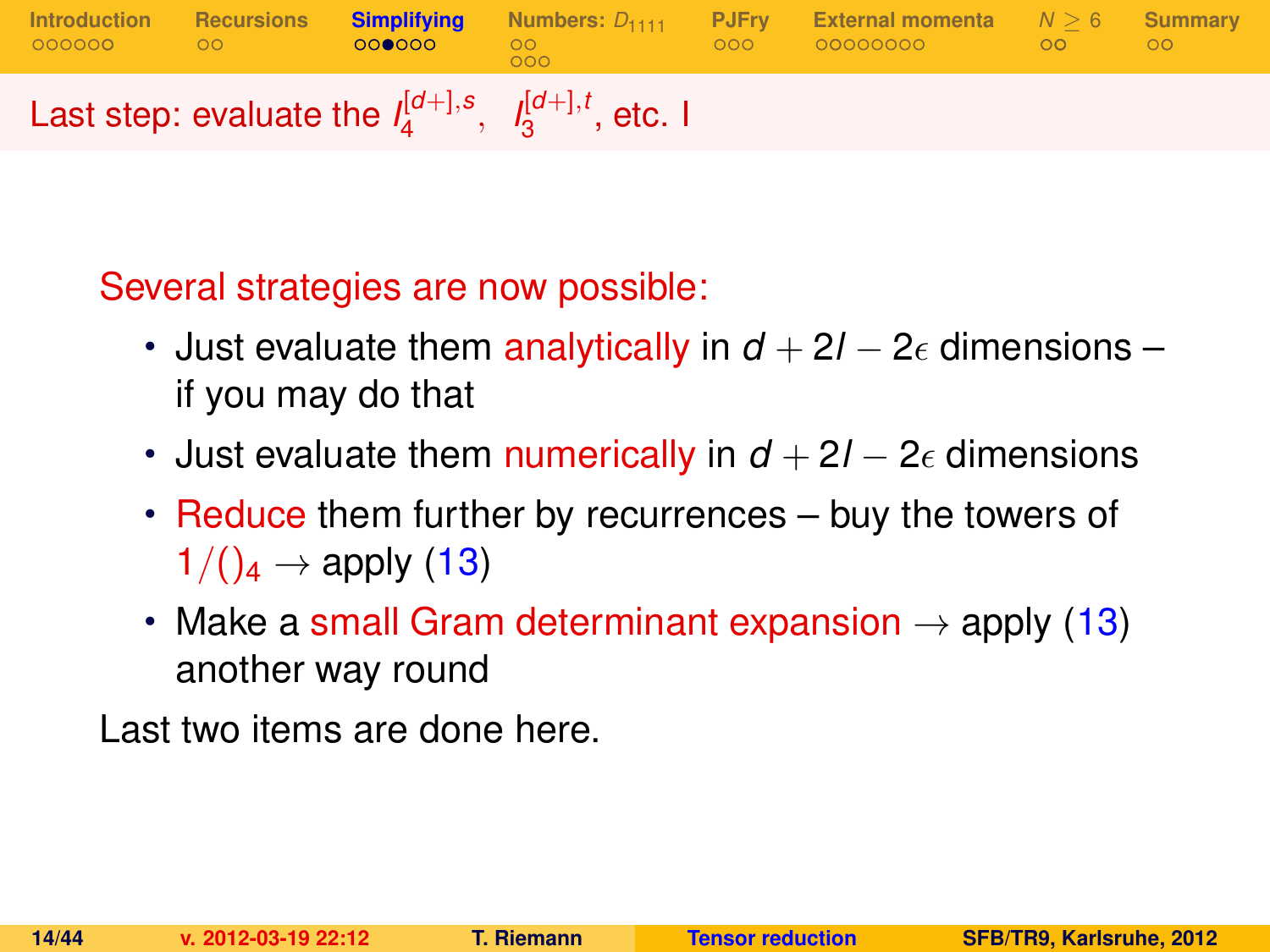|  |       | Introduction Recursions Simplifying Numbers: $D_{1111}$ PJFry External momenta $N \ge 6$ Summary |  |
|--|-------|--------------------------------------------------------------------------------------------------|--|
|  | - റററ |                                                                                                  |  |

Reduction of scalars  $I_4^D$  to the generic dimension  $\rightarrow I_4^d = D_0, I_3^d = C_0$  I

# Non-small 4-point Gram determinants:

Direct, iterative use of [\(13\)](#page-10-0) yields e.g.:

$$
I_4^{[d+1']} = \left[ \frac{\binom{0}{0}_4}{\binom{1}{4}} I_4^{[d+1']^{-1}} - \sum_{t=1}^4 \frac{\binom{t}{0}_4}{\binom{1}{4}} I_3^{[d+1']^{-1},t} \right] \frac{1}{d+2l-5}
$$
(20)

$$
I_3^{[d+]',t} = \begin{bmatrix} \frac{\binom{0t}{0t}}{t} & 1 & \cdots & \cdots & \cdots & \cdots & \cdots & \cdots & \cdots & \cdots & \cdots & \cdots & \cdots & \cdots & \cdots & \cdots & \cdots & \cdots & \cdots & \cdots & \cdots & \cdots & \cdots & \cdots & \cdots & \cdots & \cdots & \cdots & \cdots & \cdots & \cdots & \cdots & \cdots & \cdots & \cdots & \cdots & \cdots & \cdots & \cdots & \cdots & \cdots & \cdots & \cdots & \cdots & \cdots & \cdots & \cdots & \cdots & \cdots & \cdots & \cdots & \cdots & \cdots & \cdots & \cdots & \cdots & \cdots & \cdots & \cdots & \cdots & \cdots & \cdots & \cdots & \cdots & \cdots & \cdots & \cdots & \cdots & \cdots & \cdots & \cdots & \cdots & \cdots & \cdots & \cdots & \cdots & \cdots & \cdots & \cdots & \cdots & \cdots & \cdots & \cdots & \cdots & \cdots & \cdots & \cdots & \cdots & \cdots & \cdots & \cdots & \cdots & \cdots & \cdots & \cdots & \cdots & \cdots & \cdots & \cdots & \cdots & \cdots & \cdots & \cdots & \cdots & \cdots & \cdots & \cdots & \cdots & \cdots & \cdots & \cdots & \cdots & \cdots & \cdots & \cdots & \cdots & \cdots & \cdots & \cdots & \cdots & \cdots & \cdots &
$$

And we are done. This works fine if ()<sub>4</sub> is not small [and also the  $\binom{l}{l}$  $\binom{t}{t}$ <sub>4</sub>].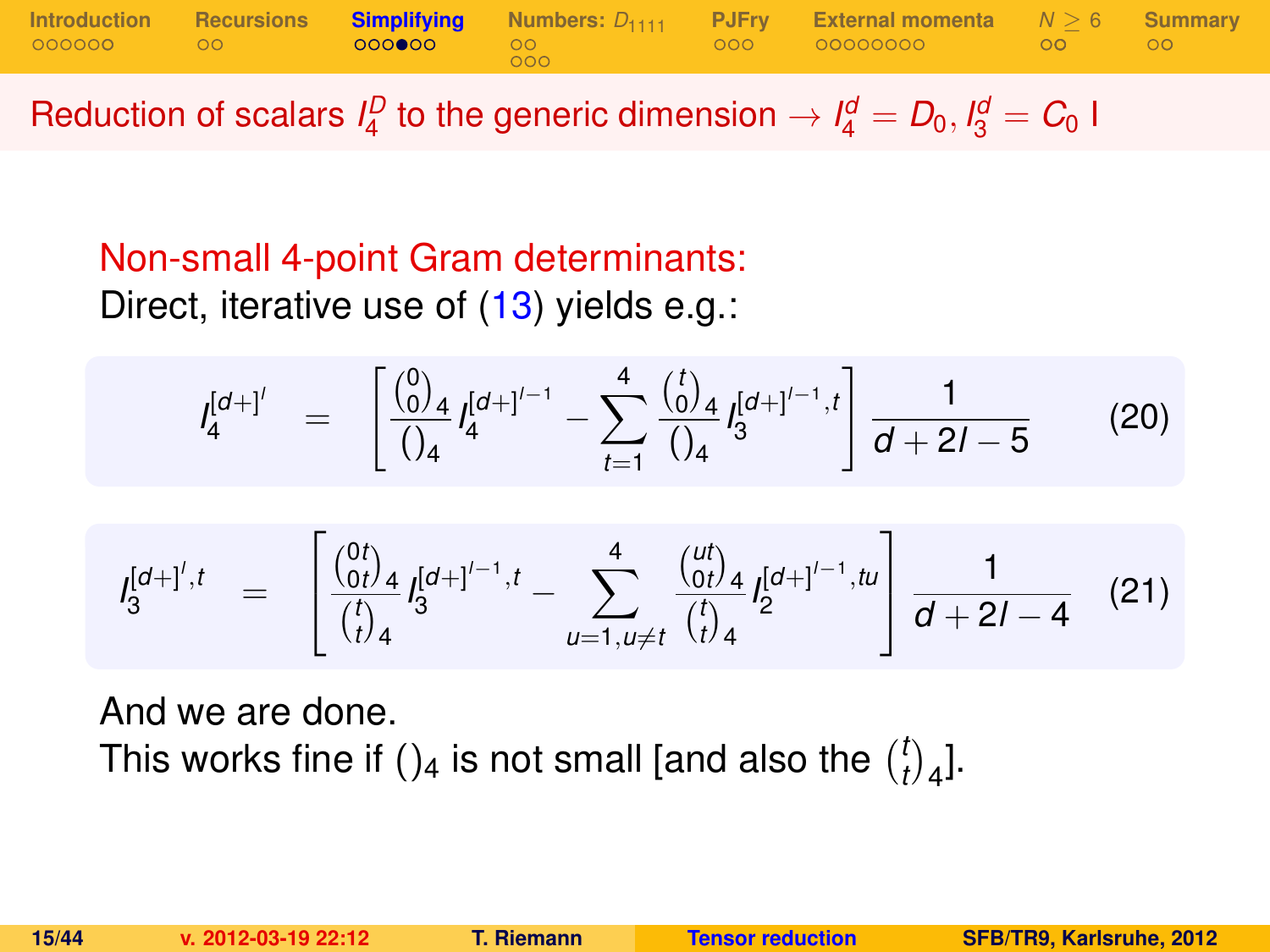|                               |  |     | Introduction Recursions Simplifying Numbers: $D_{1111}$ PJFry External momenta $N > 6$ Summary |  |
|-------------------------------|--|-----|------------------------------------------------------------------------------------------------|--|
| ◎◎◎◎◎◎    ◎◎ <b>◎◎◎◎●◎</b> ◎◎ |  | 000 |                                                                                                |  |

#### Make a small Gram expansion I

Again use [\(13\)](#page-10-0):

<span id="page-15-1"></span>
$$
()_{4}(d - \sum_{i=1}^{4} \nu_{i} + 1)l_{4}^{[d+]} = \left[{0 \choose 0}_{4}l_{4} - \sum_{k=1}^{4} {0 \choose k}_{4}l_{3}^{k} \right]
$$

If ( $a = 0$ , then it follows ( $n = 4$ ):

$$
P_n^D = \sum_{k}^{n} \frac{\binom{0}{k} n}{\binom{0}{0} n} P_{n-1}^{D,k}
$$
 (22)

If  $()_4 \ll 1$ , re-write  $(13)$ , as follows:

<span id="page-15-0"></span>
$$
I_n^D = \sum_{k}^{n} \frac{\binom{0}{k} n}{\binom{0}{0} n} I_{n-1}^{D,k} - \frac{\binom{0}{n} n}{\binom{0}{0} n} [(D+1) - \sum_{i}^{n} \nu_i] I_n^{D+2}.
$$
 (23)

Effectively we may evaluate  $I_n^D$  in terms of simpler functions  $I_{n-1}^{D,k}$  with a small correction depending on  $I_n^{D+2}$ .

*I*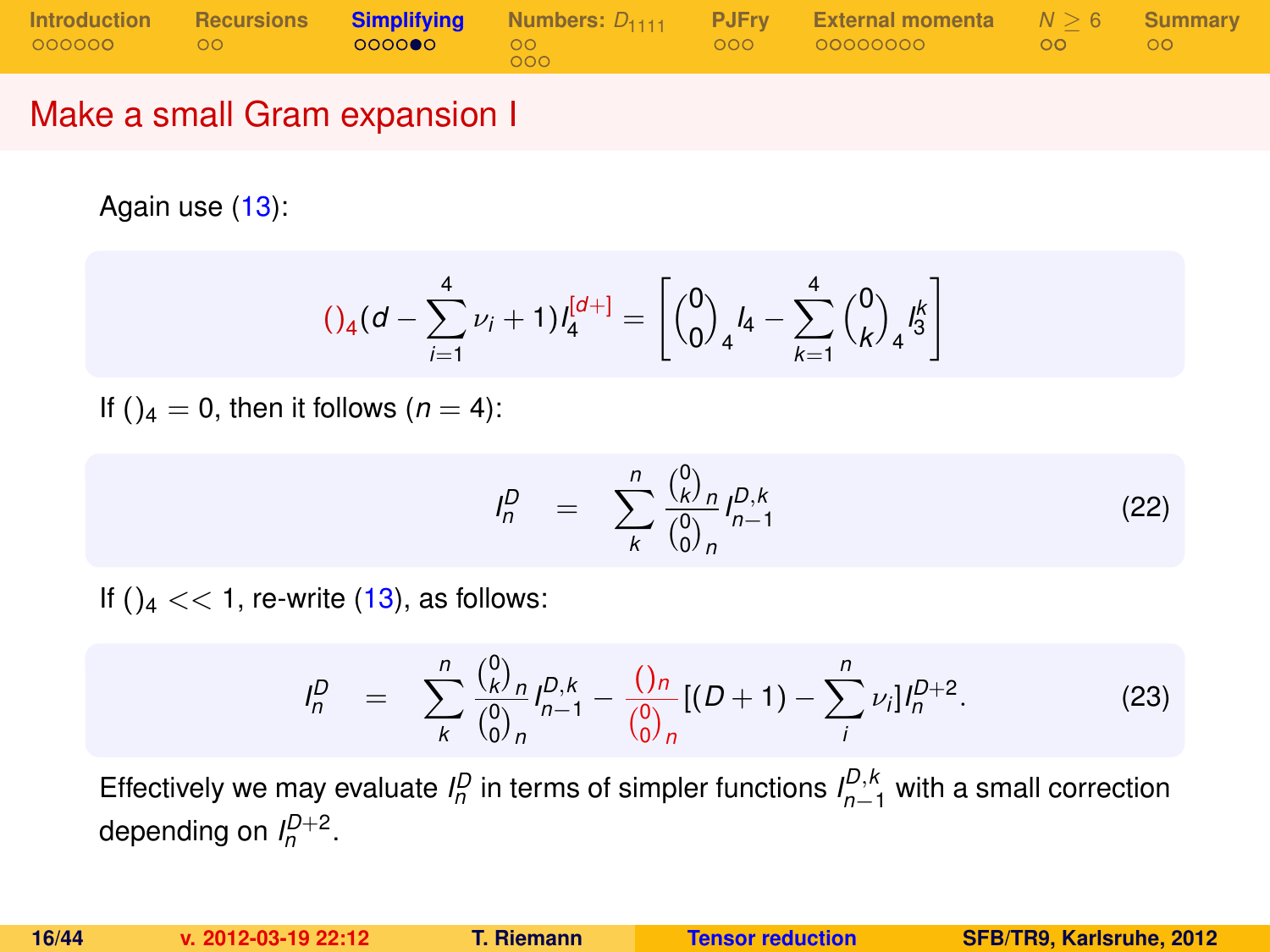|           |  |       | Introduction Recursions Simplifying Numbers: $D_{1111}$ PJFry External momenta $N \ge 6$ Summary |  |
|-----------|--|-------|--------------------------------------------------------------------------------------------------|--|
| 000000 00 |  | LOOO! |                                                                                                  |  |

We may go a step further, and insert into [\(23\)](#page-15-0) for  $I_n^{D+2}$  the rhs. of [\(22\)](#page-15-1), taken now at  $D' = D + 2$ :

$$
I_n^D = \sum_{k}^{n} \frac{\binom{0}{k} n}{\binom{0}{0}} I_{n-1}^{D,k}
$$
  
- 
$$
\frac{\binom{n}{0} \binom{n}{0}}{n} [(D+1) - \sum_{i}^{n} \nu_i]
$$
  

$$
\times \left[ \sum_{k}^{n} \frac{\binom{0}{k} n}{\binom{0}{0}} I_{n-1}^{D+2,k} - \frac{\binom{0}{n} \binom{n}{0}}{n} [(D+3) - \sum_{i}^{n} \nu_i] I_n^{D+4} \right]
$$

The terms proportional to  $\left[\binom{0}{0}\right]_n^a$ ,  $a=0,1$  may be evaluated at the correct kinematics. They depend on three-point functions, and their reduction by normal recurrences will not introduce the unwanted powers of  $1/()_{4}$ . The last term, suppressed by the factor  $[(\binom{0}{0}_n]^2]$ , depends on  $I_n^{D+4}$ . It may either be taken approximately at  $()$ <sub>n</sub> = 0, where it can also be represented by 3-point functions (and their reductions), or it may be evaluated more correctly by another iteration based on  $(22)$ .

#### And so on and so on ...

In the numerical example – next section – we worked out up to 10 stable iterations.

.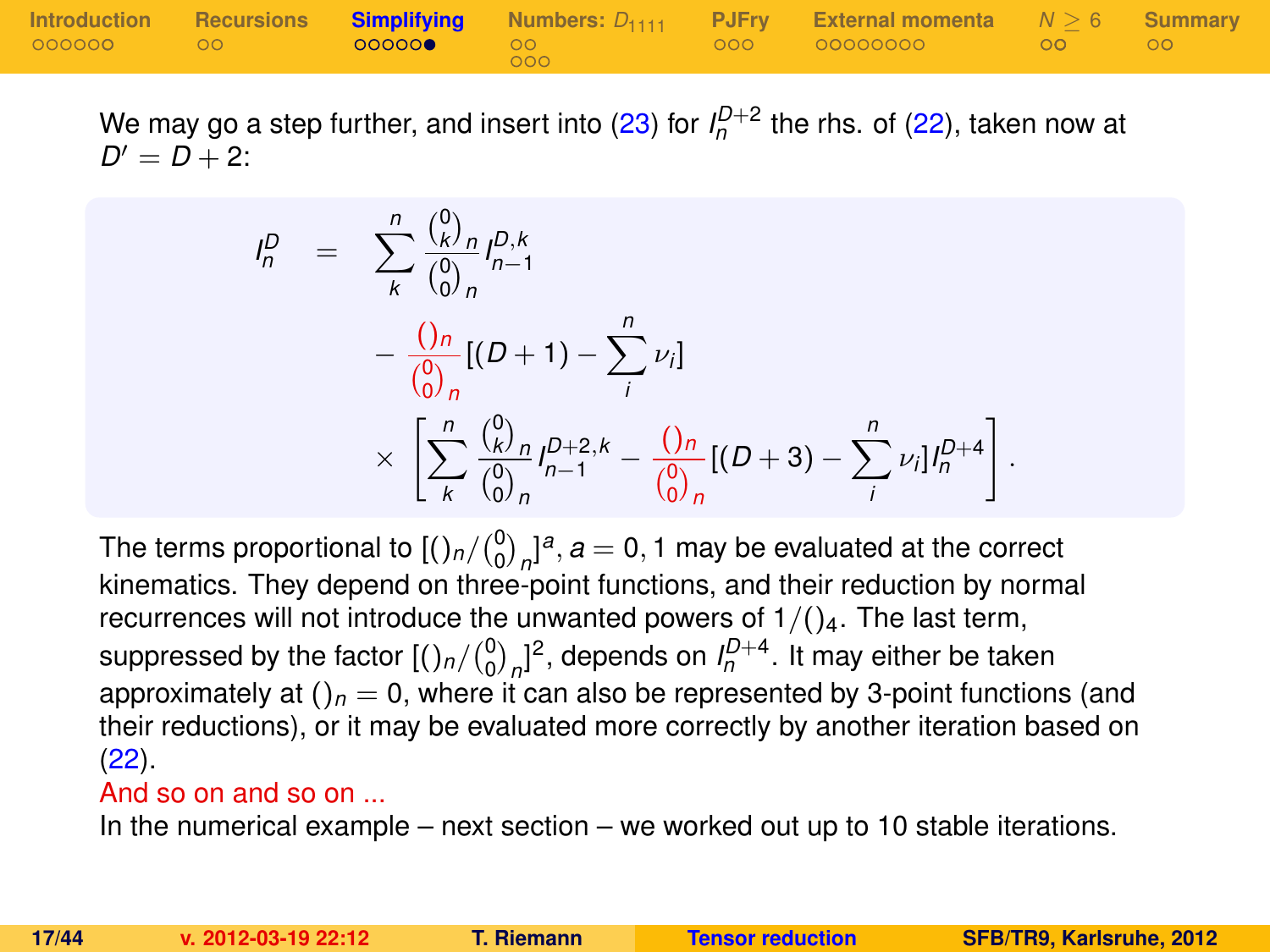|           |                   |     | Introduction Recursions Simplifying <b>Numbers:</b> $D_{1111}$ PJFry External momenta $N > 6$ Summary |  |
|-----------|-------------------|-----|-------------------------------------------------------------------------------------------------------|--|
| 000000 00 | 2000000 <b>€0</b> | റററ |                                                                                                       |  |

## Numbers: D<sub>1111</sub> |

Following Davydychev, [\[7\]](#page-42-0), one gets

$$
J_4^{\mu\nu\lambda} = \int^d \frac{k^{\mu}k^{\nu}k^{\lambda}}{\prod_{r=1}^n c_r} = -\sum_{i,j,k=1}^n q_i^{\mu} q_j^{\nu} q_k^{\lambda} \nu_{ijk} I_{n,ijk}^{[d+]^3} + \frac{1}{2} \sum_{i=1}^n g^{[\mu\nu} q_i^{\lambda]} I_{n,i}^{[d+]^2} (24)
$$

# We identify the tensor coefficients  $D_{11}$  a la LoopTools, e.g.:

$$
D_{111} = I_{4,222}^{[d+]^3} \tag{25}
$$

Similarly:

<span id="page-17-0"></span>
$$
D_{1111} = I_{4,2222}^{[d+1]^4}
$$
 (26)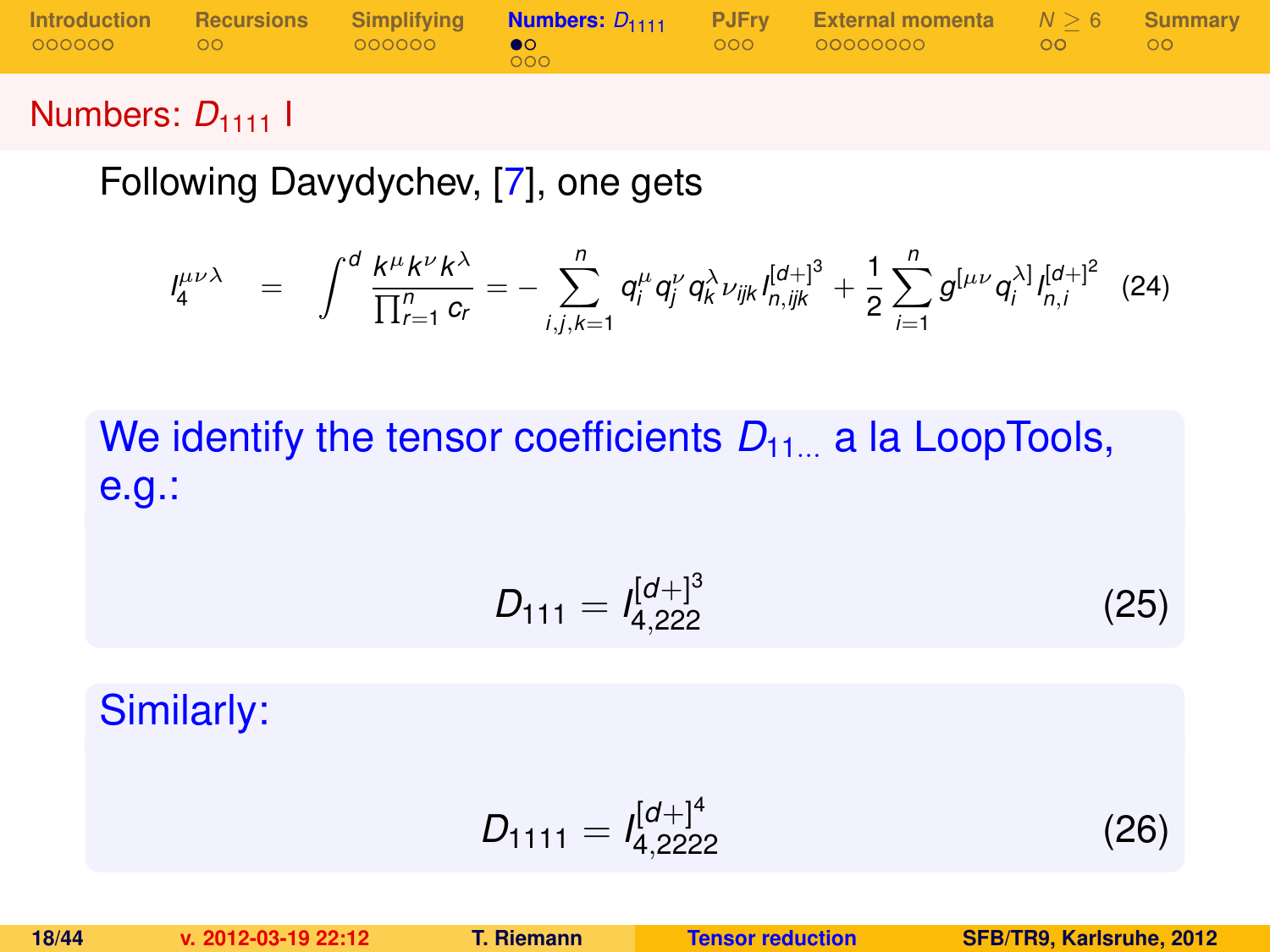|           |              |  | Introduction Recursions Simplifying <b>Numbers:</b> $D_{1111}$ PJFry External momenta $N > 6$ Summary |  |
|-----------|--------------|--|-------------------------------------------------------------------------------------------------------|--|
| 000000 00 | $-$ 000000 0 |  |                                                                                                       |  |

#### Rank  $R = 4$  tensor  $D_{1111}$  – Numerics with dimensional recurrences

From [\(23\)](#page-15-0) we see that a "small Gram determinant" expansion will be useful when the following dimensionless parameter becomes small:

<span id="page-18-1"></span>
$$
R = \frac{()_4}{\begin{pmatrix} 0 \\ 0 \end{pmatrix}_4} \times s, \tag{27}
$$

where *s* is a typical scale of the process, e.g. we will choose  $s = s_{ij\bar{i}jj}$ . Following [\[13\]](#page-43-4), we further choose:

> $s_{\mu\bar{\nu}\mu}$  = 2 × 10<sup>4</sup>GeV<sup>2</sup>,  $s_{\bar{\nu}u}$  = 1 × 10<sup>4</sup>GeV<sup>2</sup>,  $t_{\bar{e}\mu}$  =  $-4 \times 10^4 \text{GeV}^2$ ,

and get  $t_{ed,\rm crit}=-6\times10^4$ GeV $^2$ . For x=1, the Gram determinant becomes ()<sub>4</sub> = 4.8  $\times$  10<sup>13</sup> GeV $^3$ . The small expansion parameter  $R(x)$  and  $D_{1111}$  are shown in figure [2.](#page-18-0)

<span id="page-18-0"></span>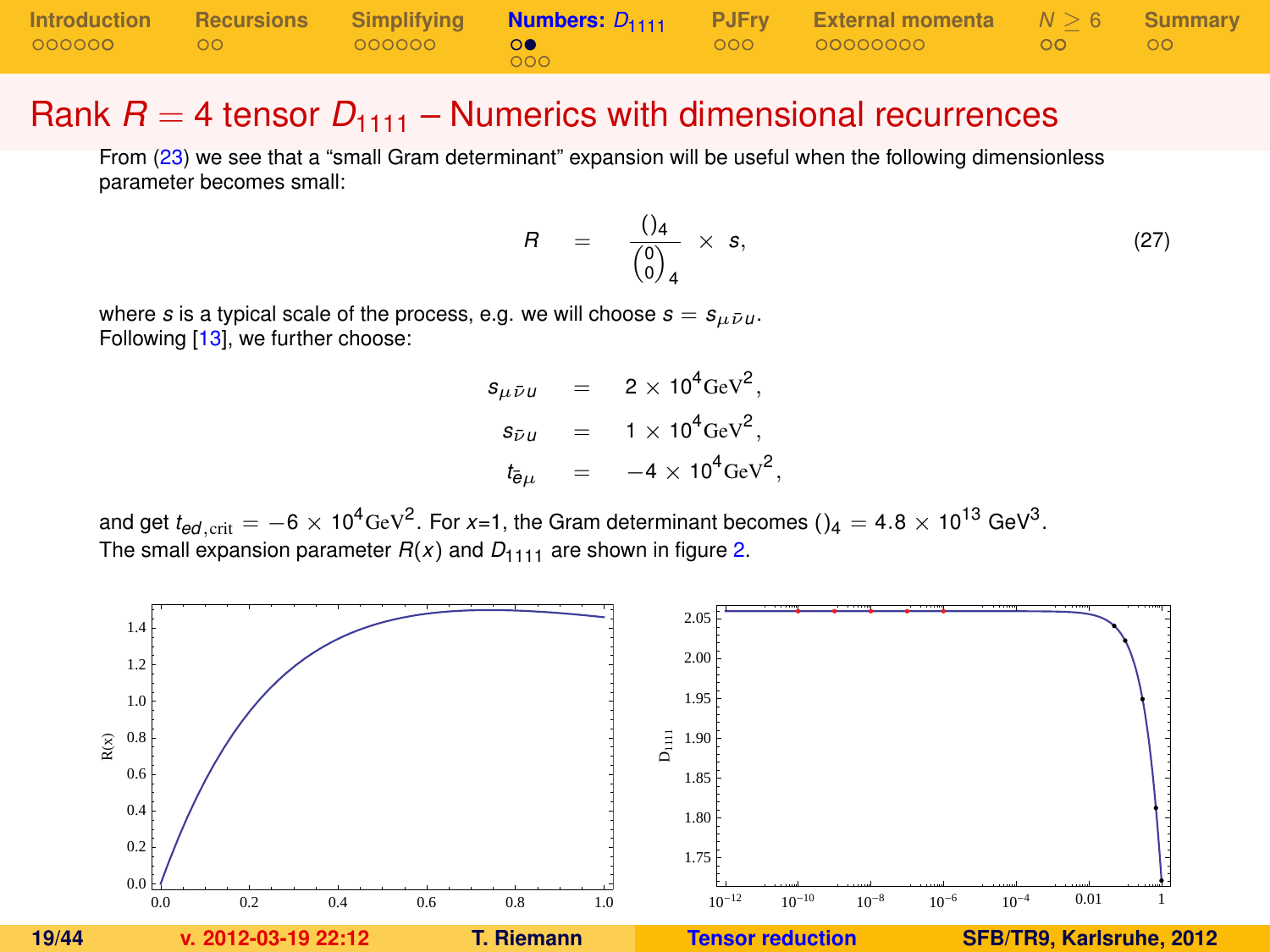|  |           | Introduction Recursions Simplifying <b>Numbers:</b> $D_{1111}$ PJFry External momenta $N \ge 6$ Summary |  |
|--|-----------|---------------------------------------------------------------------------------------------------------|--|
|  | $\bullet$ |                                                                                                         |  |

Small Gram expansion and Pade approximation I

[Fleischer,TR: PRD 2011 [\[6\]](#page-42-3) ]

Tables have been taken from there.

They were shown first at QCD@LHC@Trento2010

The use of appropriate Pade approximations is explained there. Convergence in the small Gram determinant region is considerably improved.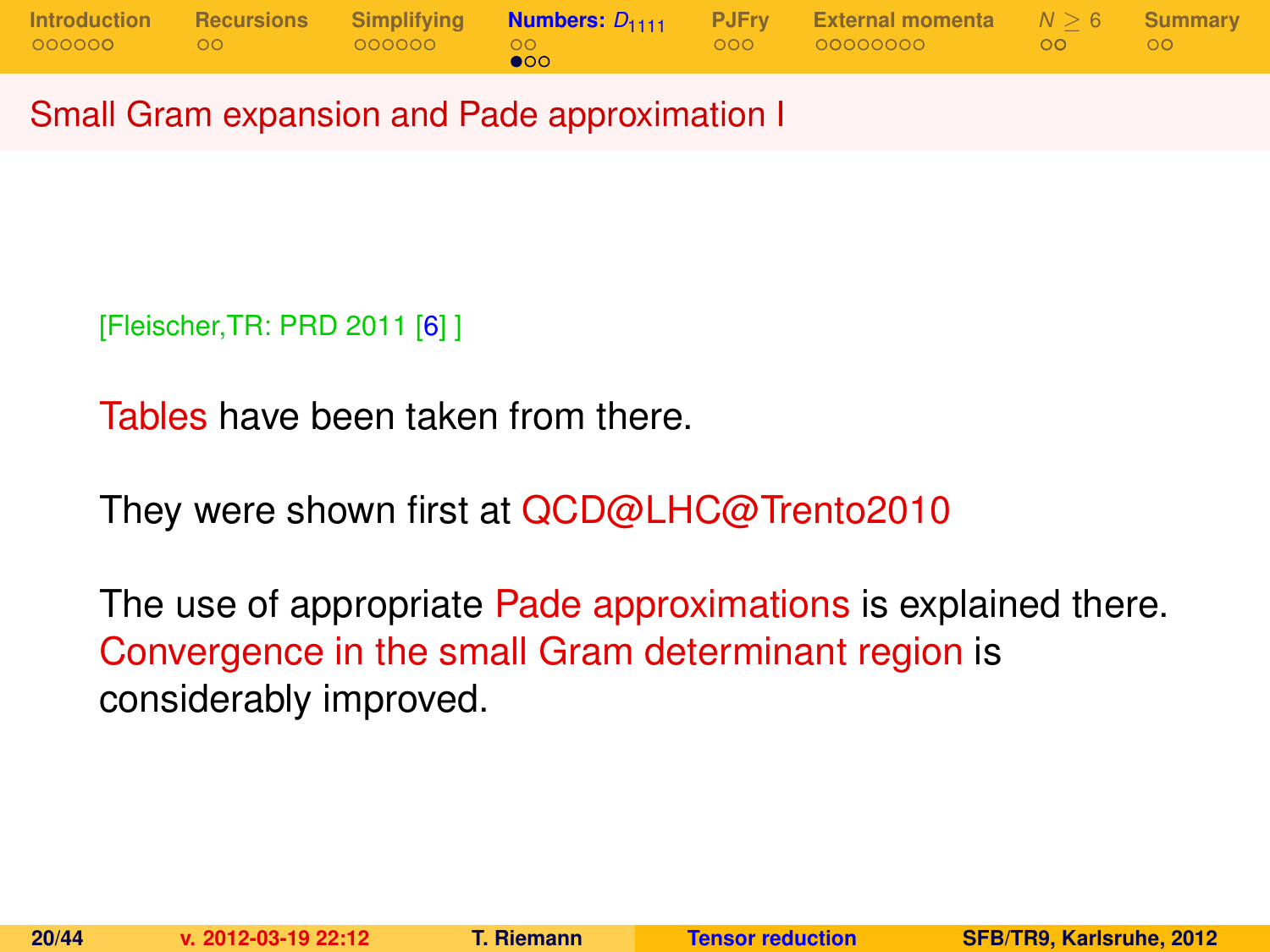| <b>Introduction</b> | <b>Recursions</b> | <b>Simplifying</b>      | Numbers: $D_{1111}$         | <b>PJFry</b>     | <b>External momenta</b>    | $N \geq 6$ | Summary |
|---------------------|-------------------|-------------------------|-----------------------------|------------------|----------------------------|------------|---------|
| 000000              | $\circ$           | 000000                  | OO<br>$\circ \bullet \circ$ | 000 <sub>o</sub> | 00000000                   | $\circ$    | $\circ$ |
|                     |                   |                         |                             |                  |                            |            |         |
|                     |                   | x                       | $Re D_{1111}$               |                  | $\overline{3m}$ $D_{1111}$ |            |         |
|                     |                   | 0.<br>[exp 0,0]         | 2.05969289730 E-10          |                  | 1.55594910118 E-10         |            |         |
|                     |                   | $10^{-8}$<br>[exp x, 2] | 2.05969289342 E-10          |                  | 1.55594909187 E-10         |            |         |
|                     |                   | [exp 0,2]               | 2.05969289349 E-10          |                  | 1.55594909187 E-10         |            |         |
|                     |                   | $10^{-4}$<br>[exp x, 5] | 2.05965609497 E-10          |                  | 1.55585605343 E-10         |            |         |
|                     |                   | [exp 0.5]               | 2.05965609495 E-10          |                  | 1.55585605343 E-10         |            |         |
|                     |                   | $0.001$ [exp $0,6$ ]    | 2.05932484380 E-10          |                  | 1.55501912433 E-10         |            |         |
|                     |                   | [exp x,6]               | 2.05932484381 E-10          |                  | 1.55501912433 E-10         |            |         |
|                     |                   | $I_{4,2222}^{[d+]^4}$   | 2.02292295240 E-10          |                  | 1.54974785467 E-10         |            |         |
|                     |                   | $D_{1111}$              | 2.01707671668 E-10          |                  | 1.62587142251 E-10         |            |         |
|                     |                   | $0.005$ [exp $0,6$ ]    | 2.05786054801 E-10          |                  | 1.55131031024 E-10         |            |         |
|                     |                   | [ $pade 0,3$ ]          | 2.05785198947 E-10          |                  | 1.55131031003 E-10         |            |         |
|                     |                   | [exp x, 6]              | 2.05786364440 E-10          |                  | 1.55131031024 E-10         |            |         |
|                     |                   | $[{\rm pade} \; x, 3]$  | 2.05785199805 E-10          |                  | 1.55131030706 E-10         |            |         |
|                     |                   | $I_{4,2222}^{[d+]^4}$   | 2.05778894114 E-10          |                  | 1.55135794453 E-10         |            |         |
|                     |                   | $D_{1111}$              | 2.05779811490 E-10          |                  | 1.55136343923 E-10         |            |         |
|                     |                   | [exp 0.6]<br>0.01       | 2.05703298143 E-10          |                  | 1.54669910676 E-10         |            |         |
|                     |                   | [pade $0,3$ ]           | 2.05600940065 E-10          |                  | 1.54669907784 E-10         |            |         |
|                     |                   | [ $exp 0,10$ ]          | 2.05600964693 E-10          |                  | 1.54669910676 E-10         |            |         |
|                     |                   | [page 0, 5]             | 2.05600955381 E-10          |                  | 1.54669910676E-10          |            |         |
|                     |                   | [exp x, 10]             | 2.05600963675 E-10          |                  | 1.54669910676 E-10         |            |         |
|                     |                   | [pade $x,5$ ]           | 2.05600955381 E-10          |                  | 1.54669910676 E-10         |            |         |
|                     |                   | $I_{4,2222}^{[d+]^4}$   | 2.05600013702 E-10          |                  | 1.54670651917 E-10         |            |         |
|                     |                   | $D_{1111}$              | 2.05600239280 E-10          |                  | 1.54670771210 E-10         |            |         |

Table: Numerical values for the tensor coefficient  $D_{1111}$ . Values marked by  $D_{1111}$  are evaluated with LoopTools, the *I* [*d*+]4 <sup>4</sup>,<sup>2222</sup> corresponds to [\(29\)](#page-26-0) The labels [exp 0,2n] and [pade 0,n] denote iteration 2*n* and Pade approximant  $[n, n]$  when the small Gram determinant expansion starts at  $x = 0$ , and  $[\exp x, 2n]$  and  $[\text{pade } x, n]$  are the corresponding numbers for an expansion starting at *x*.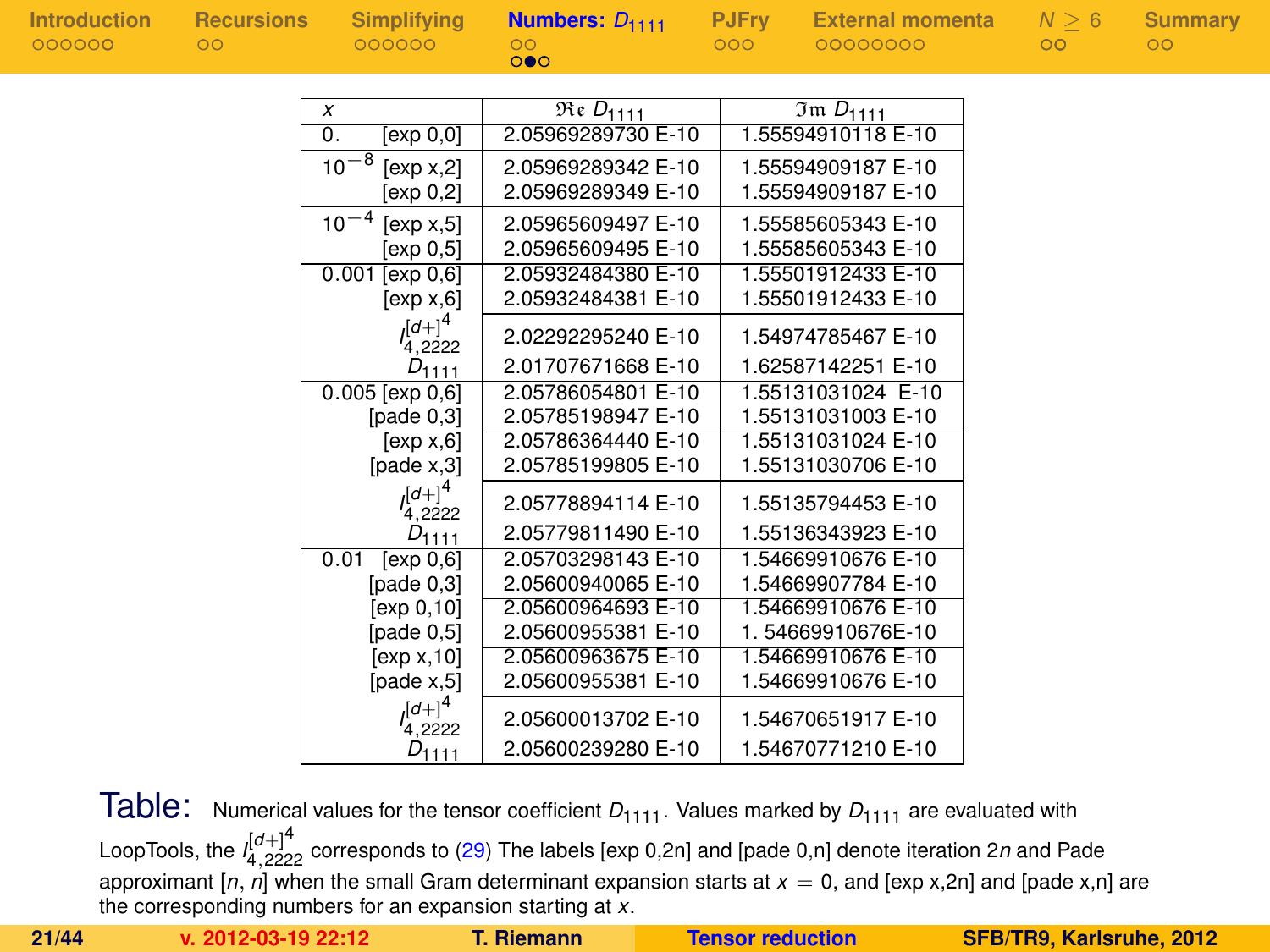| <b>Introduction</b><br><b>Recursions</b> | <b>Simplifying</b>                            | Numbers: $D_{1111}$ | <b>PJFry</b> | <b>External momenta</b> | N > 6 | Summary         |
|------------------------------------------|-----------------------------------------------|---------------------|--------------|-------------------------|-------|-----------------|
| 000000<br>$\circ$                        | 000000                                        | OO<br>000           | 000          | 00000000                | OO    | $\overline{O}O$ |
|                                          |                                               |                     |              |                         |       |                 |
|                                          | X                                             | $Re D_{1111}$       |              | $Im D_{1111}$           |       |                 |
|                                          | $0.01$ [exp $0,6$ ]                           | 2.05703298143 E-10  |              | 1.54669910676 E-10      |       |                 |
|                                          | [pade $0,3$ ]                                 | 2.05600940065 E-10  |              | 1.54669907784 E-10      |       |                 |
|                                          | [ $exp 0, 10$ ]                               | 2.05600964693 E-10  |              | 1.54669910676 E-10      |       |                 |
|                                          | [pade $0,5$ ]                                 | 2.05600955381 E-10  |              | 1.54669910676E-10       |       |                 |
|                                          | [exp x, 10]                                   | 2.05600963675 E-10  |              | 1.54669910676 E-10      |       |                 |
|                                          | [page x, 5]                                   | 2.05600955381 E-10  |              | 1.54669910676 E-10      |       |                 |
|                                          | $e^{[d+1]^4}$<br>4,2222                       | 2.05600013702 E-10  |              | 1.54670651917 E-10      |       |                 |
|                                          | $D_{1111}$                                    | 2.05600239280 E-10  |              | 1.54670771210 E-10      |       |                 |
|                                          | $0.05$ [exp $0,6$ ]                           | 4.83822963052 E-09  |              | 1.51077429118 E-10      |       |                 |
|                                          | [pade $0,3$ ]                                 | 2.01518061131 E-10  |              | 1.50591643209 E-10      |       |                 |
|                                          | [ $exp 0,20$ ]                                | 2.04218962072 E-10  |              | 1.51077424143 E-10      |       |                 |
|                                          | [pade $0,10$ ]                                | 2.04122727654 E-10  |              | 1.51077424149 E-10      |       |                 |
|                                          | [exp x, 20]                                   | 2.04190274030 E-10  |              | 1.51077424143 E-10      |       |                 |
|                                          | [pade $x$ , 10]                               | 2.04122727971 E-10  |              | 1.51077423985 E-10      |       |                 |
|                                          | $(a+1)^4$<br>4,2222                           | 2.04122726387 E-10  |              | 1.51077422901 E-10      |       |                 |
|                                          | $D_{1111}$                                    | 2.04122726601 E-10  |              | 1.51077423320 E-10      |       |                 |
|                                          | $0.1$ [exp $0,26$ ]                           | 2.20215264409 E-08  |              | 1.46815247004 E-10      |       |                 |
|                                          | [pade $0,13$ ]                                | 2.01749674352 E-10  |              | 1.46681287362 E-10      |       |                 |
|                                          | [exp x, 26]                                   | 2.08190721550 E-08  |              | 1.46815247004 E-10      |       |                 |
|                                          | [pade $x$ , 13]                               | 2.03995221326 E-10  |              | 1.46785977364 E-10      |       |                 |
|                                          | $(a+1)^4$<br>4,2222                           | 2.02269485177 E-10  |              | 1.46815247061 E-10      |       |                 |
|                                          | $D_{1111}$                                    | 2.02269485217 E-10  |              | 1.46815247051 E-10      |       |                 |
|                                          | $\sqrt{[d+]^{4}}$<br>$\mathbf{1}$ .<br>4,2222 | 1.72115440143 E-10  |              | 9.74550747662 E-11      |       |                 |
|                                          | $D_{1111}$                                    | 1.72115440148 E-10  |              | 9.74550747662 E-11      |       |                 |
|                                          |                                               |                     |              |                         |       |                 |

Table: Numerical values for the tensor coefficient  $D_{1111}$ . Values marked by  $D_{1111}$  are evaluated with LoopTools, the *I* [*d*+]4 <sup>4</sup>,<sup>2222</sup> corresponds to [\(29\)](#page-26-0) The labels [exp 0,2n] and [pade 0,n] denote iteration 2*n* and Pade approximant  $[n, n]$  when the small Gram determinant expansion starts at  $x = 0$ , and [exp x,2n] and [pade x,n] are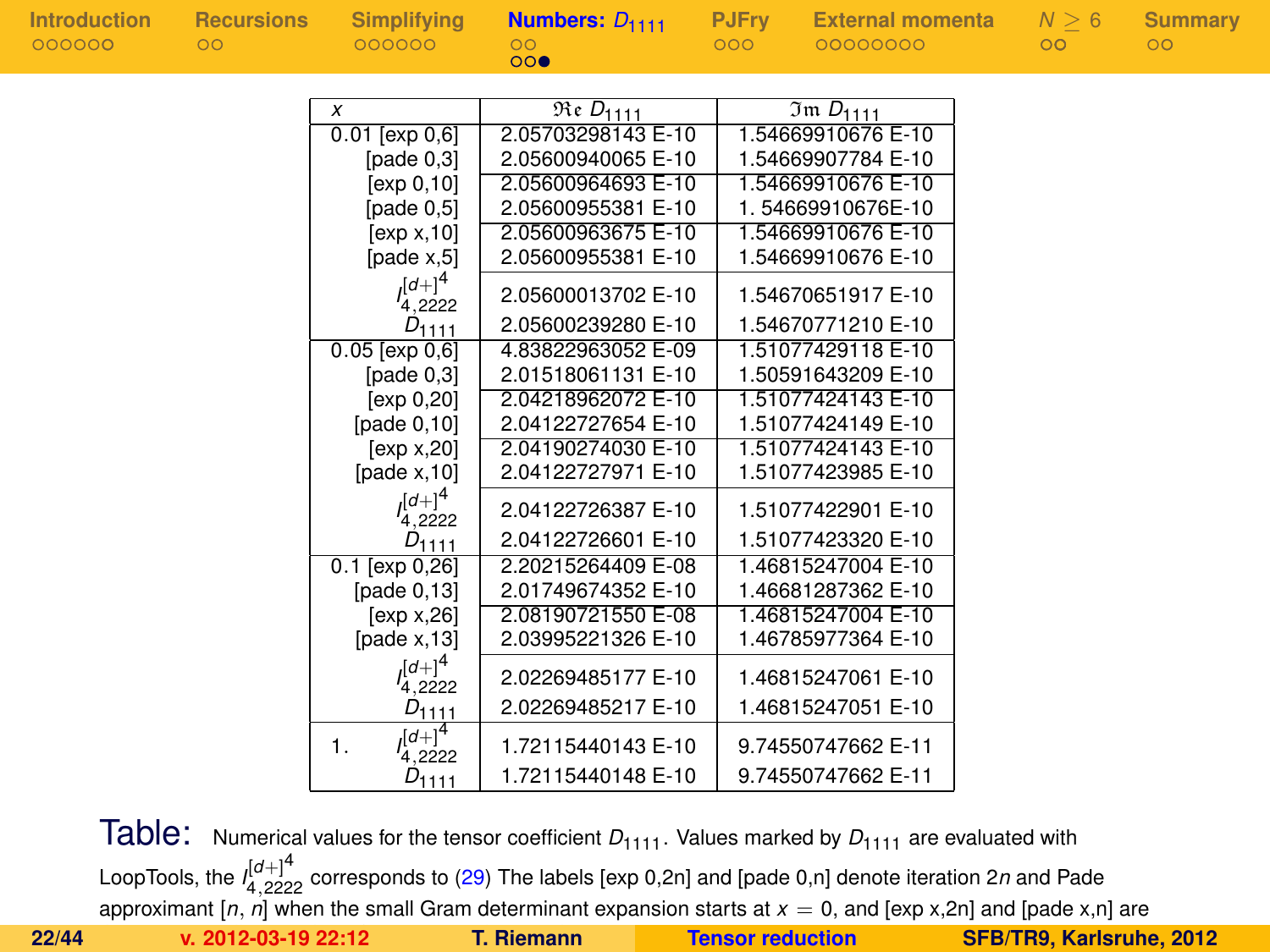

## PJFry - an open source c++ program by V. Yundin I

PJFry 1.0.0 - one loop tensor integral library

- More information and the latest source code: project page: <https://github.com/Vayu/PJFry/>
- $\cdot \rightarrow$  how to install
- $\cdot \rightarrow$  how to use
- $\cdot \rightarrow$  samples
- See also:

•

<span id="page-22-0"></span>V. Yundin's talk at last SFB meeting "One loop tensor reduction program PJFRY"

• Yundin's PhD thesis, defended February 2012 at Humboldt **University**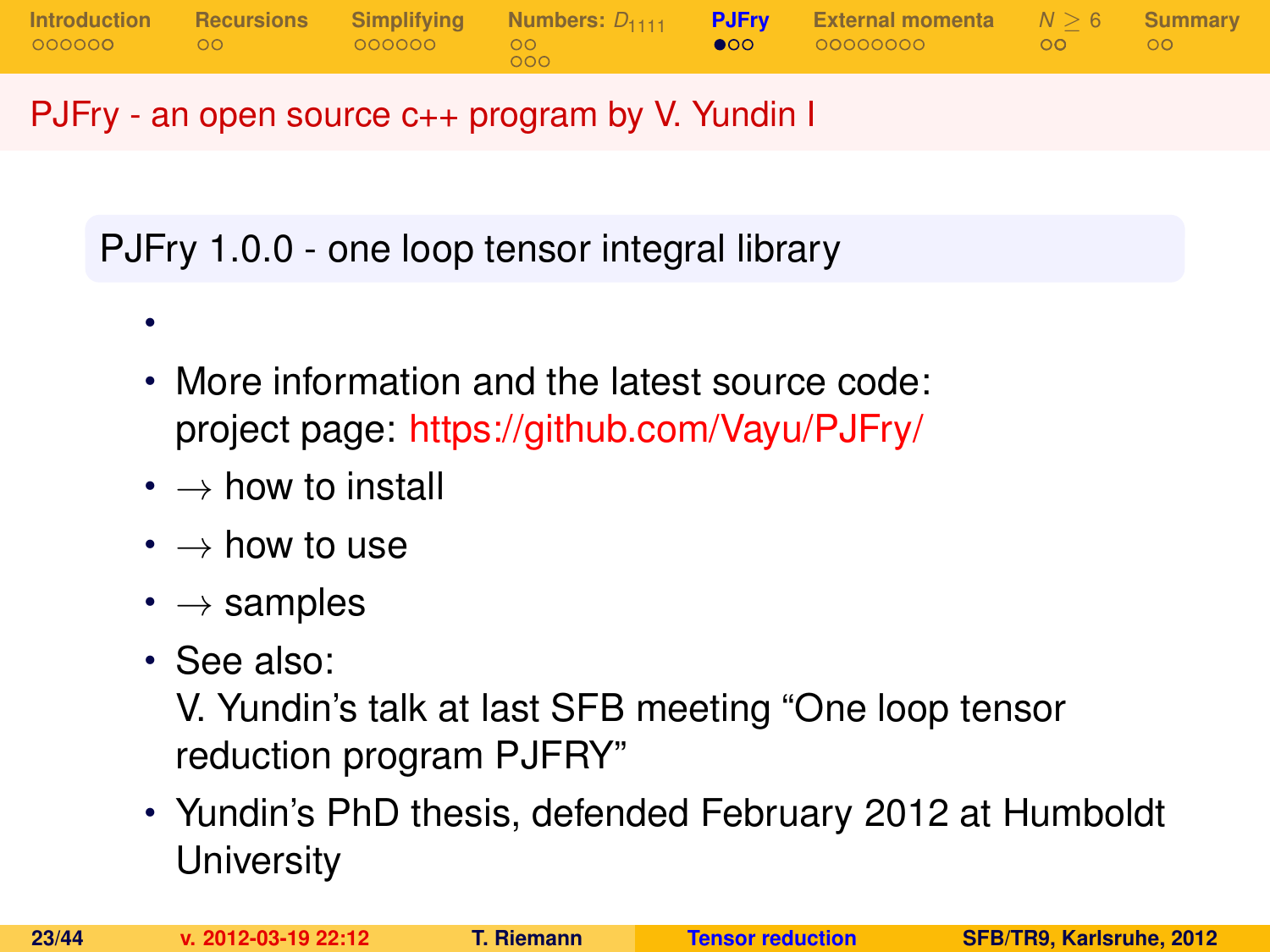**[Introduction](#page-1-0) [Recursions](#page-9-0) [Simplifying](#page-11-0) [Numbers:](#page-17-0)** *D*<sup>1111</sup> **[PJFry](#page-22-0) [External momenta](#page-25-0)** *N* [≥](#page-34-0) 6 **[Summary](#page-41-0)**  $000$ **PJFry** — numerical package [from V.Y. Valencia 2011] I

Numerical implementation of described algorithms: C++ package **PJFry** by V. Yundin [see project webpage]

- Reduction of **5-point** 1-loop tensor integrals up to **rank 5**
- No limitations on internal/external masses combinations
- Small Gram determinants treatment by expansion
- Interfaces for C, C++, FORTRAN and MATHEMATICA

# **Example:**

Relative accuracy of  $E_{3333}$  coef. around small Gram4 region

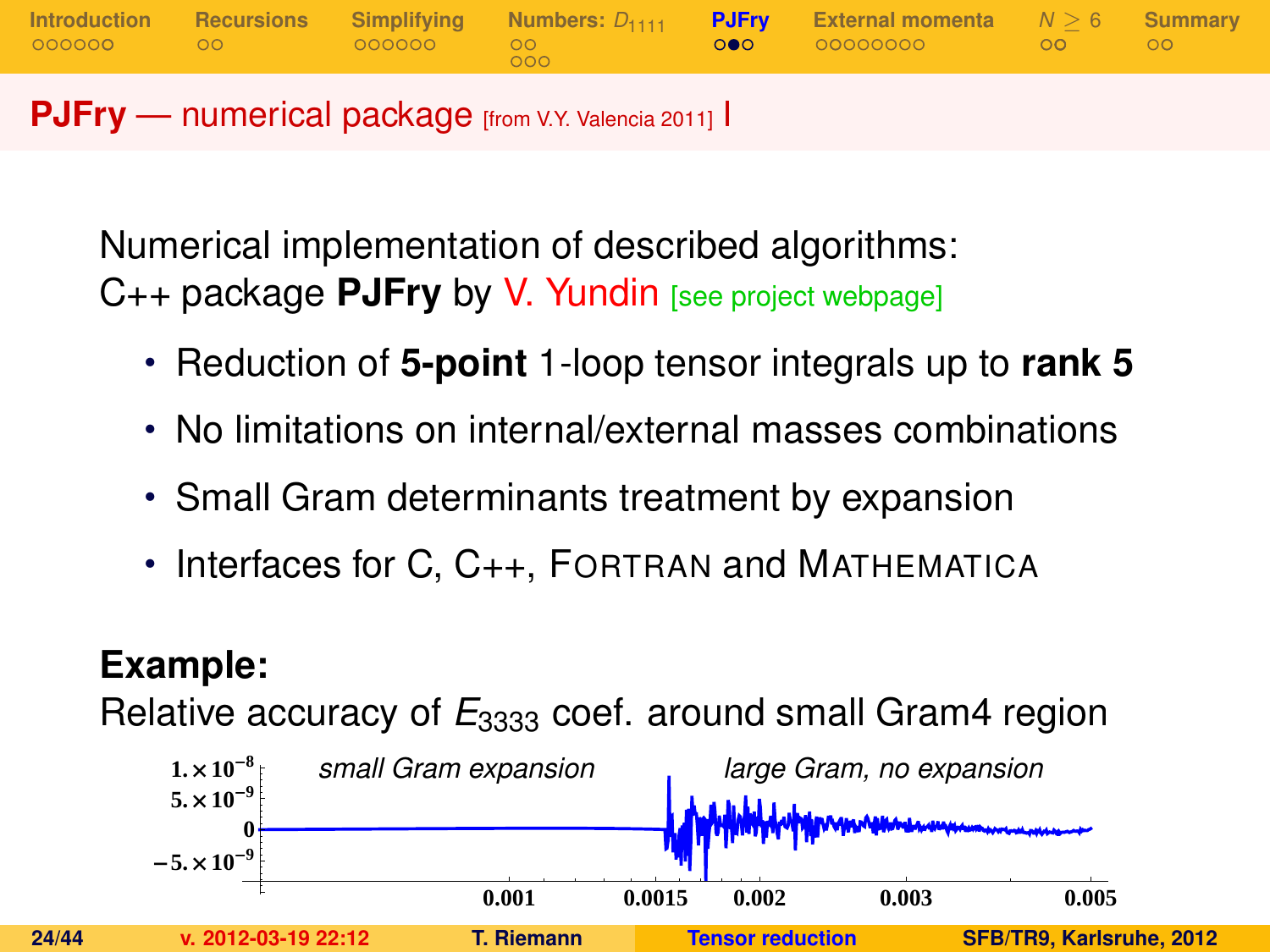**[Introduction](#page-1-0) [Recursions](#page-9-0) [Simplifying](#page-11-0) [Numbers:](#page-17-0)** *D*<sup>1111</sup> **[PJFry](#page-22-0) [External momenta](#page-25-0)** *N* [≥](#page-34-0) 6 **[Summary](#page-41-0)**  $000$ 

**PJFry** — small Gram region example [from V.Y. Valencia 2011] I

**Example:**  $E_{3333}$  coefficient in small Gram region ( $x = 0$ )

Comparison of Regular and Expansion formulae:

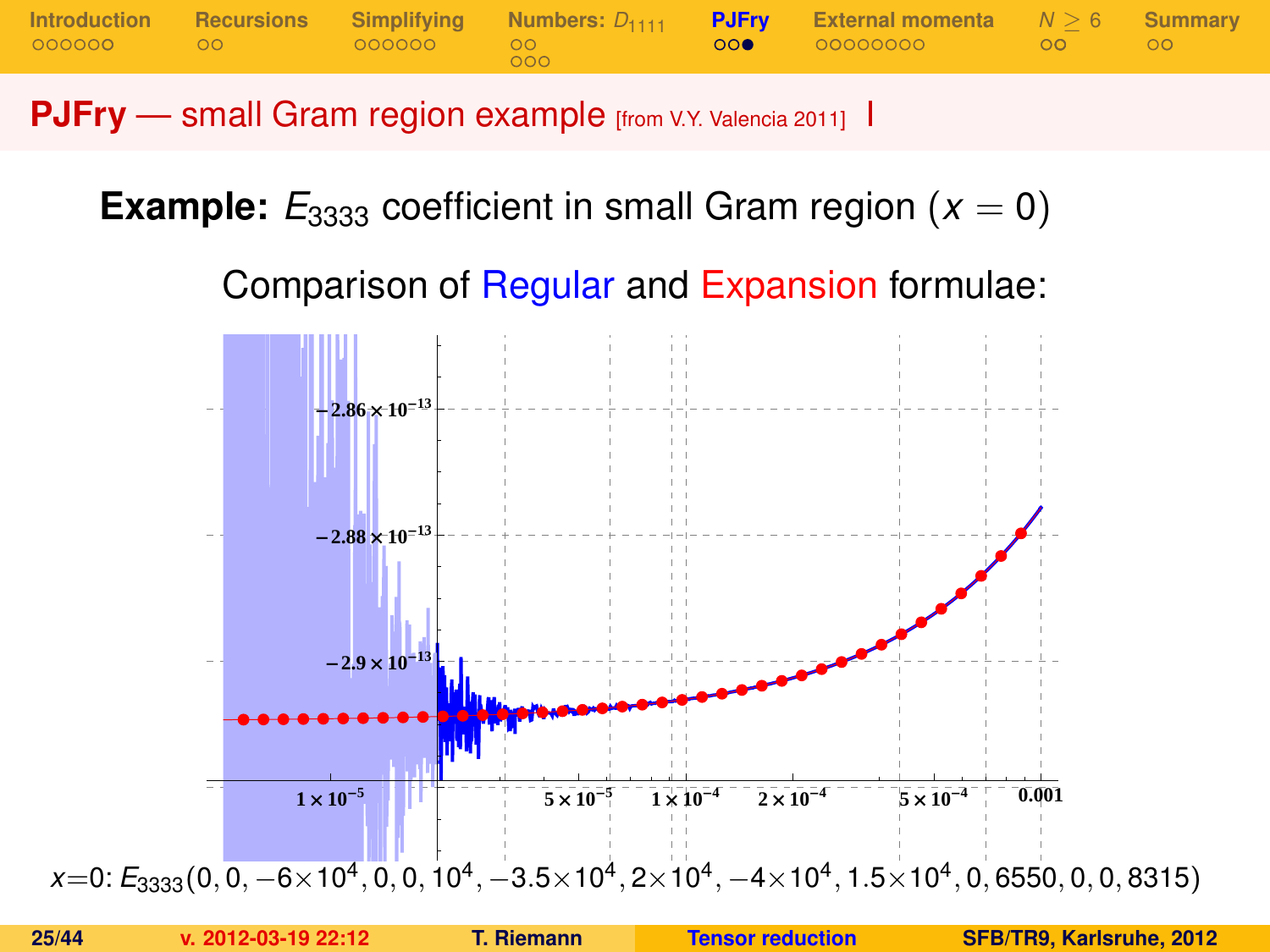

### Contractions with external momenta (or with CHORDS) I

#### [Fleischer,TR: PLB 2011 [\[11\]](#page-43-2) ]

After having tensor reductions with basis functions  $I_n^D$ ,

which are independent of the indices *i*, *j*, *k*, ...,

one may use contractions with external momenta in order to perform all the sums over  $i, j, k, \ldots$ 

This leads to a significant simplification and shortening of calculations.

#### Reminder:

One option was to avoid the appearance of inverse Gram determinants  $1/()$ <sub>5</sub>. For rank  $R = 5$ , e.g.,

<span id="page-25-0"></span>
$$
I_{5}^{\mu\nu\lambda\rho\sigma} = \sum_{s=1}^{5} \left[ \sum_{i,j,k,l,m=1}^{5} q_{i}^{\mu} q_{j}^{\nu} q_{k}^{\lambda} q_{l}^{\rho} q_{m}^{\sigma} E_{ijklm}^{s} + \sum_{i,j,k=1}^{5} g^{[\mu\nu} q_{i}^{\lambda} q_{j}^{\rho} q_{k}^{\sigma}] E_{00ijk}^{s} + \sum_{i=1}^{5} g^{[\mu\nu} g^{\lambda\rho} q_{i}^{\sigma}] E_{0000i}^{s} \right]
$$
(28)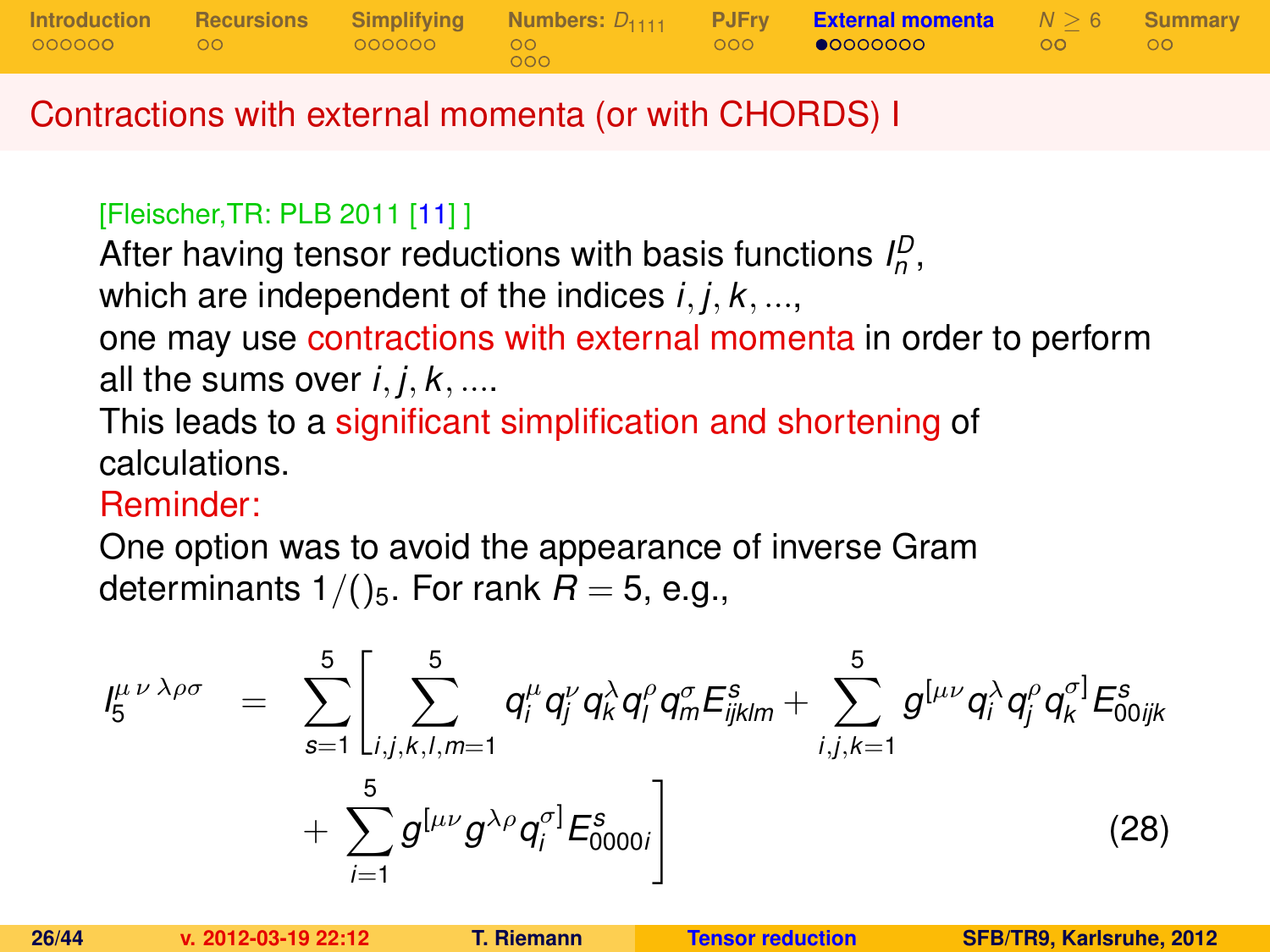|           |                 |     | Introduction Recursions Simplifying Numbers: $D_{1111}$ PJFry External momenta $N \ge 6$ Summary |         |  |
|-----------|-----------------|-----|--------------------------------------------------------------------------------------------------|---------|--|
| 000000 00 | - 000000 - 00 - | 000 | $-000$ 00000000 $-$                                                                              | ം റെ റെ |  |

#### Contractions with external momenta (or with CHORDS) I

The tensor coefficients are expressed in terms of integrals  $l_{4,i\cdots}^{[d+]^I,s}$  , e.g.:

$$
E_{ijklm}^{s} = -\frac{1}{\binom{0}{0}_{5}} \left\{ \left[ \binom{0I}{sm} _{5} n_{ijk} I_{4,ijk}^{[d+]^{4}, s} + (i \leftrightarrow I) + (j \leftrightarrow I) + (k \leftrightarrow I) \right] + \binom{0s}{0m} _{5} n_{ijkl} I_{4,ijkl}^{[d+]^{4}, s} \right\}.
$$

Now, in a next step, one may avoid the appearance of inverse sub-Gram determinants ()<sup>4</sup> .

The complete dependence on the indices *i* of the tensor coefficients is contained now in the pre-factors with signed minors. One can say that the indices *decouple* from the integrals.

As an example, we reproduce the 4-point part of

<span id="page-26-0"></span>
$$
n_{ijkl} \int_{4\sqrt{ijkl}}^{[d+1]^4} = \frac{\binom{0}{i}}{\binom{0}{0}} \frac{\binom{0}{i}}{\binom{0}{0}} \frac{\binom{0}{k}}{\binom{0}{0}} \frac{\binom{0}{0}}{\binom{0}{0}} d(d+1)(d+2)(d+3) I_4^{[d+1]^4}
$$
  
+ 
$$
\frac{\binom{0}{i}}{\binom{0}{j}} \binom{0}{k} \binom{0}{j} \binom{0}{j} \binom{0}{j} \binom{0}{j} \binom{0}{j} \binom{0}{j} \binom{0}{j} \binom{0}{k} \binom{0}{j} \binom{0}{k} \binom{0}{j} \binom{0}{k} \binom{0}{j} \binom{0}{k} \binom{0}{j} \binom{0}{k} \binom{0}{j} \binom{0}{k} \binom{0}{j} \binom{0}{k} \binom{0}{j} \binom{0}{k} \binom{0}{k} \binom{0}{k} \binom{0}{k} \binom{0}{k} \binom{0}{k} \binom{0}{k} \binom{0}{k} \binom{0}{k} \binom{0}{k} \binom{0}{k} \binom{0}{k} \binom{0}{k} \binom{0}{k} \binom{0}{k} \binom{0}{k} \binom{0}{k} \binom{0}{k} \binom{0}{k} \binom{0}{k} \binom{0}{k} \binom{0}{k} \binom{0}{k} \binom{0}{k} \binom{0}{k} \binom{0}{k} \binom{0}{k} \binom{0}{k} \binom{0}{k} \binom{0}{k} \binom{0}{k} \binom{0}{k} \binom{0}{k} \binom{0}{k} \binom{0}{k} \binom{0}{k} \binom{0}{k} \binom{0}{k} \binom{0}{k} \binom{0}{k} \binom{0}{k} \binom{0}{k} \binom{0}{k} \binom{0}{k} \binom{0}{k} \binom{0}{k} \binom{0}{k} \binom{0}{k} \binom{0}{k} \binom{0}{k} \binom{0}{k} \binom{0}{k} \binom{0}{k} \binom{0}{k} \binom{0}{
$$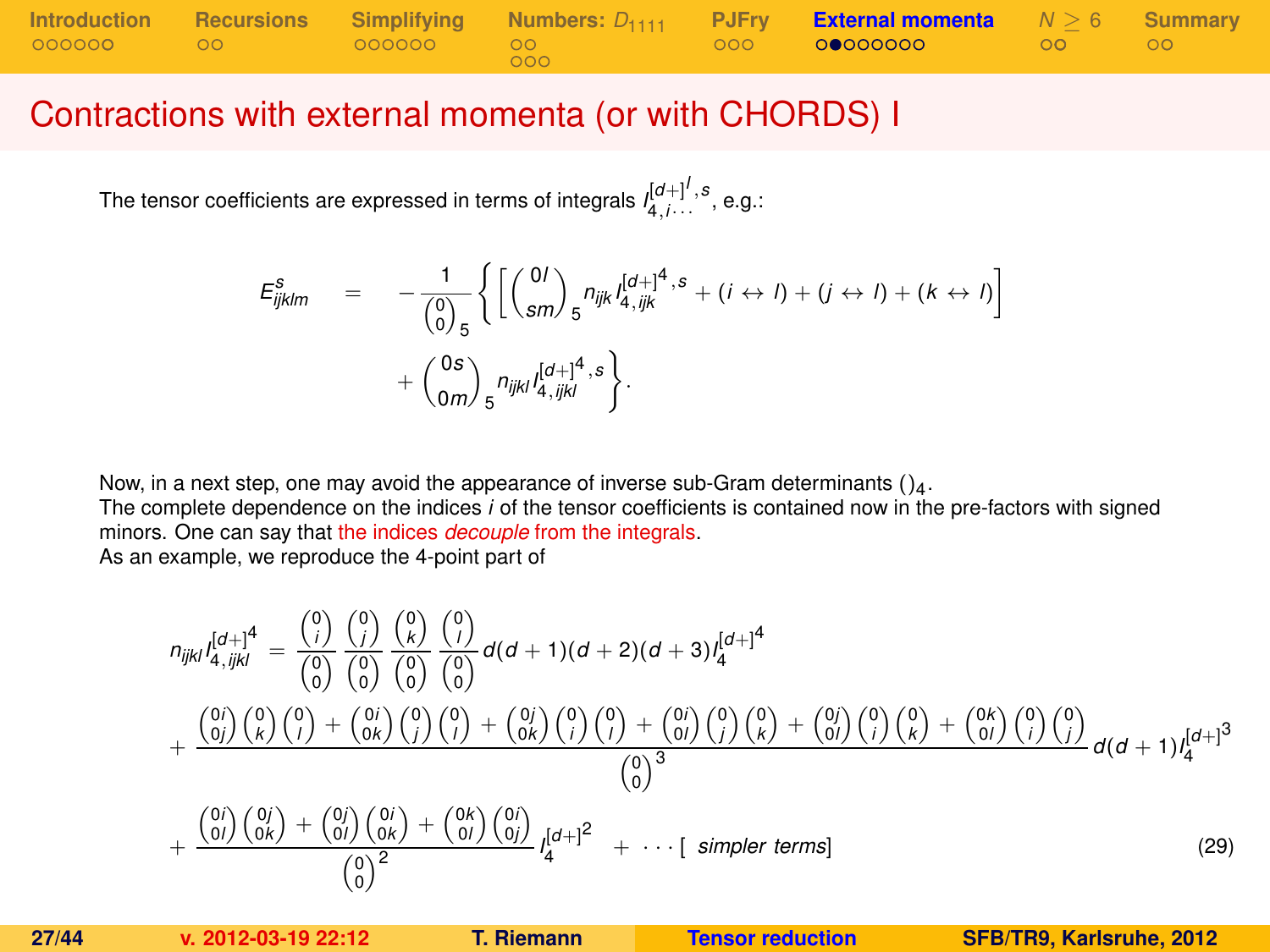|              |               |                  | Introduction Recursions Simplifying Numbers: $D_{1111}$ PJFry <b>External momenta</b> $N \ge 6$ Summary |  |
|--------------|---------------|------------------|---------------------------------------------------------------------------------------------------------|--|
| 000000 00 00 | .000000 00 00 | 000 <sup>2</sup> |                                                                                                         |  |

Contractions with external momenta (or with CHORDS) II

In [\(29\)](#page-26-0), one has to understand the 4-point integrals to carry the corresponding index *s* and the signed minors are  $\binom{0}{k} \rightarrow \binom{0s}{ks}_{5}$  etc.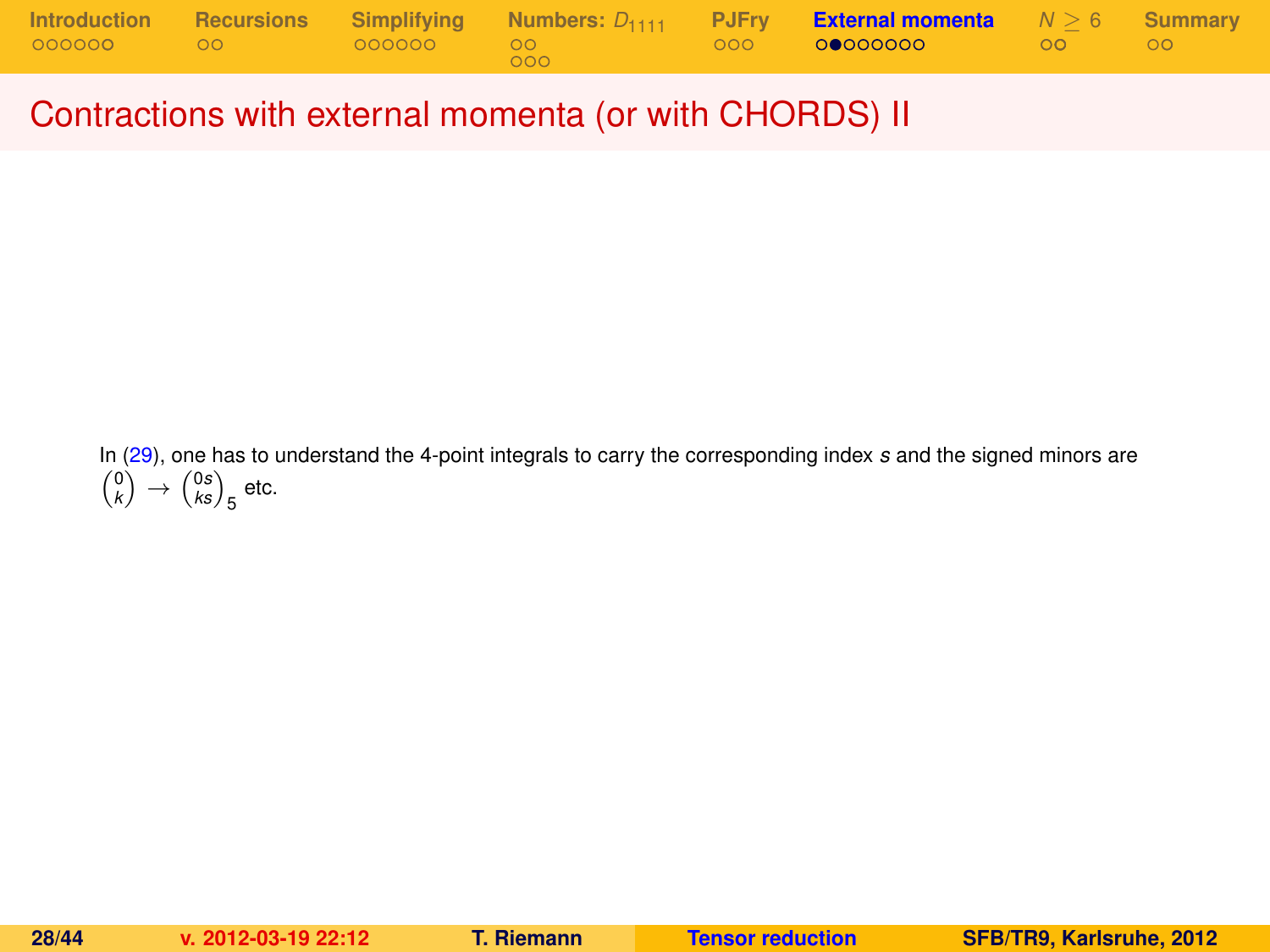

Contractions with external momenta (or with CHORDS) I

A chord is the momentum shift of an internal line due to external momenta,  $D_i = (k - q_i)^2 - m_i^2 + i\epsilon$ , and  $q_i = (p_1 + p_2 + p_i)$ , with  $q_n = 0$ .

The tensor 5-point integral of rank  $R = 1$  yields, when contracted with a chord,

$$
q_{a\mu}I_5^{\mu} = -\frac{1}{\binom{0}{0}} \sum_{s=1}^5 \left[ \sum_{i=1}^4 (q_a \cdot q_i) \binom{0}{0s} \right] I_4^s. \tag{30}
$$

In fact, the sum over *i* may be performed explicitly:

$$
\Sigma_a^{1,s} = \sum_{i=1}^4 (q_a \cdot q_i) \binom{0s}{0i}_5 = +\frac{1}{2} \left\{ \binom{s}{0}_5 (Y_{a5} - Y_{55}) + \binom{0}{0}_5 (\delta_{as} - \delta_{5s}) \right\},
$$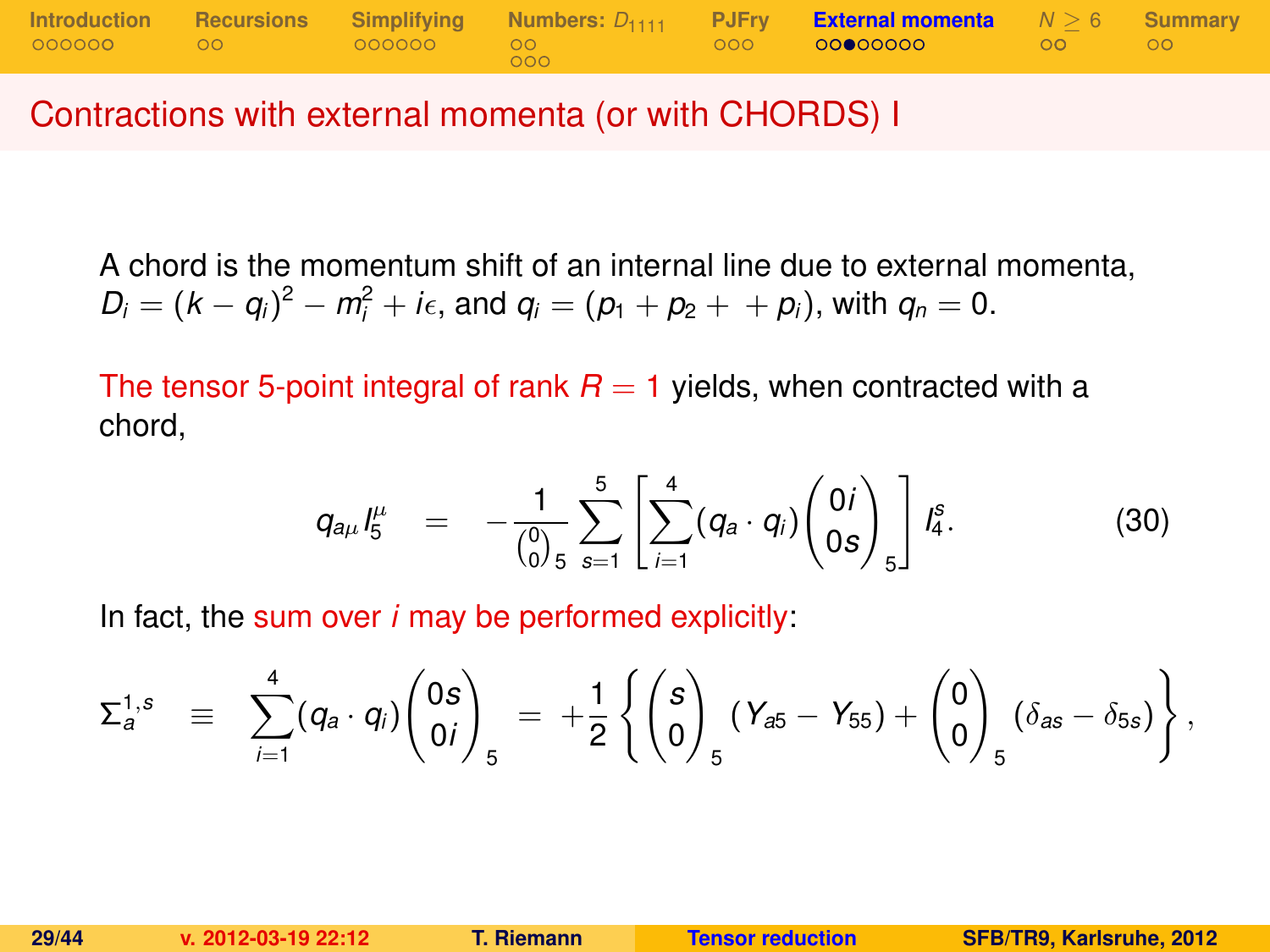|           |                  |     | Introduction Recursions Simplifying Numbers: $D_{1111}$ PJFry <b>External momenta</b> $N > 6$ Summary |                     |  |
|-----------|------------------|-----|-------------------------------------------------------------------------------------------------------|---------------------|--|
| 000000 00 | $\sim$ 000000 00 | 000 | 000 0 <b>0000000</b> 000                                                                              | $\sim$ 00 00 $\sim$ |  |

# We get immediately

$$
q_{a\mu}I_5^{\mu}=-\frac{1}{\binom{0}{0.5}}\sum_{s=1}^5\Sigma_a^{1,s}I_4^s.
$$
 (31)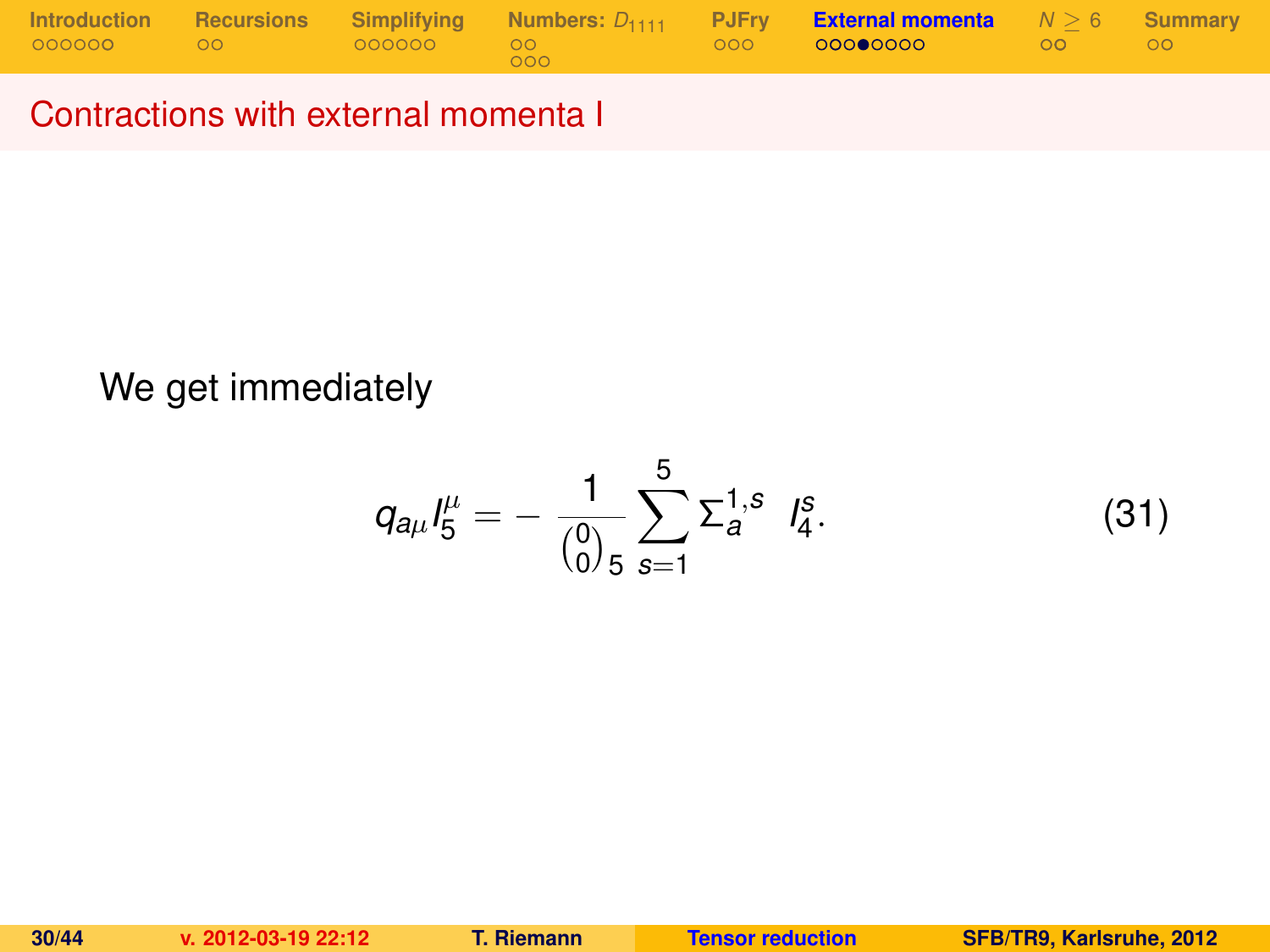|           |                 |       | Introduction Recursions Simplifying Numbers: $D_{1111}$ PJFry <b>External momenta</b> $N > 6$ Summary |                     |  |
|-----------|-----------------|-------|-------------------------------------------------------------------------------------------------------|---------------------|--|
| 000000 00 | $000000$ 000000 | LOOO! | $\sim$ 000 000000000 $\sim$                                                                           | $\sim$ 00 00 $\sim$ |  |

The tensor 5-point integral of rank  $R = 2$ 

<span id="page-30-0"></span>
$$
I_5^{\mu\nu} = \sum_{i,j=1}^4 q_i^{\mu} q_j^{\nu} E_{ij} + g^{\mu\nu} E_{00}, \qquad (32)
$$

has the following tensor coefficients free of  $1/()_{5}$ :

$$
E_{00} = -\sum_{s=1}^{5} \frac{1}{2} \frac{1}{\binom{0}{0}} \binom{s}{0} f_4^{[d+],s},
$$
\n
$$
E_{ij} = \sum_{s=1}^{5} \frac{1}{\binom{0}{0}} \left[ \binom{0i}{sj} f_5^{[d+],s} + \binom{0s}{0j} f_{5}^{[d+],s} \right].
$$
\n(34)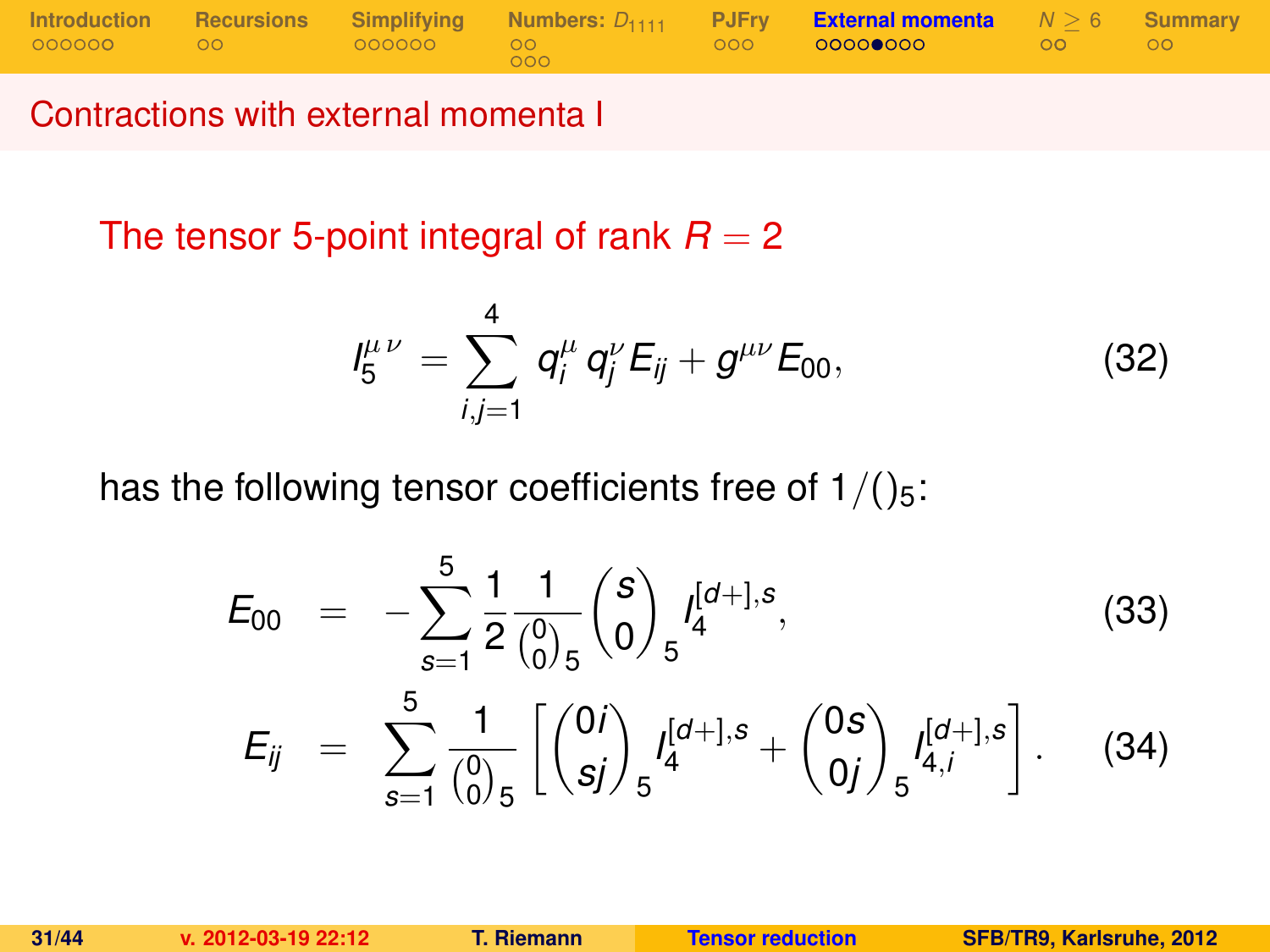|             |  |            | Introduction Recursions Simplifying Numbers: $D_{1111}$ PJFry External momenta $N \ge 6$ Summary |  |
|-------------|--|------------|--------------------------------------------------------------------------------------------------|--|
| 000000 00 0 |  | <b>COO</b> | 000 <b>00000000</b> 00 00                                                                        |  |

Equation [\(32\)](#page-30-0) yields for the contractions with chords:

<span id="page-31-0"></span>
$$
q_{a\mu}q_{b\nu}l_5^{\mu\nu} = \sum_{i,j=1}^4 (q_a \cdot q_i)(q_b \cdot q_j) E_{ij} + (q_a \cdot q_b) E_{00}.
$$
 (35)

and finally [\(35\)](#page-31-0) simply reads

$$
q_{a\mu}q_{b\nu}I_5^{\mu\nu} = \frac{1}{4}\sum_{s=1}^5 \left\{ \frac{\binom{s}{0.5}}{\binom{0 s}{0 s.5}} (\delta_{ab}\delta_{as} + \delta_{5s}) + \frac{\binom{s}{3.5}}{\binom{0 s}{0 s.5}} \left[ (\delta_{as} - \delta_{5s}) (\gamma_{b5} - \gamma_{55}) + (\delta_{b s} - \delta_{5s}) (\gamma_{a5} - \gamma_{5s}) + (\delta_{b s} - \delta_{5s}) (\gamma_{a5} - \gamma_{5s}) + \frac{\binom{s}{0.5}}{\binom{0.5}{0.5}} (\gamma_{a5} - \gamma_{5s}) (\gamma_{b5} - \gamma_{5s}) \right] \right\} I_4^{[a+],s}
$$
  
+ 
$$
\frac{1}{\binom{0}{0.5}} \sum_{s=1}^5 \frac{\sum_{b}^{1, s}}{\binom{0 s}{0 s}} \sum_{t=1}^5 \sum_{s=1}^{2, st} I_5^{st},
$$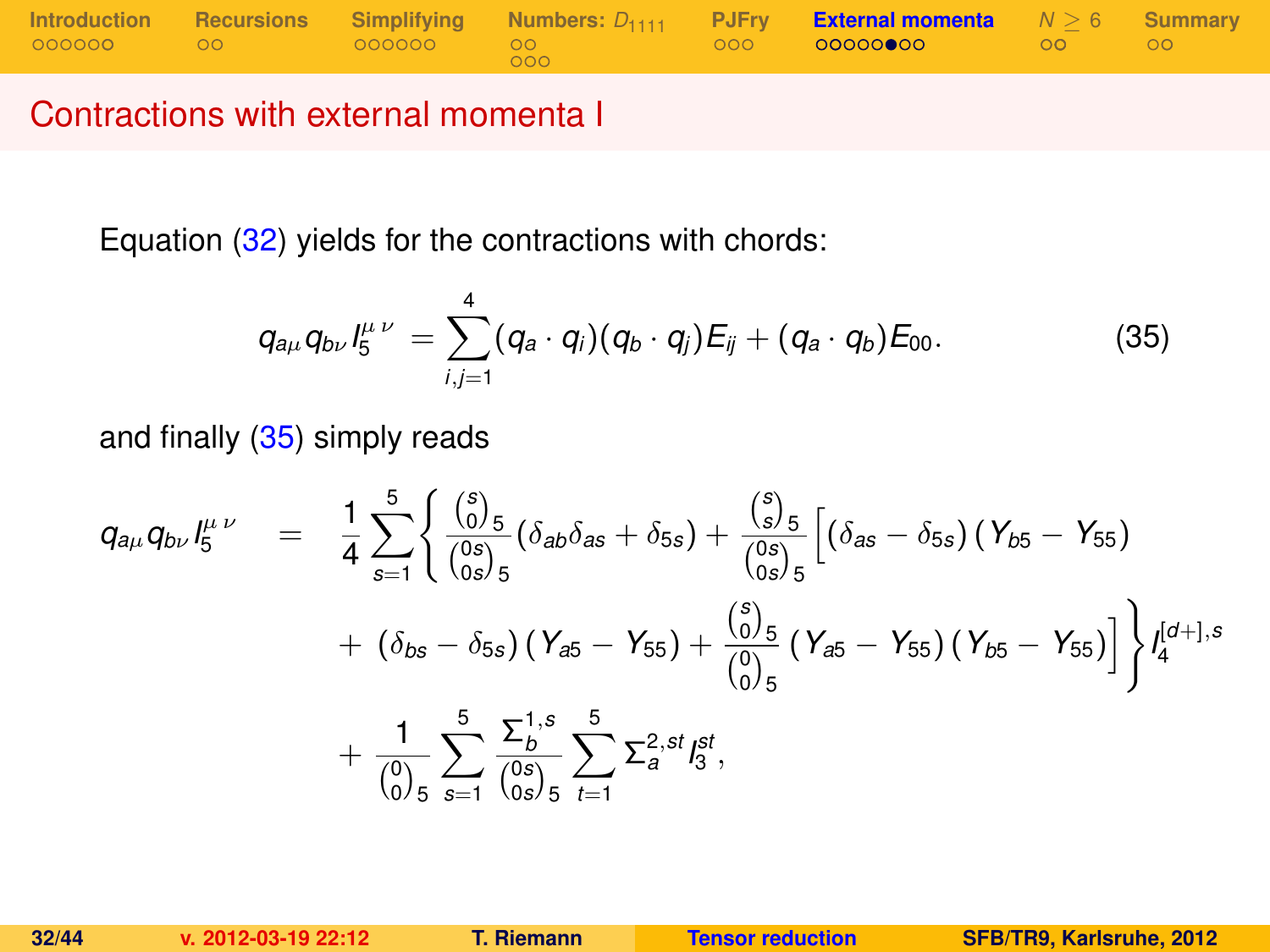|  |                 |            | Introduction Recursions Simplifying Numbers: $D_{1111}$ PJFry External momenta $N \ge 6$ Summary |  |
|--|-----------------|------------|--------------------------------------------------------------------------------------------------|--|
|  | - 000000 - 00 - | <b>COO</b> | $0000$ 000000000 00 00 00                                                                        |  |

with

$$
\Sigma_{a}^{2,st} \equiv \sum_{i=1}^{4} (q_{a} \cdot q_{i}) \begin{pmatrix} 0st \\ 0si \end{pmatrix}_{5}
$$
  
=  $\frac{1}{2} (1 - \delta_{st}) \left\{ \begin{pmatrix} ts \\ 0s \end{pmatrix}_{5} (Y_{a5} - Y_{55}) + \begin{pmatrix} 0s \\ 0s \end{pmatrix}_{5} (\delta_{at} - \delta_{5t}) - \begin{pmatrix} 0s \\ 0t \end{pmatrix}_{5} (\delta_{as} - \delta_{5s}) \right\}$ 

This has been extended also to higher ranks.

We need at most double sums, e.g.:

$$
\Sigma_{ab}^{2,s} \equiv \sum_{i,j=1}^{4} (q_a \cdot q_i)(q_b \cdot q_j) \begin{pmatrix} si \\ sj \end{pmatrix}_{5}
$$
  

$$
= \frac{1}{2} (q_a \cdot q_b) \begin{pmatrix} s \\ s \end{pmatrix}_{5} - \frac{1}{4} (3_a \delta_{ab} \delta_{as} + \delta_{ss}), \qquad (36)
$$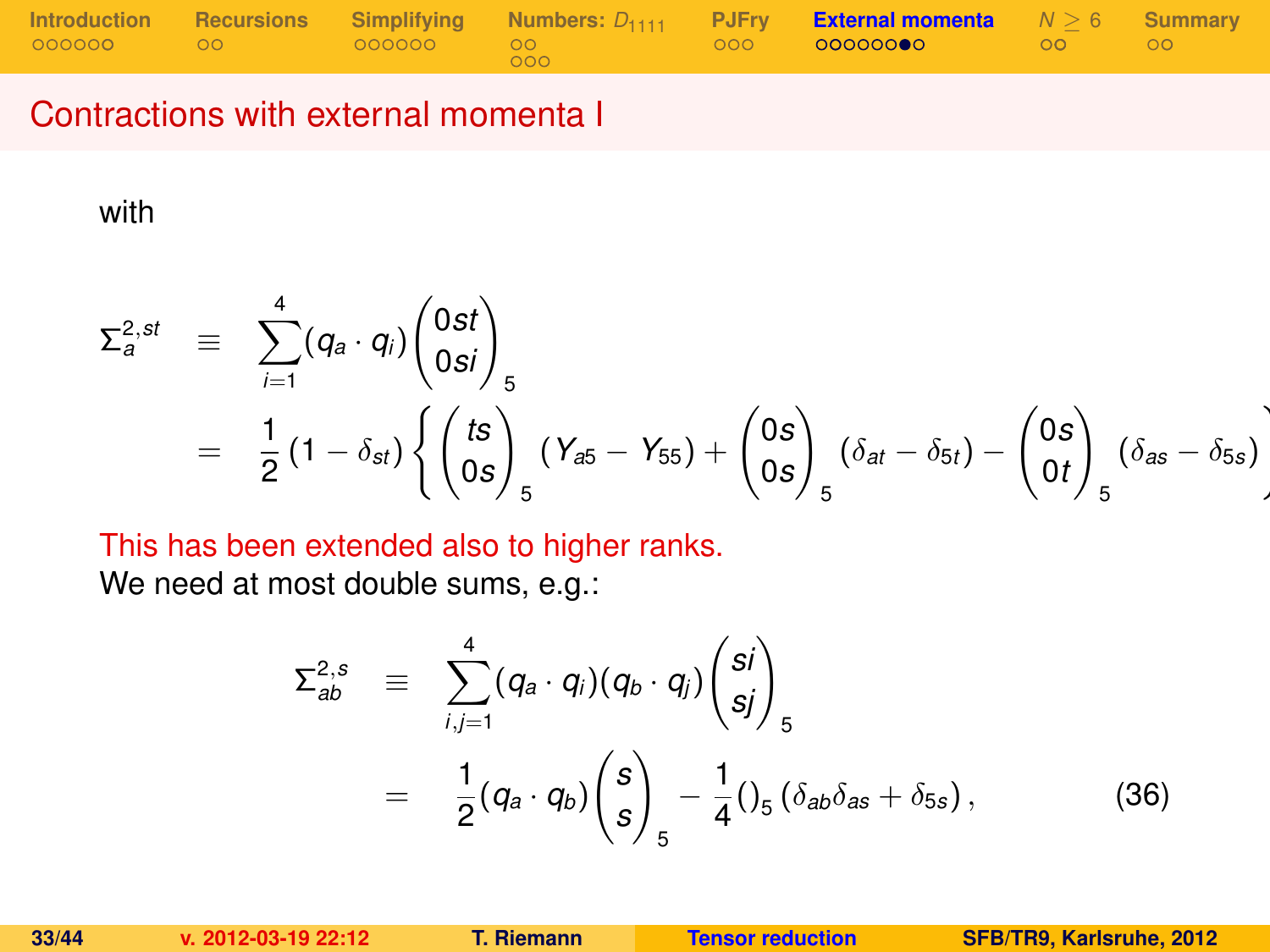|           |            |     | Introduction Recursions Simplifying Numbers: $D_{1111}$ PJFry <b>External momenta</b> $N > 6$ Summary |                     |  |
|-----------|------------|-----|-------------------------------------------------------------------------------------------------------|---------------------|--|
| 000000 00 | .000000 00 | 000 | 000 00000000 /                                                                                        | $\sim$ 00 00 $\sim$ |  |

Many of the sums over signed minors, weighted with scalar products of chords are given in PLB 2011 [[\[11\]](#page-43-2)], and an almost complete list may be obtained on request from J. Fleischer, T.R.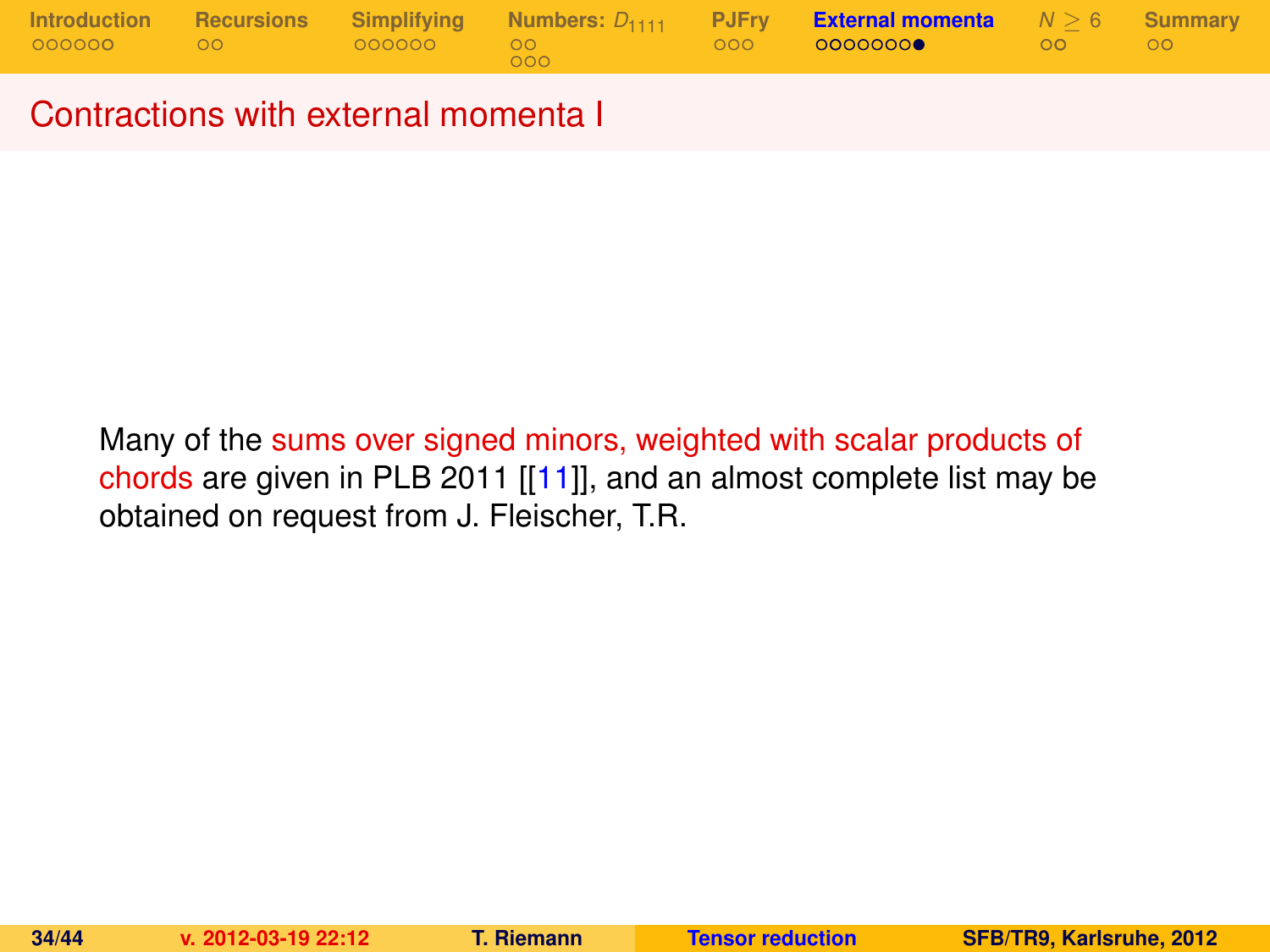

Modifications for 7- and higher point functions I

For N=6,7,8. . . , the Gram determinant vanishes, and also further determinants:

 $()_{n} = 0, n > 5$ 

but also  $\binom{0}{k}_7 = 0$ 

As a result, one has to reorganize the reductions, avoiding the  $1/($ <sub>*n*</sub> completely.

This may be done, and one arrives at expressions with  $I_6^{\lfloor d+1 \rfloor}$ .

The problematic case is the integral  $I_{6,i}^{[d+]}$  for which one can write

<span id="page-34-0"></span>
$$
I_{6,i}^{[d+] } = \sum_{s=1,s\neq i}^7 \frac{{R \choose s}_6}{{R \choose s}_6} I_{5,i}^{[d+],s} + \frac{{R \choose i}_6}{{R \choose 0}_6} I_{6}^{[d+]}.
$$

For  $I_6^{[d+]}$  one finally needs 4-point functions up to the order  $\epsilon$  in the basis. A numerical alternative: See J. Fleischer, T. Riemann, the Radcor 2011 contribution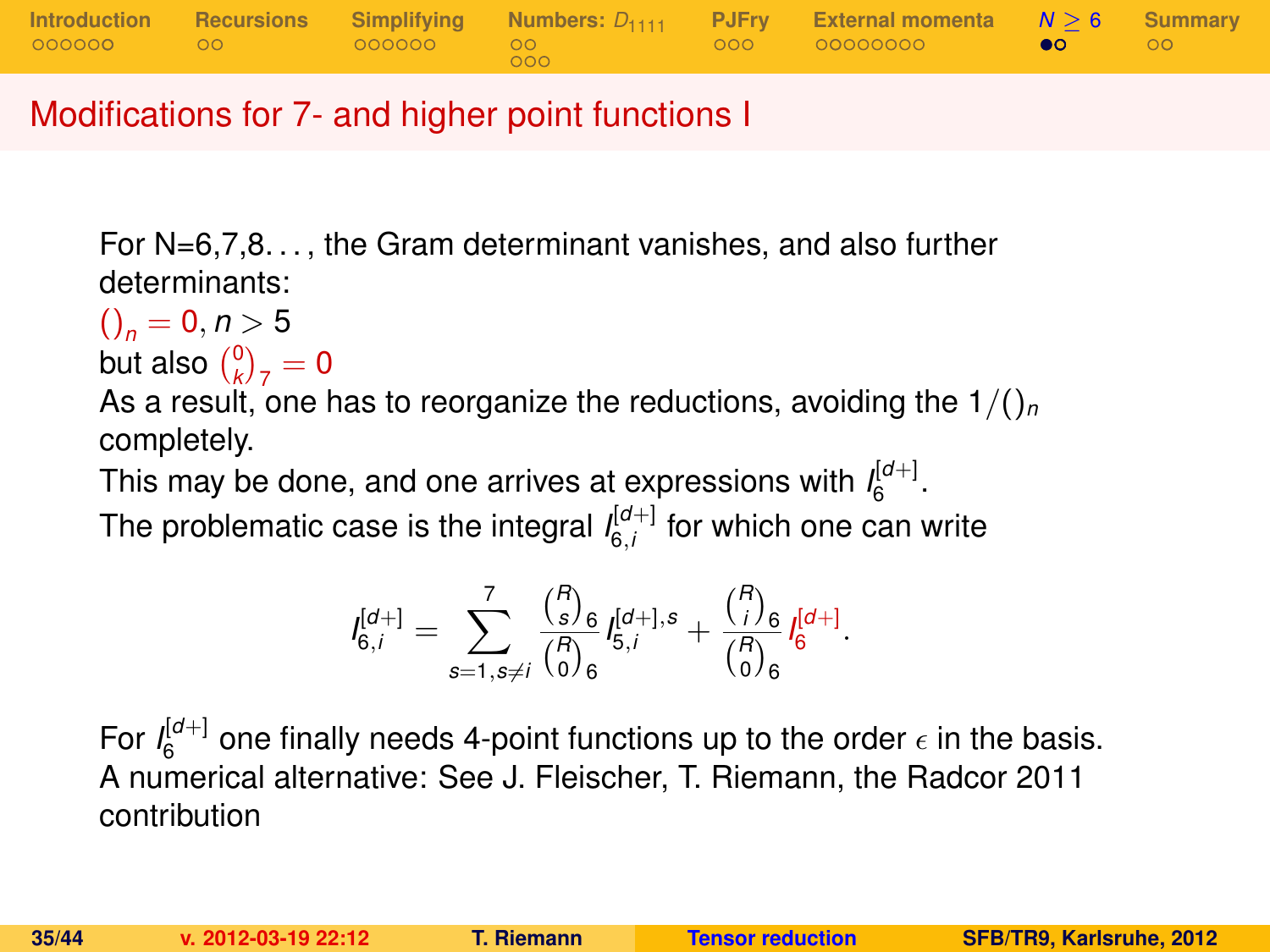|                     |  |     | Introduction Recursions Simplifying Numbers: $D_{1111}$ PJFry External momenta $N > 6$ Summary |  |
|---------------------|--|-----|------------------------------------------------------------------------------------------------|--|
| 000000 00 000000 00 |  | റററ |                                                                                                |  |

Modifications for 7- and higher point functions II

But:

We learned from Gudrun Heinrich et al. that there is a representation in terms just of ordinary 4-point functions:

Binoth, Guillet, Heinrich, hep-ph/0504267, hep-ph/9911342

*n* > 6: assumption in Bern,Dixon,Kosower, hep-ph/9306240 This we have worked out explicitely on our formalism in PLB 707 (2012) for  $N = 7$  and  $N = 8$ .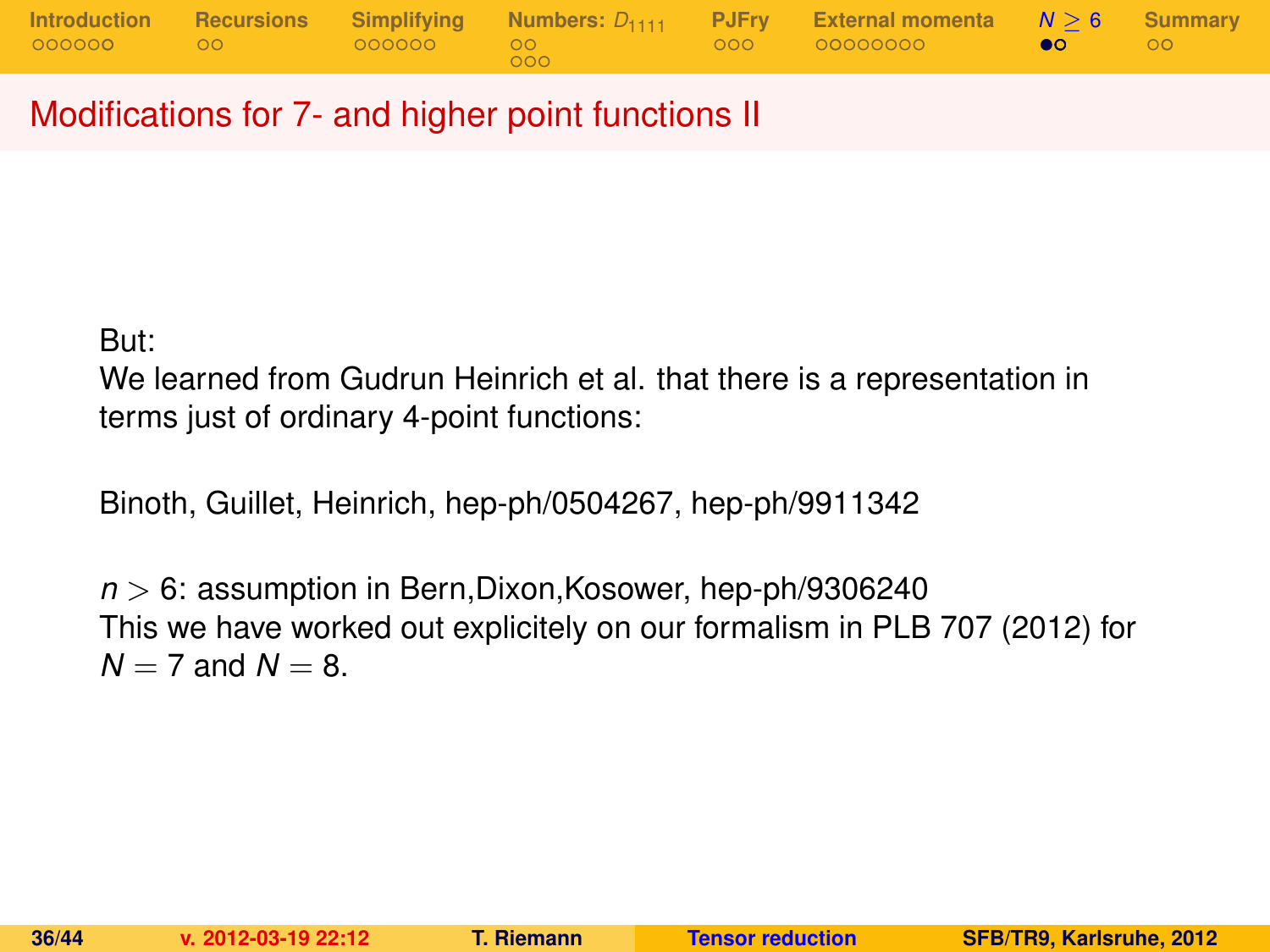|  | 000 <sub>1</sub> | Introduction Recursions Simplifying Numbers: $D_{1111}$ PJFry External momenta $N > 6$ Summary | ററ |
|--|------------------|------------------------------------------------------------------------------------------------|----|
|  |                  |                                                                                                |    |

### Results for *N* = 6, 7, 8, ... I

In [\[16\]](#page-43-6) we solve analytically the generalized recursions for *n* ≥ 6, which were derived in [\[17,](#page-43-7) [18\]](#page-43-8):

$$
I_n^{\mu_1\mu_2\ldots\mu_R} = -\sum_{r=1}^n C_r^{\mu_1}(n) I_{n-1}^{\mu_2\ldots\mu_R,r}, \qquad (37)
$$

where in  $I_{n-1}^{\mu, \cdots, r}$  the line *r* is scratched. Assume a representation of the metric tensor in the form

<span id="page-36-0"></span>
$$
\frac{1}{2}g^{\mu\nu}=\sum_{i,j=1}^{N-1}G_{ij}q_i^{\mu}q_j^{\nu}
$$
\n(38)

is available. Then, the vector

$$
C_j^{\mu} = \sum_{i=1}^{N-1} G_{ij} q_i^{\mu}
$$
 (39)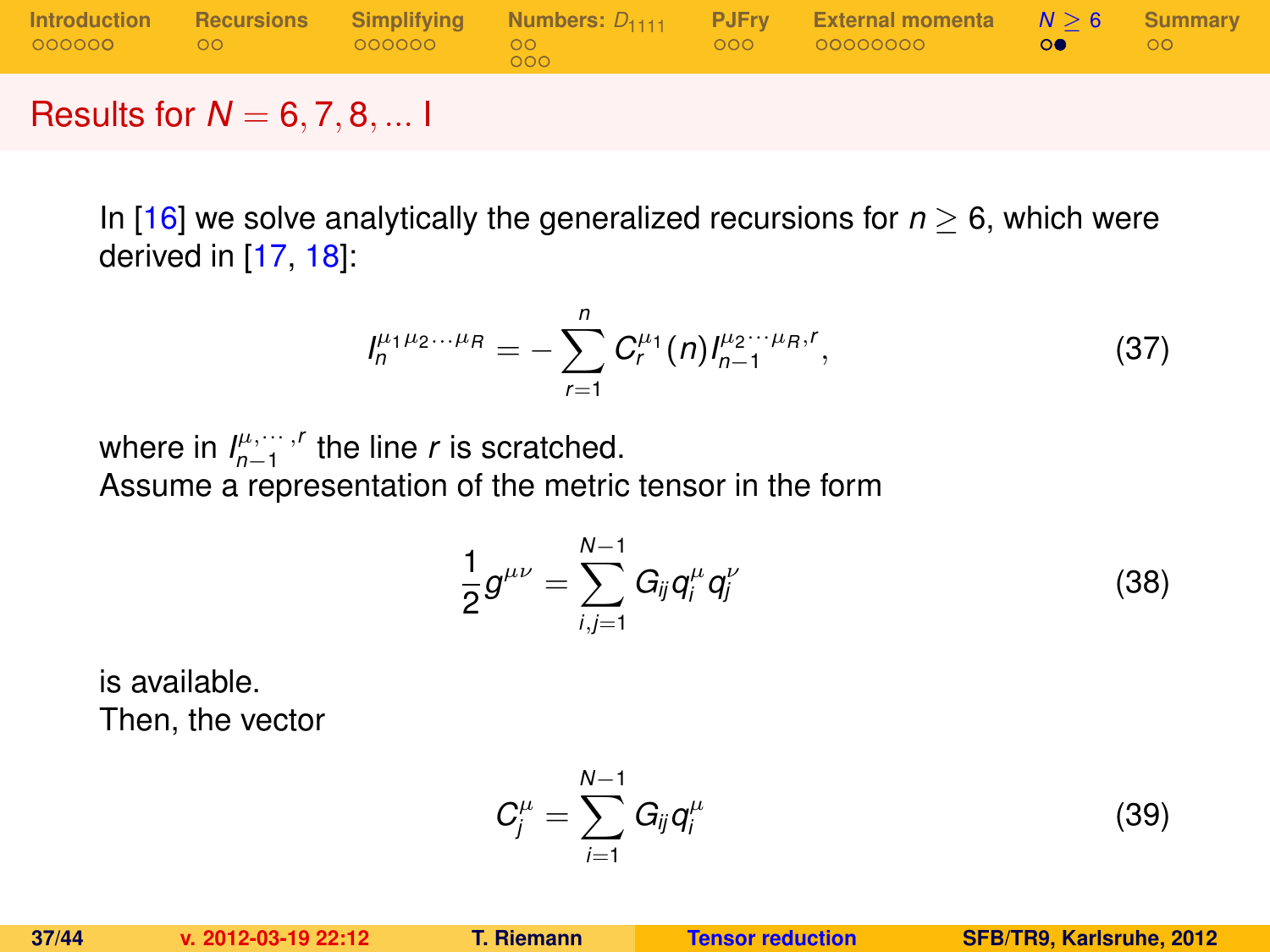|                  |  | 000 | Introduction Recursions Simplifying Numbers: $D_{1111}$ PJFry External momenta $N > 6$ Summary | ററ |
|------------------|--|-----|------------------------------------------------------------------------------------------------|----|
| ________________ |  |     |                                                                                                |    |

Results for  $N = 6, 7, 8, ...$  II

is a solution of [\(37\)](#page-36-0).

An additional requirement has to be fulfilled for this vector:

$$
\sum_{j=1}^{N} C_j^{\mu} = 0, \tag{40}
$$

The coefficients for 6-point functions are:

$$
C_r^{s,\mu}(\mathbf{6}) = \sum_{i=1}^5 \frac{1}{\binom{0}{s}_6} \binom{0r}{s i}_6 q_i^{\mu_1}, \ \ s = 0 \dots 6, \tag{41}
$$

where the  $q_i$  are chords, and  $\binom{0r}{s}$  etc. are signed minors with arbitrary *s*. For the 7-point and 8-point functions, we found several representations, among them

$$
C_r^{st,\mu}(7)=\sum_{i=1}^6\frac{1}{\binom{st}{st}_7}\binom{sti}{str}_7 q_i^{\mu}
$$
(42)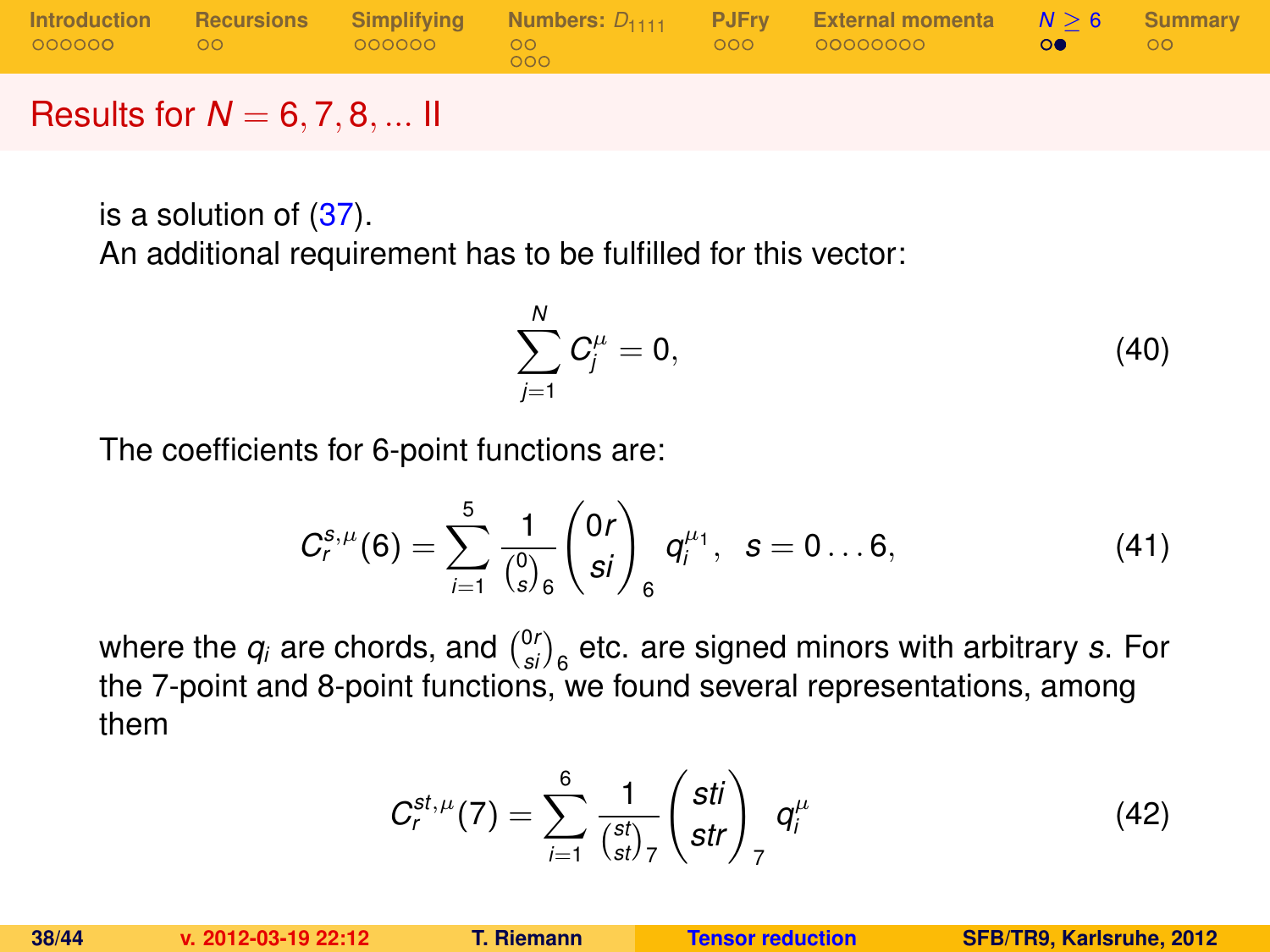|  |     | Introduction Recursions Simplifying Numbers: $D_{1111}$ PJFry External momenta $N > 6$ Summary |    |
|--|-----|------------------------------------------------------------------------------------------------|----|
|  | 000 |                                                                                                | ററ |
|  |     |                                                                                                |    |

## Results for  $N = 6, 7, 8, ...$  III

and

$$
C_r^{stu,\mu}(8) = \sum_{i=1}^7 \frac{1}{\binom{stu}{stu}} \begin{pmatrix} stui \\ stur \end{pmatrix}_8 q_i^{\mu}
$$
 (43)

The upper indices *s*, *t* and *u* stand for the redundancy of the solutions and can be freely chosen.

#### **Two 7-point examples for sums with external momenta:**

The rank  $R = 2, 3$  integrals become by contraction

*C*

$$
q_{a,\mu}q_{b,\nu} l_7^{\mu\nu} = \sum_{r,t=1}^7 K^{ab,rt} l_5^{rt},
$$
\n
$$
q_{a,\mu}q_{b,\nu}q_{c,\lambda} l_7^{\mu\nu\lambda} = \sum_{r,t,\nu=1}^7 K^{abc,rt\nu} l_4^{rt\nu},
$$
\n(45)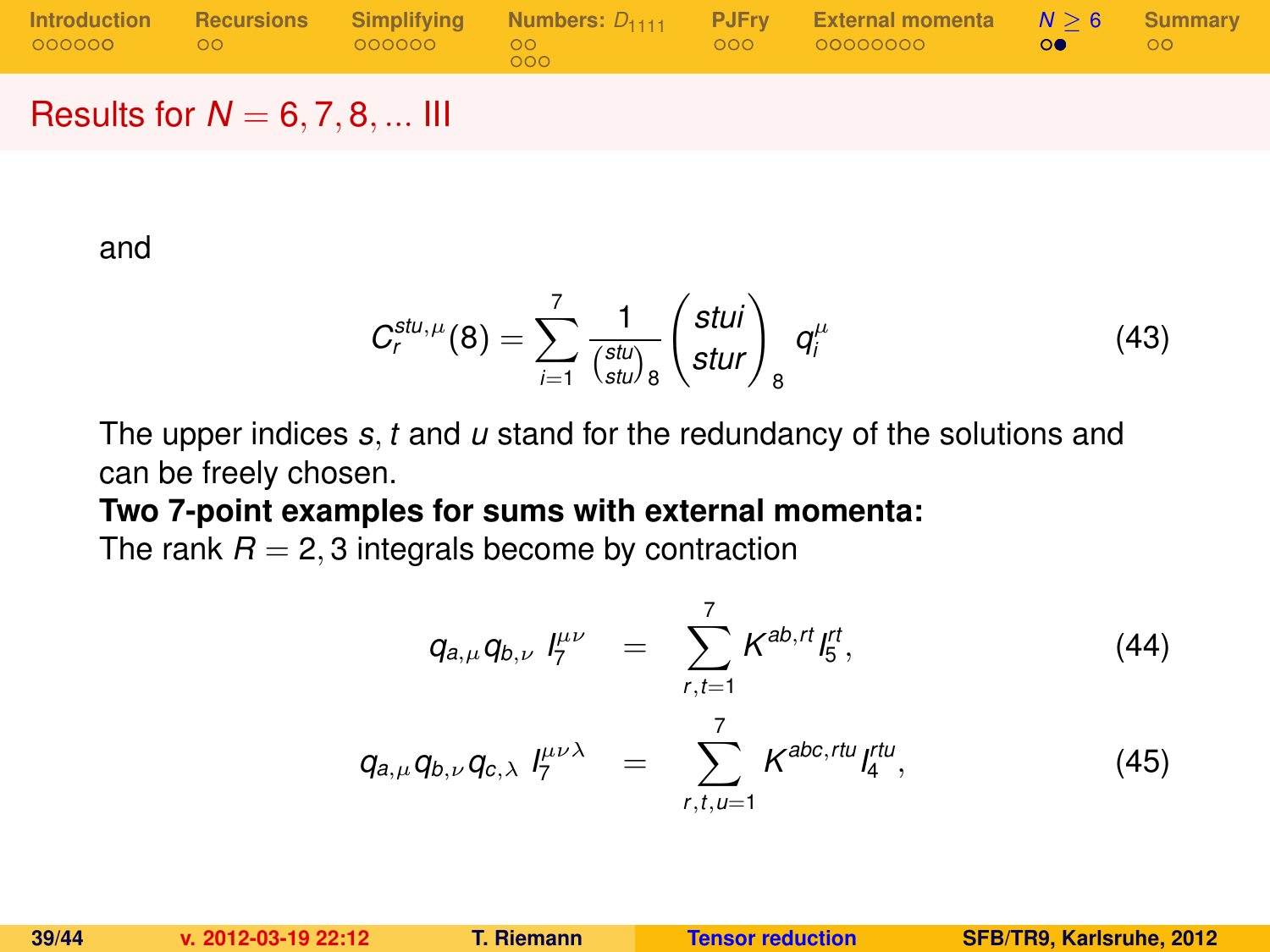|  |     | Introduction Recursions Simplifying Numbers: $D_{1111}$ PJFry External momenta $N > 6$ Summary |                   |               |
|--|-----|------------------------------------------------------------------------------------------------|-------------------|---------------|
|  | 000 |                                                                                                | <b>CONTRACTOR</b> | $_{\circ}$ oo |
|  |     |                                                                                                |                   |               |

#### Results for  $N = 6, 7, 8, ...$  IV

where  $I_5^{rt}$  and  $I_4^{rtu}$  are scalar 5- and 4-point functions, arising from the 7-point function by scratching lines *r*, *t*, . . . In the general case, we have at this stage higher-dimensional integrals  $I_n^{d+2l}$ ,  $n = 2, \ldots, 5$ , to be further reduced following the known scheme, if needed. Here, the *I rt* <sup>5</sup> have to be expressed by 4-point functions.

The expansion coefficients are factorizing here,

$$
K^{ab,rt} = K^{a,r} K^{b,rt}, \qquad (46)
$$

$$
K^{abc,rtu} = -K^{a,r}K^{b,rt}K^{c,rtu}, \qquad (47)
$$

and the sums over signed minors have been performed analytically:

$$
K^{a,r} = \frac{1}{2} \left( \delta_{ar} - \delta_{7r} \right), \tag{48}
$$

$$
K^{b,rt} = \sum_{j=1}^6 (q_b q_j) \frac{\binom{rsj}{rsj}}{\binom{rs}{rsj}} = \frac{\sum_b^{1,stu}}{\binom{rs}{rsj}} = \frac{1}{2} (\delta_{bt} - \delta_{7t}) - \frac{1}{2} \frac{\binom{rs}{tsj}}{\binom{rs}{rsj}} (\delta_{br} - \delta_{7t})
$$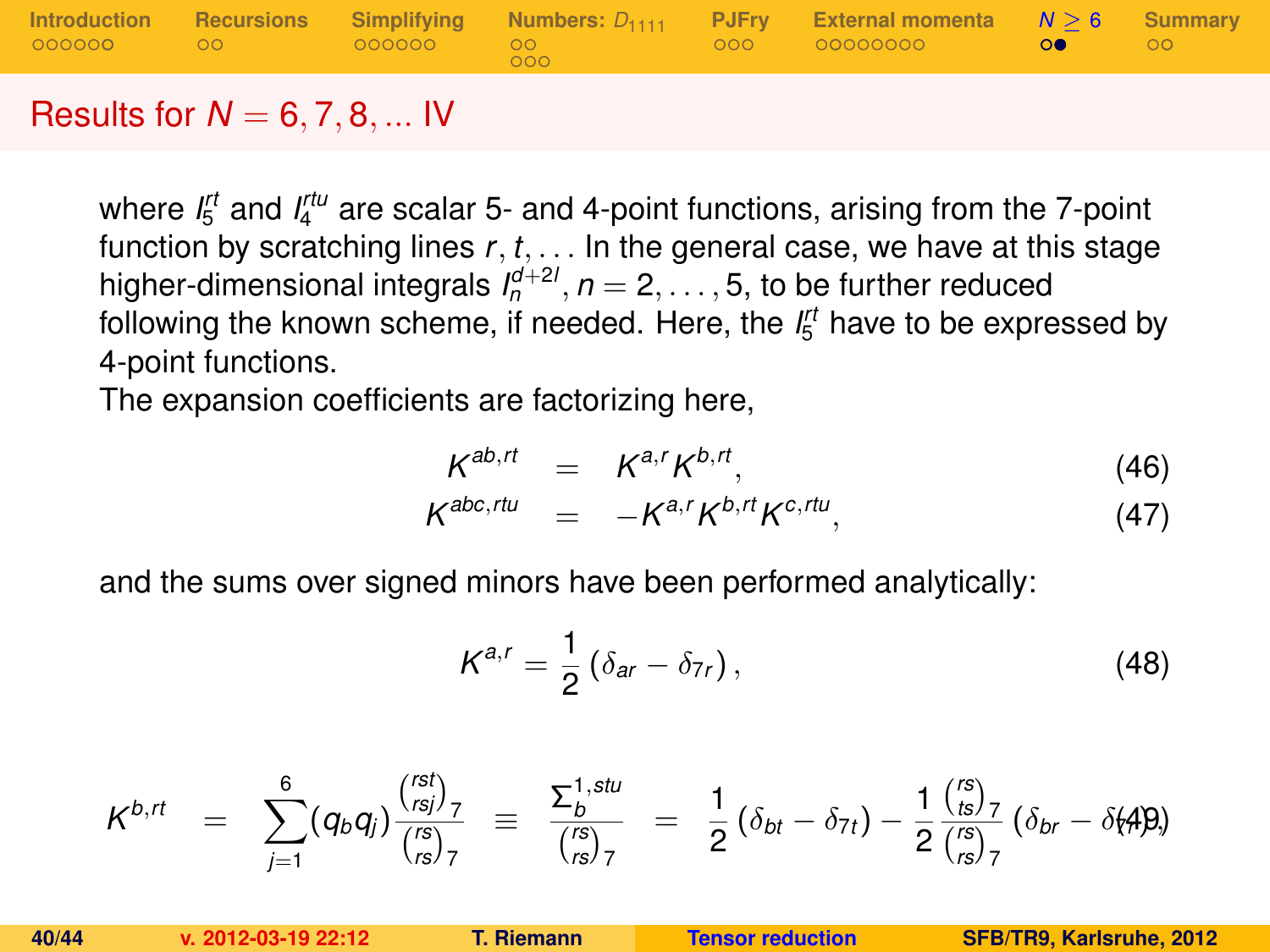|  |                  | Introduction Recursions Simplifying Numbers: $D_{1111}$ PJFry External momenta $N > 6$ Summary |  |
|--|------------------|------------------------------------------------------------------------------------------------|--|
|  | 000 <sub>0</sub> |                                                                                                |  |
|  |                  |                                                                                                |  |

Results for  $N = 6, 7, 8, ...$  V

$$
\begin{array}{rcl}\nK^{a,stu} & = & \sum_{i=1}^{6} (q_a q_i) \binom{0stu}{0sti} \Big|_{7} \equiv & \sum_{a}^{2, stu} \\
& = & \frac{1}{2} \left\{ \binom{stu}{st0} \right\}_{7} (Y_{a7} - Y_{77}) \\
& + \binom{0st}{0st} \left( \delta_{au} - \delta_{7u} \right) - \binom{0st}{0su} \left( \delta_{at} - \delta_{7t} \right) - \binom{0ts}{0tu} \left( \delta_{as} - \delta_{74} \right) \\
\end{array} \tag{50}
$$

with

$$
Y_{jk} = -(q_j - q_k)^2 + m_j^2 + m_k^2.
$$
 (52)

Conventionally,  $q_7 = 0$ . The sums may be found in eqns. (A.15) and (A.16) of [\[11\]](#page-43-2). The *s* is redundant and fulfils  $s \neq r, b, 7$  in  $K^{b,t}$ . In  $K_0^{a, stu}$  it is  $s, t, u = 1, \ldots 7$  with  $s \neq u, t \neq u$ .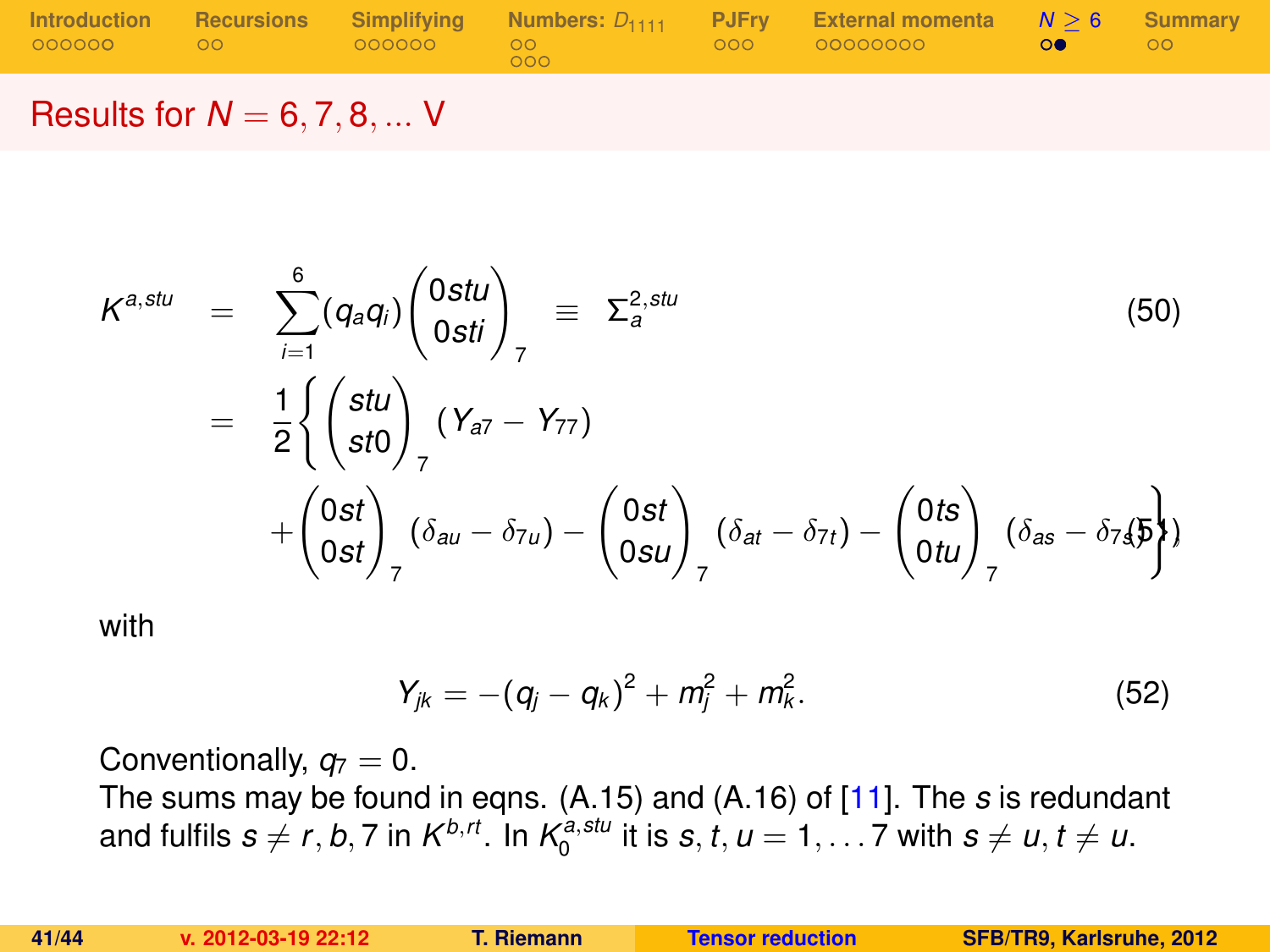| 000000 00 00 | $-000000$ | 00 <sup>o</sup><br>000 | Introduction Recursions Simplifying Numbers: $D_{1111}$ PJFry External momenta $N \geq 6$ Summary<br>000 00000000 0 | ററ | $\bullet$ |
|--------------|-----------|------------------------|---------------------------------------------------------------------------------------------------------------------|----|-----------|
| Summary      |           |                        |                                                                                                                     |    |           |

- Systematic derivation of expressions which are explicitely free of inverse Gram determinants  $()_5$  until pentagons of rank  $R = 5$
- Proper isolation of inverse Gram determinants of subdiagrams of the type *s*  $\binom{s}{s}_4$ , which cannot be completely avoided
- Numerical C++ package PJFry (V. Yundin, open source) for C, c++, Mathematica, Fortran
- Perform multiple sums with signed minors and scalar products after contractions with chords or external momenta
- <span id="page-41-0"></span>• N=6,7,8 Analytical treatment worked out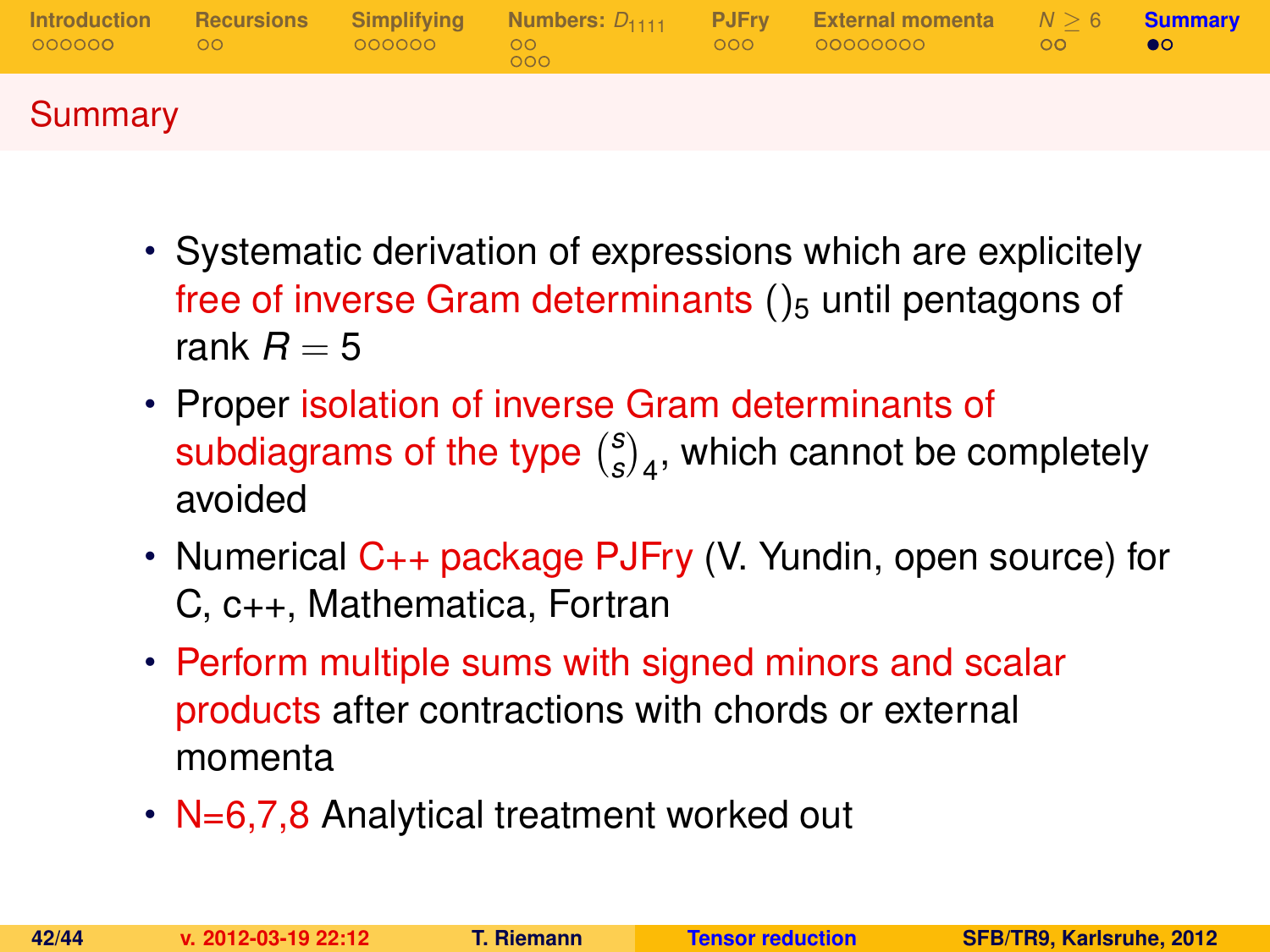|  | 000 | Introduction Recursions Simplifying Numbers: $D_{1111}$ PJFry External momenta $N \ge 6$ Summary |  |
|--|-----|--------------------------------------------------------------------------------------------------|--|
|  |     |                                                                                                  |  |

## References I

ā. G. Passarino and M. Veltman, *One loop corrections for e*+*e*<sup>−</sup> *annihilation into* µ <sup>+</sup>µ<sup>−</sup> *in the Weinberg model*, *Nucl. Phys.* **B160** (1979) 151. [doi:10.1016/0550-3213\(79\)90234-7.](http://dx.doi.org/10.1016/0550-3213(79)90234-7)



G. 't Hooft and M. Veltman, *Scalar one loop integrals*, *Nucl. Phys.* **B153** (1979) 365–401.





G. J. van Oldenborgh, *FF: A Package to evaluate one loop Feynman diagrams*, *Comput. Phys. Commun.* **66** (1991) 1–15. [doi:10.1016/0010-4655\(91\)90002-3,](http://dx.doi.org/10.1016/0010-4655(91)90002-3) scanned version at [http://ccdb3fs.kek.jp/cgi-bin/img](http://ccdb3fs.kek.jp/cgi-bin/img_index?9004168) index?9004168.

<span id="page-42-4"></span>

T. Hahn and M. Perez-Victoria, *Automatized one loop calculations in four-dimensions and D-dimensions*, *Comput.Phys.Commun.* **118** (1999) 153–165, [[hep-ph/9807565](http://xxx.lanl.gov/abs/hep-ph/9807565)].

<span id="page-42-3"></span>

J. Fleischer and T. Riemann, *Complete algebraic reduction of one-loop tensor Feynman integrals*, *Phys. Rev.* **D83** (2011) 073004, [[arXiv:1009.4436](http://xxx.lanl.gov/abs/arXiv:1009.4436)].

<span id="page-42-0"></span>

A. I. Davydychev, *A simple formula for reducing Feynman diagrams to scalar integrals*, *Phys. Lett.* **B263** (1991) 107–111. [doi:10.1016/0370-2693\(91\)91715-8.](http://dx.doi.org/10.1016/0370-2693(91)91715-8)

<span id="page-42-1"></span>

<span id="page-42-2"></span>F

O. Tarasov, *Connection between Feynman integrals having different values of the space-time dimension*, *Phys.Rev.* **D54** (1996) 6479–6490, [[hep-th/9606018](http://xxx.lanl.gov/abs/hep-th/9606018)].

J. Fleischer, F. Jegerlehner, and O. Tarasov, *Algebraic reduction of one-loop Feynman graph amplitudes*, *Nucl. Phys.* **B566** (2000) 423–440, [[hep-ph/9907327](http://xxx.lanl.gov/abs/hep-ph/9907327)].